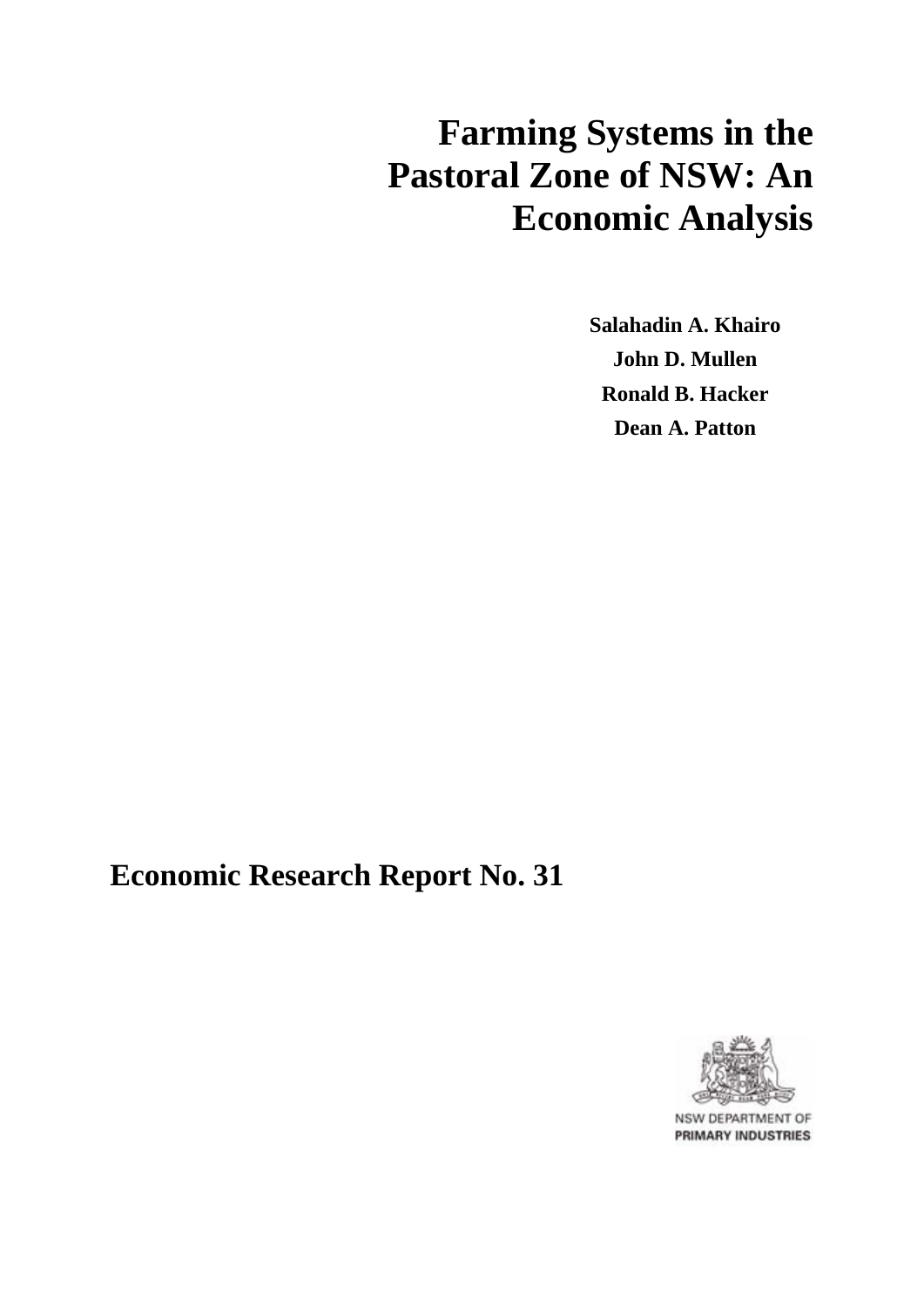# **Farming Systems in the Pastoral Zone of NSW: An Economic Analysis**

#### **Salahadin Khairo**

Economist, Pastures and Rangelands

NSW DPI, Trangie

#### **John Mullen**  Research Leader, Economics Research NSW DPI, Orange

#### **Ron Hacker**

Research Leader, Pastures and Rangelands NSW DPI, Trangie

### **Dean Patton**

Manager Condobolin Agricultural Research Centre

#### **March 2008**

**Economic Research Report No. 31** 



NSW DEPARTMENT OF **PRIMARY INDUSTRIES**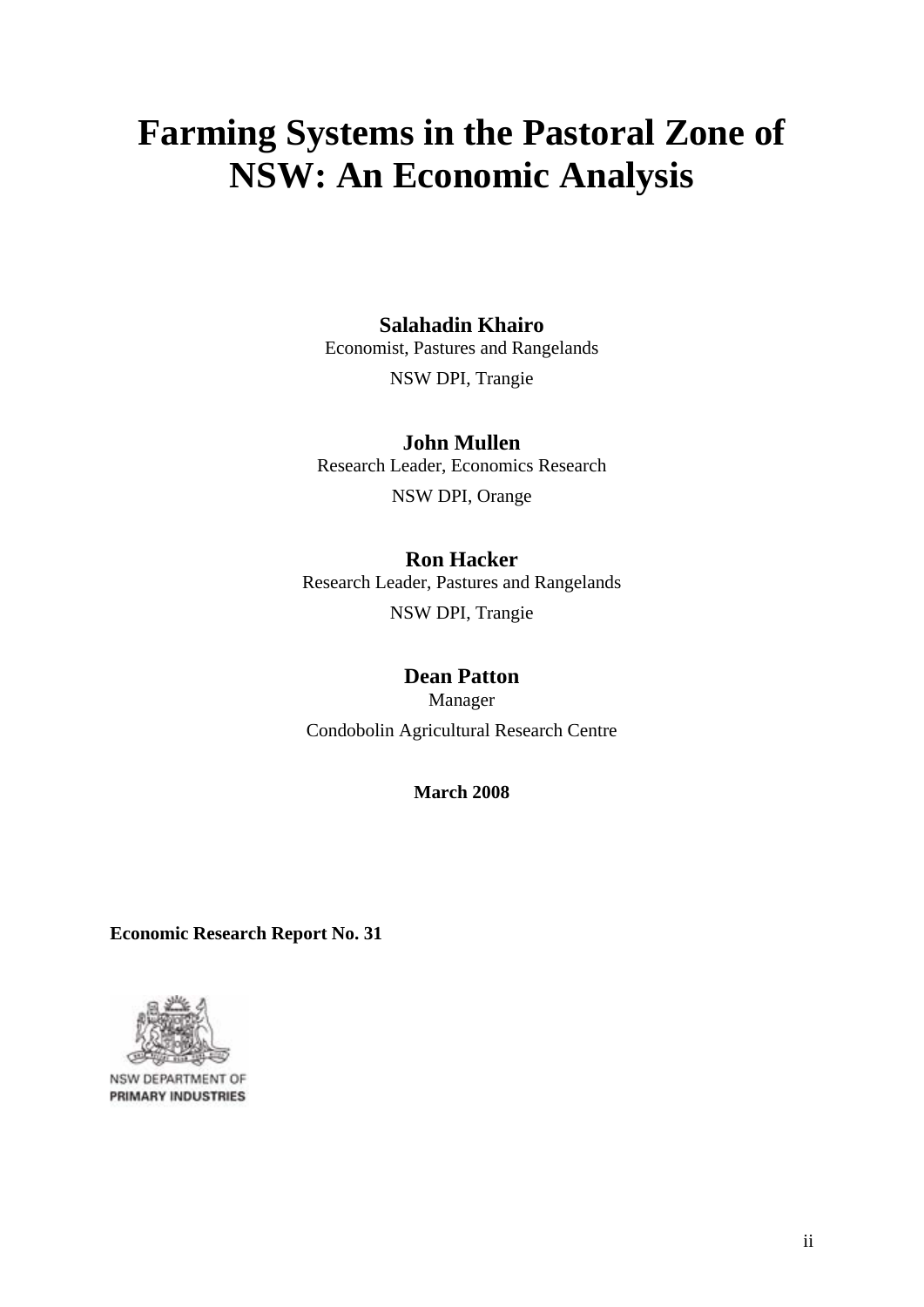#### © NSW DPI 2008

This publication is copyright. Except as permitted under the Copyright Act 1968, no part of this publication may be reproduced by any process, electronic or otherwise, without the specific written permission of the copyright owner. Neither may information be stored electronically in any way whatever without such permission.

#### **ABSTRACT**

A 'broad brush' picture of farming in the pastoral zone of NSW is presented in this report. The pastoral zone of NSW is characterised by wide variations in climatic conditions, soil type and vegetation species. Hence representative faming system analysis was conducted for three sub-regions - the Upper Darling, the Murray-Darling and Far West. The regions were defined and described in terms of their resources, climate and the nature of agriculture. The main enterprises that farmers choose between were described and whole farm budgets and statements of assets and liabilities for the representative farms were developed. The representative farm models were used to compare traditional Merino based sheep enterprises with alternative sheep enterprises where meat was an important source of income. We found that the farming systems that have evolved in these areas are well suited to their respective environments and that the economic incentives to switch to more meat focussed sheep enterprises were not strong.

JEL Classification Q160

ISSN 1442-9764

ISBN 978 0 7347 1881 5

#### *Senior Author Contact Details*

Salahadin Khairo, NSW Department of Primary Industries, Trangie Agricultural Research Centre, PMB 19, Trangie, NSW, 2823. Telephone (02) 6880 8023; Facsimile (02) 6880 7201 Email: [salahadin.khairo@dpi.nsw.gov.au](mailto:Salahadin.khairo@dpi.nsw.gov.au)

#### *Citation*

Khairo, S.A., Mullen, J.D., Hacker, R.B. & Patton, D.P (2008), *Farming Systems in the Pastoral Zone of NSW: An Economic Analysis*, Economic Research Report No.31, NSW DPI, Trangie, NSW. Available also at http://www.dpi.nsw.gov.au/research/areas/healthscience/economics-research/reports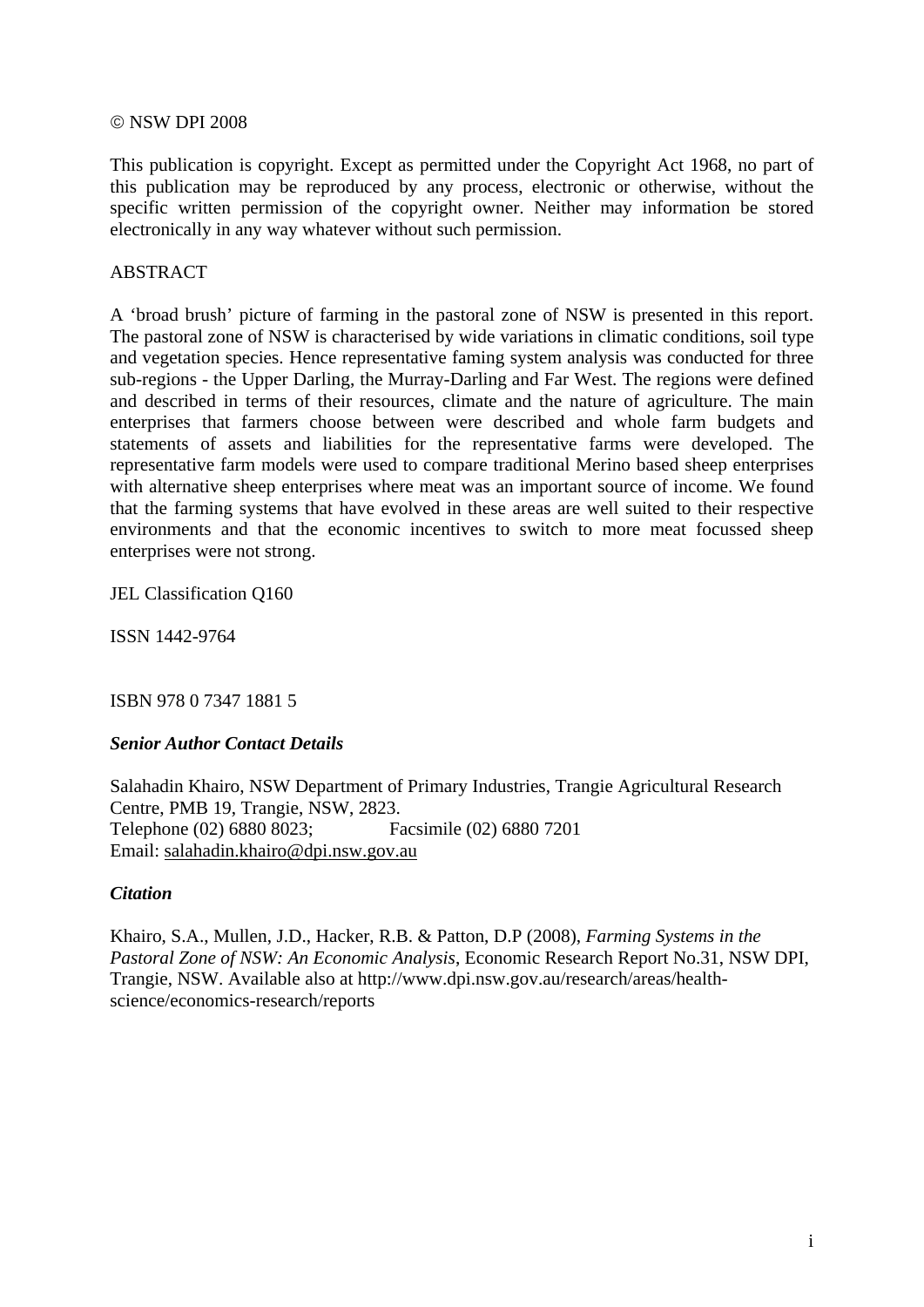#### **Table of Contents**

|      | <b>List of Tables</b>                                      | iii              |
|------|------------------------------------------------------------|------------------|
|      | <b>List of Figures</b>                                     | iii              |
|      | <b>Appendices</b>                                          | 111              |
|      | <b>Acknowledgments</b>                                     | iv               |
|      | <b>Acronyms and Abbreviations Used in this Report</b>      | iv               |
|      | <b>Executive summary</b>                                   | $\mathbf V$      |
| 1.   | <b>Introduction</b>                                        | $\mathbf{1}$     |
| 2.   | Uses of representative farm analysis                       | $\mathbf{1}$     |
| 3.   | An Overview of the Pastoral Zone of NSW                    | $\overline{c}$   |
| 4.   | <b>Agricultural Production in the Pastoral Zone</b>        | $\overline{4}$   |
| 4.1. | Sheep enterprises                                          | $\overline{4}$   |
| 4.2. | Cattle enterprises                                         | $\boldsymbol{6}$ |
| 4.3. | Goat enterprises                                           | $\boldsymbol{6}$ |
| 4.4. | Cropping enterprises                                       | $\boldsymbol{7}$ |
| 4.5. | Recent changes in enterprise mix                           | $\boldsymbol{7}$ |
| 5.   | <b>Key Management Issues</b>                               | $\,8\,$          |
| 5.1. | Land degradation                                           | $8\,$            |
| 5.2. | Total grazing pressure                                     | 9                |
| 5.3. | Woody shrubs                                               | 10               |
| 5.4. | Loss of biodiversity                                       | 10               |
| 5.5. | Rainfall variability                                       | 10               |
| 5.6. | Labour utilisation                                         | 11               |
| 5.7. | Government policy                                          | 11               |
| 6.   | Farming systems in the pastoral zone of NSW                | 12               |
| 6.1. | The Upper Darling region farming system                    | 12               |
| 6.2. | The Murray-Darling region farming system                   | 12               |
| 6.3. | The Far West region farming system                         | 14               |
| 7.   | <b>Statistical Information</b>                             | 14               |
| 7.1. | Trends in farm income, profit and debt                     | 17               |
| 8.   | Whole farm budgets for representative farms                | 18               |
| 8.1. | The Upper Darling region representative farm model         | 19               |
| 8.2. | The Murray-Darling region representative farm model        | 21               |
| 8.3. | The Far West region representative farm model              | 23               |
| 9.   | The profitability of alternative sheep enterprises         | 25               |
| 9.1. | The SR Dorper and Damara                                   | 25               |
| 9.2. | The SR Merino ewe enterprise with terminal sire enterprise | 26               |
| 9.3. | Comparing the various enterprises                          | 27               |
| 10.  | <b>Discussion and Conclusion</b>                           | 31               |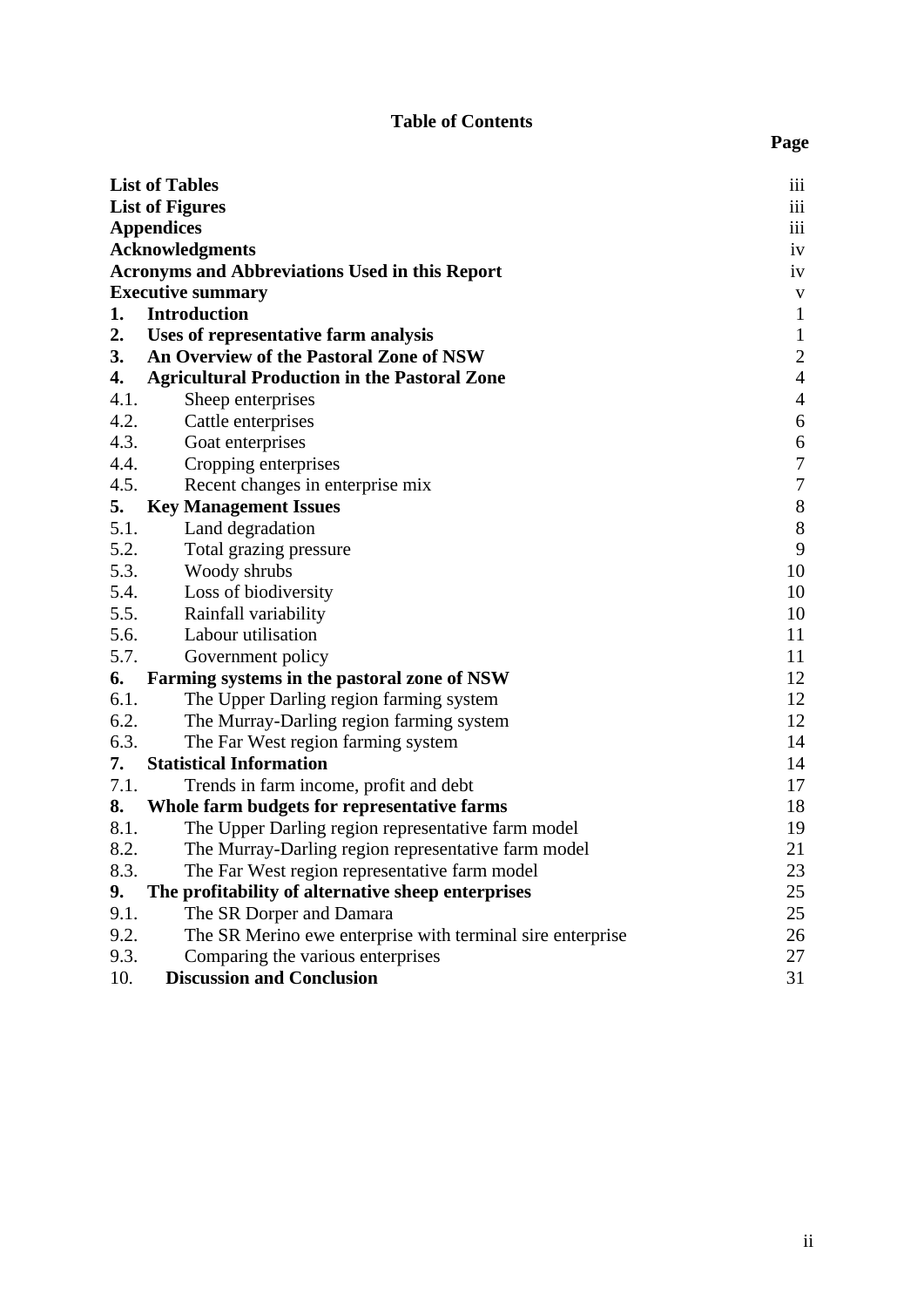## **List of Tables**

<span id="page-4-0"></span>

| Table 7. 1 The average physical characteristics of producers in the pastoral zone of NSW     |    |
|----------------------------------------------------------------------------------------------|----|
|                                                                                              | 15 |
| Table 7. 2 The average financial characteristics of producers in the pastoral zone of NSW    |    |
|                                                                                              | 16 |
| Table 7. 3 The average financial performace indicators of producers in the pastoral zone of  |    |
|                                                                                              | 17 |
| Table 8. 1 Statements of assets and liabilities for the UD region representative farm  20    |    |
|                                                                                              |    |
| Table 8. 3 Statements of assets and liabilities for the M-D region representative farm  22   |    |
|                                                                                              |    |
| Table 8. 5 Statements of assets and liabilities for the FW region representative farm  24    |    |
|                                                                                              |    |
| Table 9. 1 Profitability of alternative enterprises in the UD region representative farm 28  |    |
| Table 9. 2 Profitability of alternative enterprise in the M-D region representative farm  29 |    |
|                                                                                              |    |

## **List of Figures**

| Figure 3. 2 The long-term median monthly rainfall for Broken Hill, Bourke and Wentworth in |  |
|--------------------------------------------------------------------------------------------|--|
|                                                                                            |  |
|                                                                                            |  |
|                                                                                            |  |
|                                                                                            |  |
|                                                                                            |  |
|                                                                                            |  |

## **Appendices**

| Appendix 2 GM budget for Wheat crop in the M-D region representative farm (McIntosh, |  |
|--------------------------------------------------------------------------------------|--|
|                                                                                      |  |
|                                                                                      |  |
|                                                                                      |  |
|                                                                                      |  |
|                                                                                      |  |
|                                                                                      |  |
|                                                                                      |  |
|                                                                                      |  |
|                                                                                      |  |
| Appendix 11 Assumption used in calculating GM for alternative sheep enterprises  45  |  |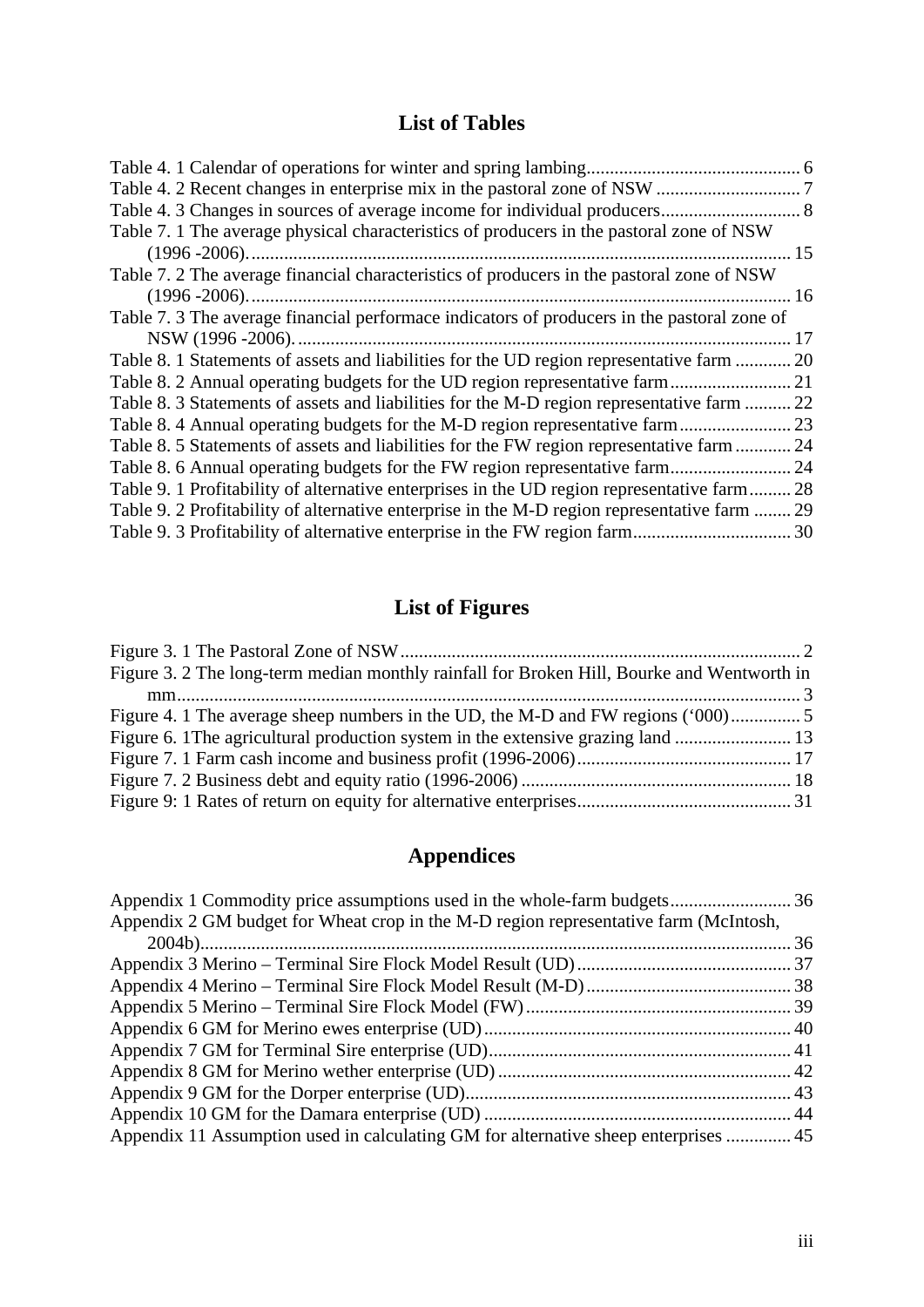#### **Acknowledgments**

<span id="page-5-0"></span>The authors acknowledge the contributions of graziers, financial advisors and NSW DPI staff who supplied information and made comments on the draft of this economic research report. We particularly acknowledge the contribution of the Bestprac groups in Wilcannia, Trudie Atkinson, Alison Rowlands, Peter Jessop, Graeme McIntosh, Geoff Casburn, Alan Palmer and Alex Russell.

#### **Acronyms and Abbreviations Used in this Report**

| <b>ABARE</b>  | Australian Bureau of Agricultural and Resource Economics     |
|---------------|--------------------------------------------------------------|
| <b>ABS</b>    | <b>Australian Bureau of Statistics</b>                       |
| <b>ASC</b>    | <b>Australian Standard Classification</b>                    |
| <b>BG</b>     | <b>Bestprac Group</b>                                        |
| <b>CFA</b>    | Cull For Age                                                 |
| <b>CMA</b>    | <b>Catchment Management Authority</b>                        |
| <b>CSIRO</b>  | Commonwealth Scientific and Industrial Research Organisation |
| <b>DLWC</b>   | Department of Land and Water Conservation                    |
| <b>DSE</b>    | Dry Sheep Equivalent                                         |
| <b>FW</b>     | Far West                                                     |
| <b>GM</b>     | Gross Margin                                                 |
| <b>LBG</b>    | Louth Bestprac Group                                         |
| <b>LMDCMA</b> | Lower Murray-Darling Catchment Management Authority          |
| <b>LMDCMB</b> | Lower Murray-Darling Catchment Management Board              |
| $M-D$         | Murray-Darling                                               |
| <b>NIEIR</b>  | National Institute of Economic and Industry Research         |
| <b>PZ</b>     | <b>Pastoral Zone</b>                                         |
| <b>RLPB</b>   | <b>Rural Land Protection Board</b>                           |
| RP            | Representative Farm                                          |
| <b>SAMM</b>   | South African Meat Merino                                    |
| <b>SLA</b>    | <b>Statistical Local Area</b>                                |
| <b>SOI</b>    | Southern Oscillation Index                                   |
| <b>SR</b>     | <b>Self Replacing</b>                                        |
| <b>SSD</b>    | <b>Statistical Sub-Division</b>                              |
| <b>TS</b>     | <b>Terminal Sire</b>                                         |
| <b>UD</b>     | <b>Upper Darling</b>                                         |
| <b>WCMA</b>   | Western Catchment Management Authority                       |
| <b>WCMB</b>   | Western Catchment Management Board                           |
| WPF           | <b>Wheat Pasture Fallow</b>                                  |
|               |                                                              |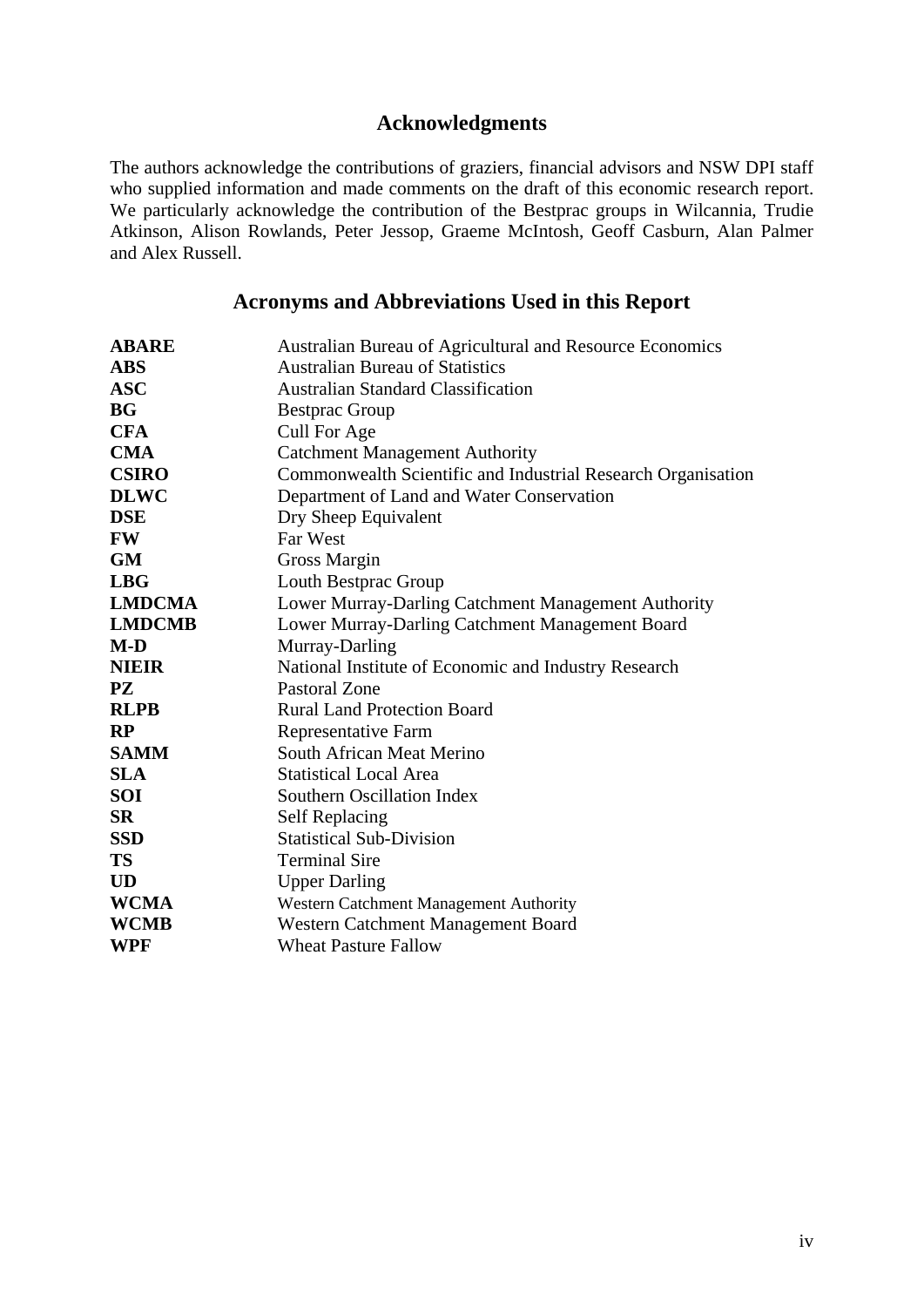#### <span id="page-6-0"></span>**Executive summary**

The objectives of this report were to describe important farming systems in the pastoral zone of NSW in terms of their resources and constraints; and to develop representative farm models consisting of whole farm budgets and statements of assets and liabilities, allowing some indication to be gained of the financial performance of agriculture in the region. The representative farm models were also used to compare the profitability of traditional sheep breeding enterprises such as self-replacing Merino ewes and Merino wethers, with alternative breeds more directed to meat production using either terminal sires, or the Dorper or the Damara sheep breeds.

Representative farm modelling and analysis are useful tools for describing and understanding the nature and financial characterises of important farming systems in a particular region. The models consist of a description of the physical and financial resources of the representative farm, and estimates of financial performance such as farm business profit, farm cash income and expenses, and business return on equity. The representative farm models can be used to give an indication not only of current performance but also of how farm income might be altered by a change in relative product prices, the introduction of a new technology, or a change in management, towards meat sheep for example. This report presents some examples of their application but importantly it provides a template for the development of additional whole-farm budgets for particular farms or for alternative farming systems in this and other regions.

Because farming systems vary considerably across the pastoral zone we have identified three sub-regional farming systems, the Upper Darling (UD), the Murray-Darling (M-D) and the Far West (FW), and developed whole farm models to represent these three systems.

The UD region includes the shires of Bourke, Brewarrina, Cobar and part of Walgett and is characterised by summer dominant rainfall averaging about 380mm. Agricultural production in the area is based primarily on sheep and cattle with limited dryland, irrigated and opportunistic cropping. The representative farm in the region has a total land area of about 24,000 hectares used for running about 9,000 dry sheep equivalents with total capital investment of about \$1.5 million with an equity ratio of 85%. The representative farm makes about \$85,185 farm business profit in a normal year giving business return on equity of 6.7%.

The M-D region covers the shires of Balranald and Wentworth and the surrounding areas with dominant winter rainfall averaging 225mm per annum. Agricultural production in the area is based on the integration of both livestock and cropping contributing about 62 and 38% to the total farm income, respectively. The representative farm in the region has about 25,000 hectares used for running about 8,800 dry sheep equivalents with some cropping and some land set aside as natural reserve. This region was used as a trial location for a land set aside project conducted in the 1990's by the NSW State Government where landholders were able to "lock up" land that was highly valuable from a nature conservation perspective and develop other land on their farms that was suited for cropping The total capital assets of the representative farm amount to about \$1.4 million with an equity ratio of 84%. In a normal year the representative farm earns about \$160,605 farm business profit giving a 13.3% business return on equity.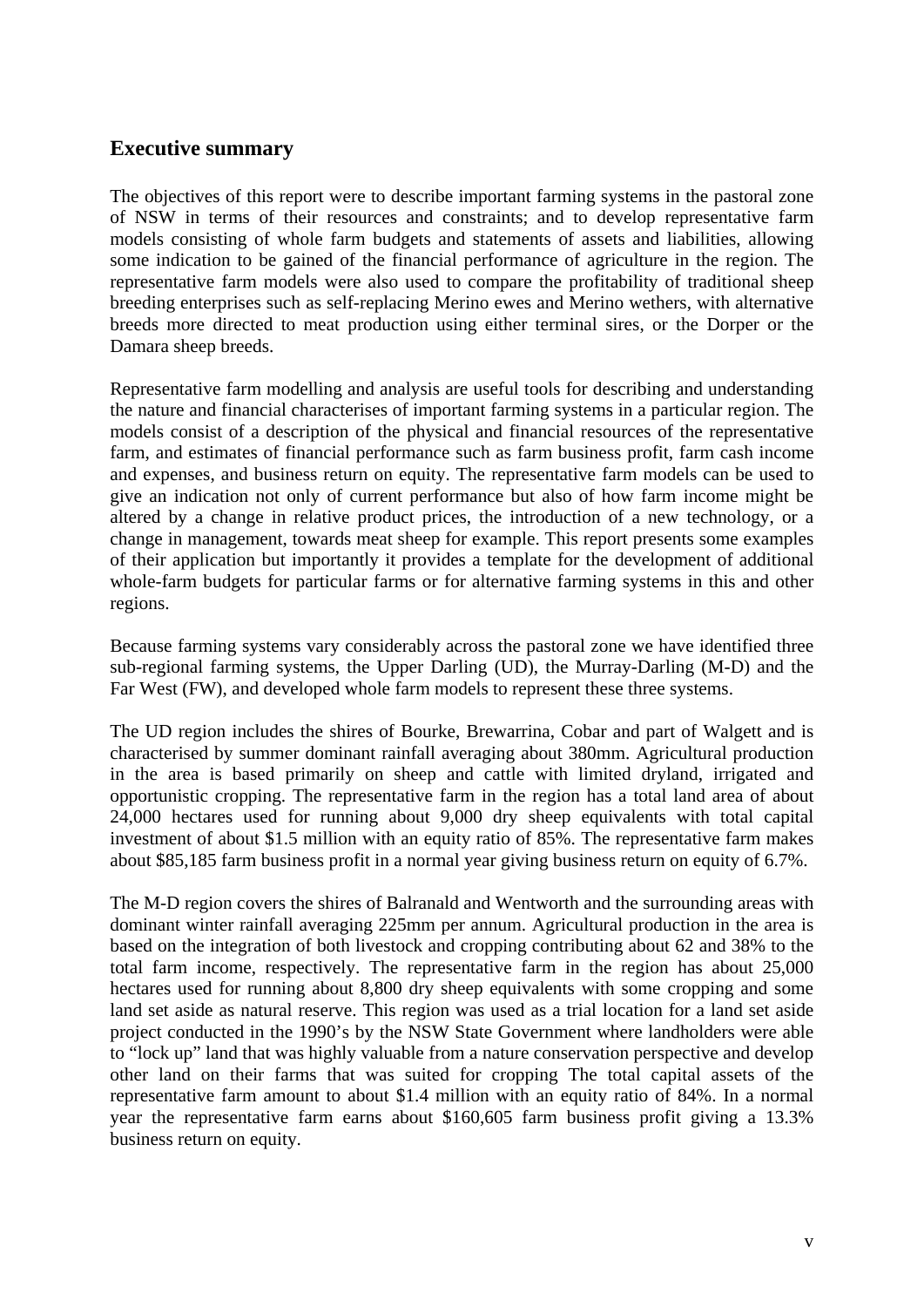The FW region consists of the shires of Broken Hill, Central Darling and Unincorporated West regions of the pastoral zone of NSW with low and highly variable seasonal rainfall averaging 175mm per annum. In this system, sheep breeding for wool and meat dominates agricultural production contributing over 98% of the total farm income of individual producers. The representative farm in the region has a total land area of about 35,000 hectares running 7,000 dry sheep equivalents. Its total capital asset value is about \$0.883 million with an equity ratio of about 80%. The business return on equity for the representative farm is about 14% from farm business profit of about \$98,312 in a normal year.

The key management issues relevant to producers are the structure of livestock enterprises in the pastoral zones given the volatility of wool price since the demise of the reserve price scheme in 1989, the difficulty of finding labour and shearers and the availability of meat only breeds such as Dorper and Damara.

The representative farm models were used to compare traditional Merino based sheep enterprises with alternative sheep enterprises where the sale of lamb was an important source of income. The alternatives included SR Merinos with a proportion of ewes mated to a terminal sire for prime lamb production, Merino wethers only, SR ewe Merinos only, and SR Dorper and Damara enterprises. We found that the farming systems that have evolved in these areas are well suited to their respective environments and that the economic incentives to switch to more meat focussed sheep enterprises were not strong unless the supply of labour for shearing becomes an intractable issue.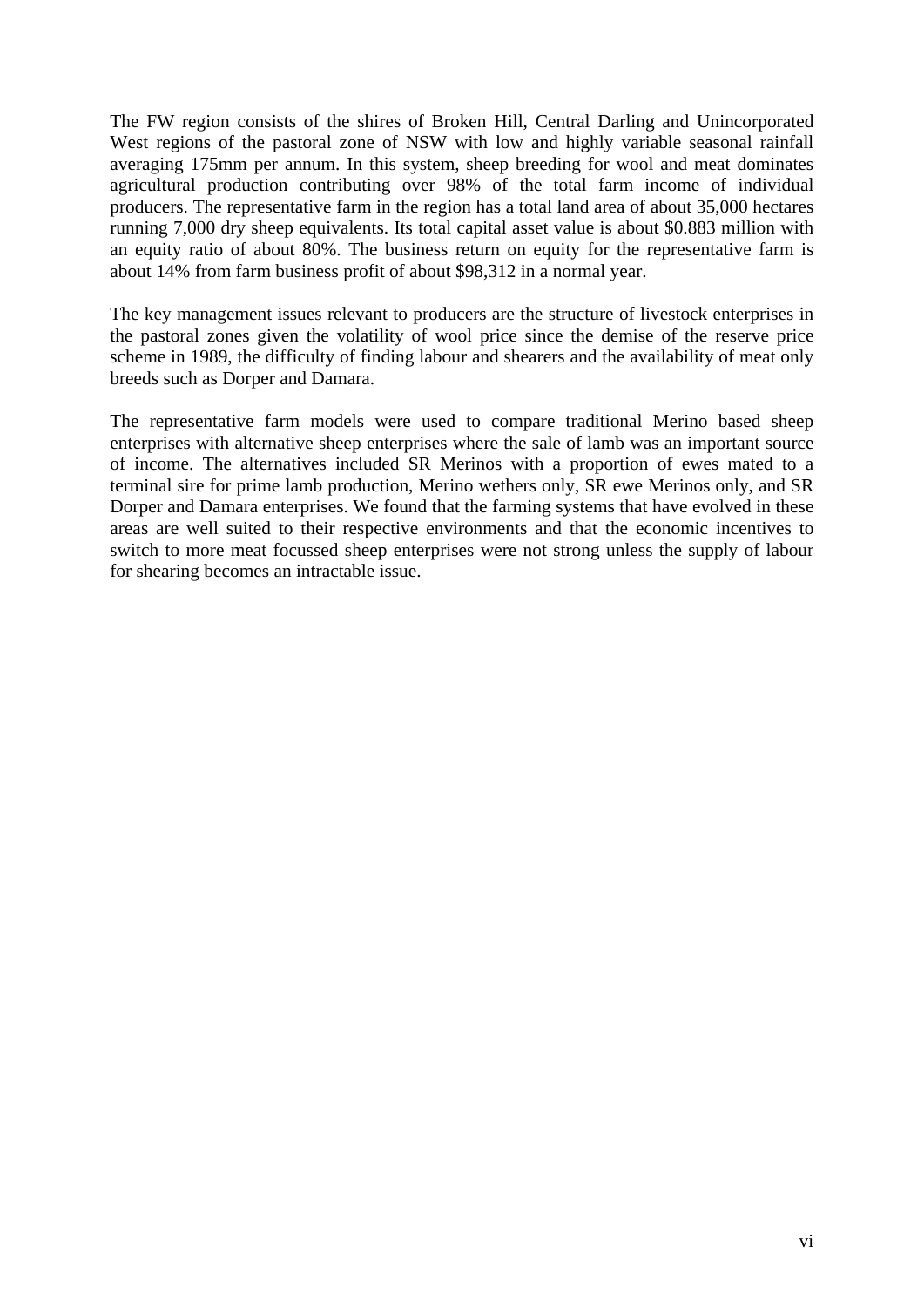### <span id="page-8-0"></span>**1. Introduction**

In this report, a 'broad brush' picture of farming in the pastoral zone of NSW is presented. The region is defined and described in terms of its resources, climate and the nature of agriculture. The main enterprises that farmers choose between are described and GM budgets for these enterprises are presented.

The pastoral zone of NSW is characterised as an arid environment and spans various climatic zones from summer dominant rainfall in the north to winter dominant rainfall in the south, with wide variation in soil types and vegetation species. Livestock production from pasture is the main source of farm income although agricultural diversification has permitted limited production of other agricultural commodities. Diversification away from grazing activities has been limited by legislation. Much of the land used for agricultural production is leasehold land for the purpose of grazing and special permits are required for alternative uses. The choice of enterprises is influenced not only by their profitability as independent enterprises but also by their contribution to other enterprises in the farming system. The labour and capital resources of the farm also have an influence on the choice and size of enterprises

These interrelationships mean that any changes within enterprises require examination in a whole-farm context. Hence an important part of this report is the presentation of "model" farms that represent common farming systems in the Pastoral Zone. These representative farms are described in terms of land, labour and machinery resources and enterprises and their rotation within the farms. That information, together with GM and overhead cost information, has been used to develop whole-farm budgets.

This report is organised in four sections. The first section presents an overview of the pastoral zone of NSW in terms of its resources and constraints. The second part describes and presents representative farm models for the UD, the M-D and FW regions farming systems. The third part assesses the profitability of running alternative sheep enterprises and the final section presents a discussion and draws some conclusions. The enterprise and whole-farm budgets are all available as spreadsheet models which can be manipulated by someone with reasonable skills in Microsoft<sup>®</sup> EXCEL<sup>TM</sup>

#### **2. Uses of representative farm analysis**

This report presents a description of farming in the pastoral zone and an indication of its profitability. The whole-farm budget provides a 'snapshot' at a particular point in time of a farm with a particular set of resources. However while this report may give a broad indication of what is happening on many farms in the pastoral zone, it may be misleading for farms with markedly different soil type, climate and resources to those of the representative farm.

The representative farm models and associated GM and whole-farm budgets can be used as a template allowing variations from the representative farms to be examined. Individual farmers may wish to adapt them for their own farms. They can also be used to give an **indication** of how farm income might be altered by some new technology, with respect to the type of sheep being run for example. However, it is only an indication as the particular circumstances of individual farms are likely to give them different outcomes.

Additionally, while the whole-farm budget can be manipulated to indicate the change in farm income from a new technology or resource management strategy, we only get a view of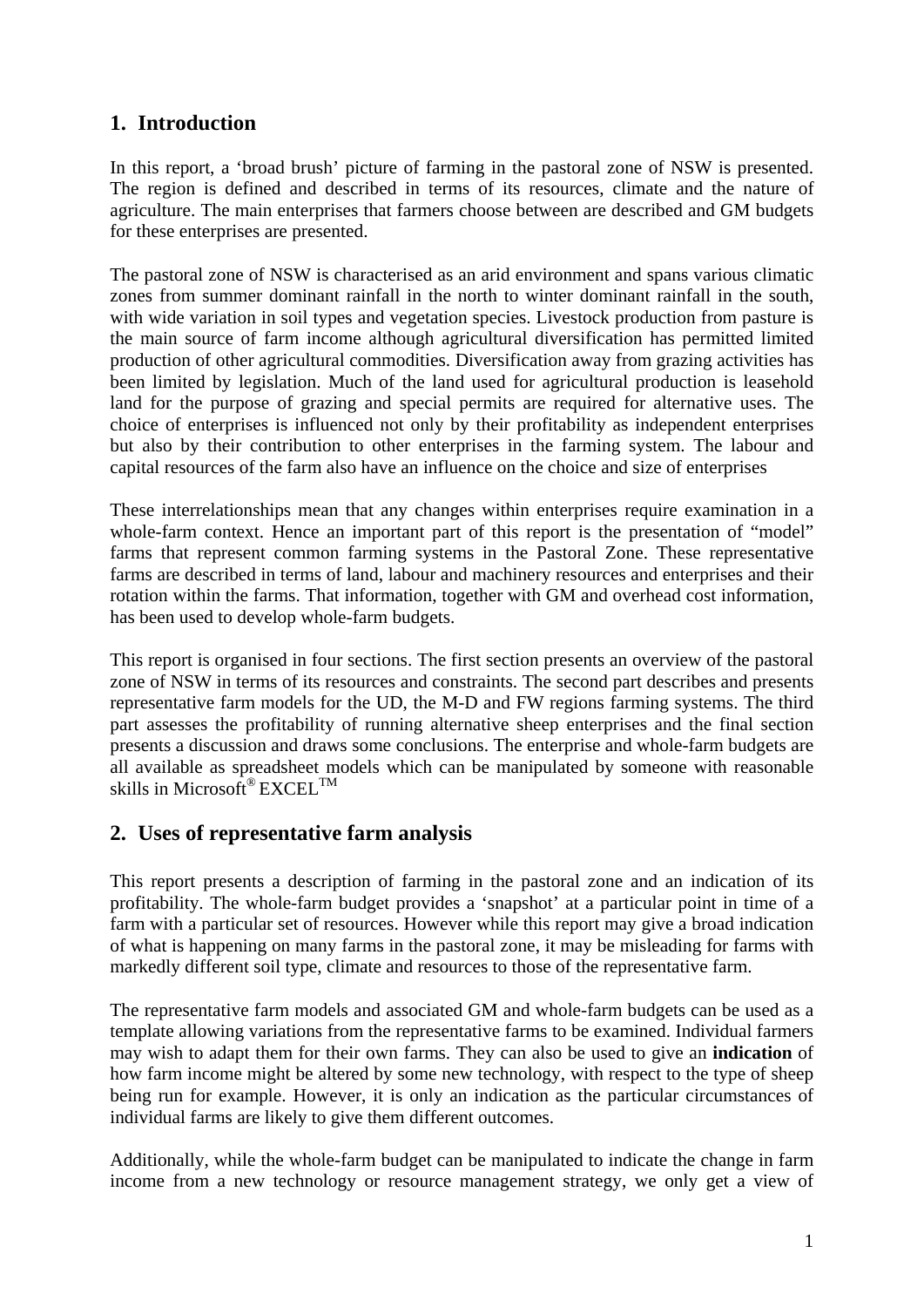<span id="page-9-0"></span>"before" and "after" the new technology. If the change in technology has an impact that takes many years to work through the system, soil fertility for example, then a simple "before" and "after" comparison of whole-farm budgets is an inadequate basis for such an important investment decision. More sophisticated budgeting tools are required that allow the impact of such changes over many years to be estimated and aggregated.

#### **3. An Overview of the Pastoral Zone of NSW**

The pastoral zone as defined in this report is the area of western NSW bounded by the central west of NSW in the east, Queensland in the north, South Australia in the west and Victoria in the south as shown in Figure 3.[1](#page-9-1)<sup>1</sup>

#### **Figure 3. 1 The Pastoral Zone of NSW**

1



The region covers over 32,000 square kilometres, which is about 42% of the total land area of the state of NSW (DLWC, 2000). Over 90% of the land is held in the form of perpetual leases and is administered by NSW Department of Lands. A grazing lease is intended for grazing sheep and cattle and other domestic stock. Additional uses, such as cultivation for cropping, require an additional permit.

The climate of the pastoral zone is generally described as arid and semi-arid with low and variable rainfall, high temperatures and high evaporation rates (Hacker et al., 2004; Date, 1992). Long term median monthly rainfall of Broken Hill, Bourke and Wentworth districts from 1881 to 2004 shown in Figure 3.2, indicates that rainfall is highly variable and is relatively lower in the FW (eg. Broken Hill) than the UD (eg. Bourke) and the M-D (eg.

<span id="page-9-1"></span> $1$ <sup>1</sup> The pastoral zone of NSW is also referred to as the Western Division of NSW. According to the Australian Statistical Classification (ASC), much of the pastoral zone is represented by three statistical sub-divisions (SSD): The Upper Darling SSD consists of the shires of Brewarrina, Bourke and Cobar SLAs. The Far West SSD includes the shires of Unincorporated, Broken Hill and Central Darling SLAs and the Murray-Darling SSD consists of the shires of Wentworth and Balranald SLAs.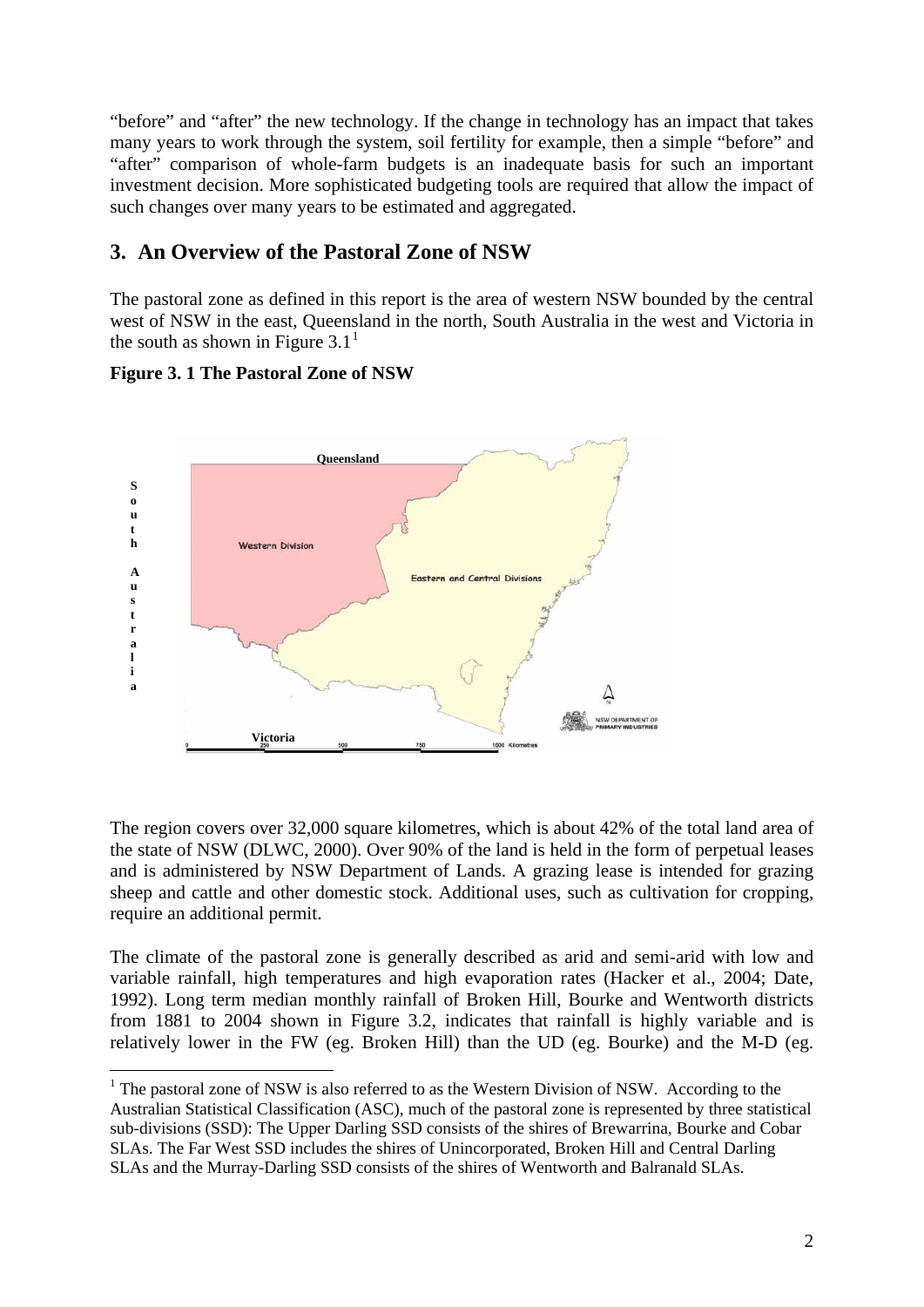<span id="page-10-0"></span>Wentworth). Rainfall tends to be more summer dominant in the UD but it is winter dominant in the M-D and FW.





Source**:** Clewett et al. (2003)

The long term average annual rainfall varies between 450 mm in the north east and 150 mm in the north west. The average number of rainy days expected each year varies from 29 to 49, the temperature often exceeds  $40^{\circ}$ C in summer and the evaporation rate can be as high as 3000 mm per annum.

According to Cunningham (1992) there are eight dominant soils types which are irregularly distributed across the pastoral zone. These include:

- Hard Red (Cobar & Bourke) Brown Gibber (Broken Hill)
- 
- Solonised Brown (Menindee) Texture (Bogan and Darling)
- Heavy Clays (Murray River) Skeletal (Barrier Ranges)
- 
- Soft Red (Cobar & Eubalong) Desert Loam (all over the PZ)
	-
	-

All categories of soils are subjected to different forms and degrees of soil degradation as a result of erosive forces of wind and water. One of the main strategies being promoted to reduce the effects of erosive forces is the use of conservative stocking rates to protect adequate ground cover (WCMB, 2003; LMDCMB, 2002 and Hacker et al., 2005).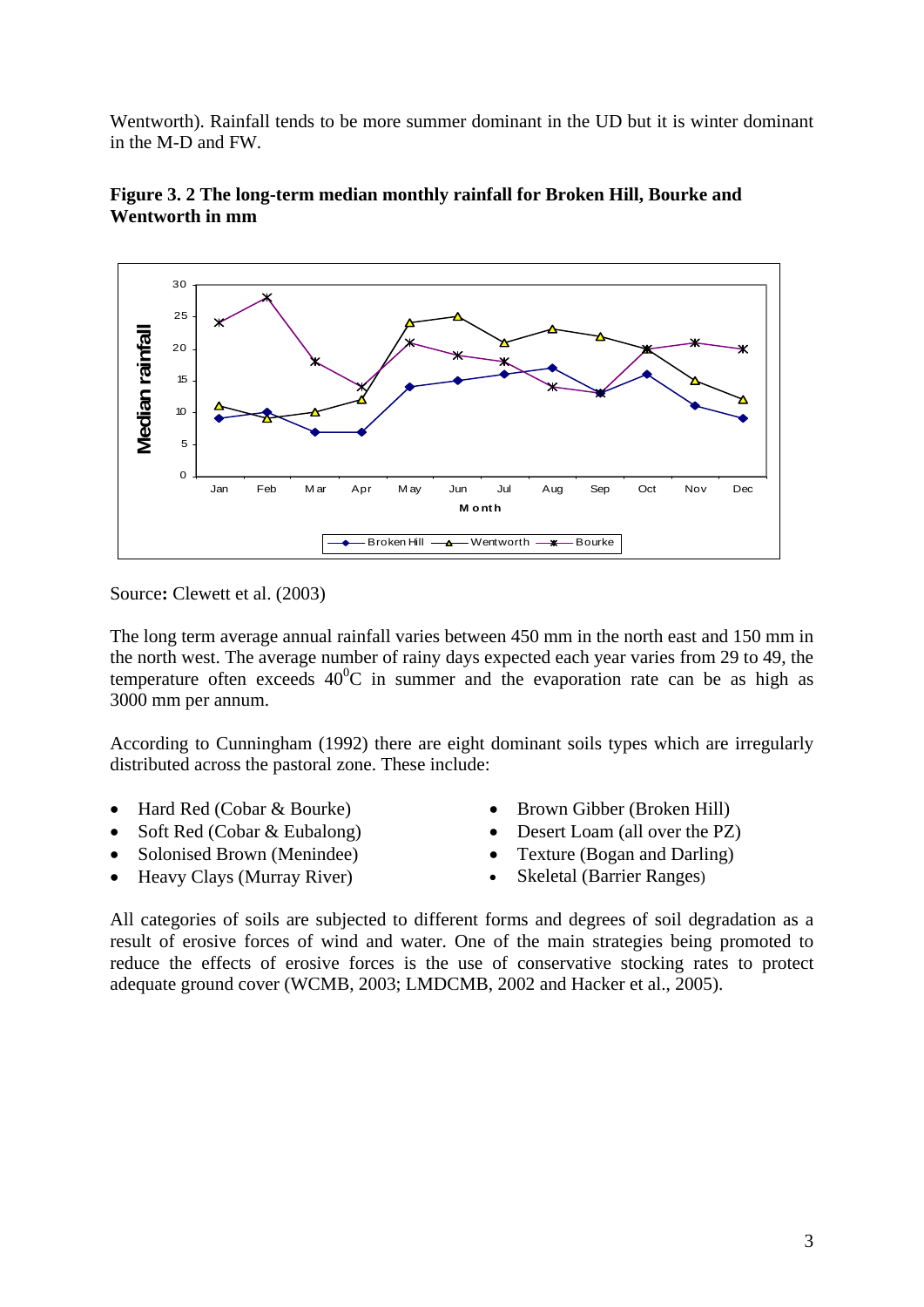<span id="page-11-0"></span>The vegetation species also reflect the variability in rainfall and soil types (DLWC,  $2000 \&$ Hacker et al., 2005). The main vegetation species in the pastoral zone comprise:

- Belah and Blue bush:
- Bimble box-pine;
- Downs country;
- Gidgee and Brigalow;
- Mallee:
- Mitchell grass plains;
- Mulga;
- Northern Flood plains;
- Saltbush plains;
- Southern grass land:
- Southern riverine woodlands;

Pasture for livestock production is derived from a wide range of annual and perennial grasses and forages growing in different environments. Many annual plant species are sources of pasture for livestock production; whereas perennial plant species provide stability to the rangeland system. In the northern regions where red soils and summer rainfall are dominant, a wide range of grasses and forages are the major sources of pasture. In the southern areas where brown soils and winter rainfall dominate, shrubs are an important source of forage for animal production (Brooke and McGarva, 1998).

#### **4. Agricultural Production in the Pastoral Zone**

Agriculture in the pastoral zone of NSW began in the 1830s when the first European settlers arrived in the region with a large number of sheep and cattle and established a semi-nomadic pastoral system (Condon, 1999). Sheep enterprises dominated cattle enterprises as financial returns from cattle enterprises fluctuated more widely in response to changes in climate (Cunningham, 1992). In recent years there has been increasing interest in dryland and irrigated cropping on properties along the banks of rivers and on properties with cropping licences (DLWC, 2000). Legal restrictions on leaseholders in the pastoral zone have prevented more widespread crop production.

#### **4.1. Sheep enterprises**

The sheep industry is predominantly based on Merino breeding for wool and meat production with a small percentage of cross-breeding enterprises with a greater emphasis on meat production. Merinos are the dominant sheep type in the area because of their ability to produce wool hence income in what is typically a harsh production environment and the marketability of any class of animal at any time in the year. Other sheep breeds, with greater emphasis on meat production such as SAMM, dual purpose types and in some cases the no wool types such as the Dorpers, the Damaras, are being adopted as alternative sources of farm income.

Cunningham (1992) reported that the total number of sheep in the region declined significantly from its peak of 15 million in 1900 to four million in 1920 and has averaged about five million since that time. The rapid decline in the number of sheep has been associated with the major changes in the structure of the rangelands due to drought, the introduction rabbits and exotic weeds and clearing for cultivation. Figure 4.1 shows that the total number of sheep in the UD, the M-D and FW regions declined between 1990/91 and 2001. ABARE (2006) indicated that the number of sheep per farm declined by about 3% between 1996 and 2006.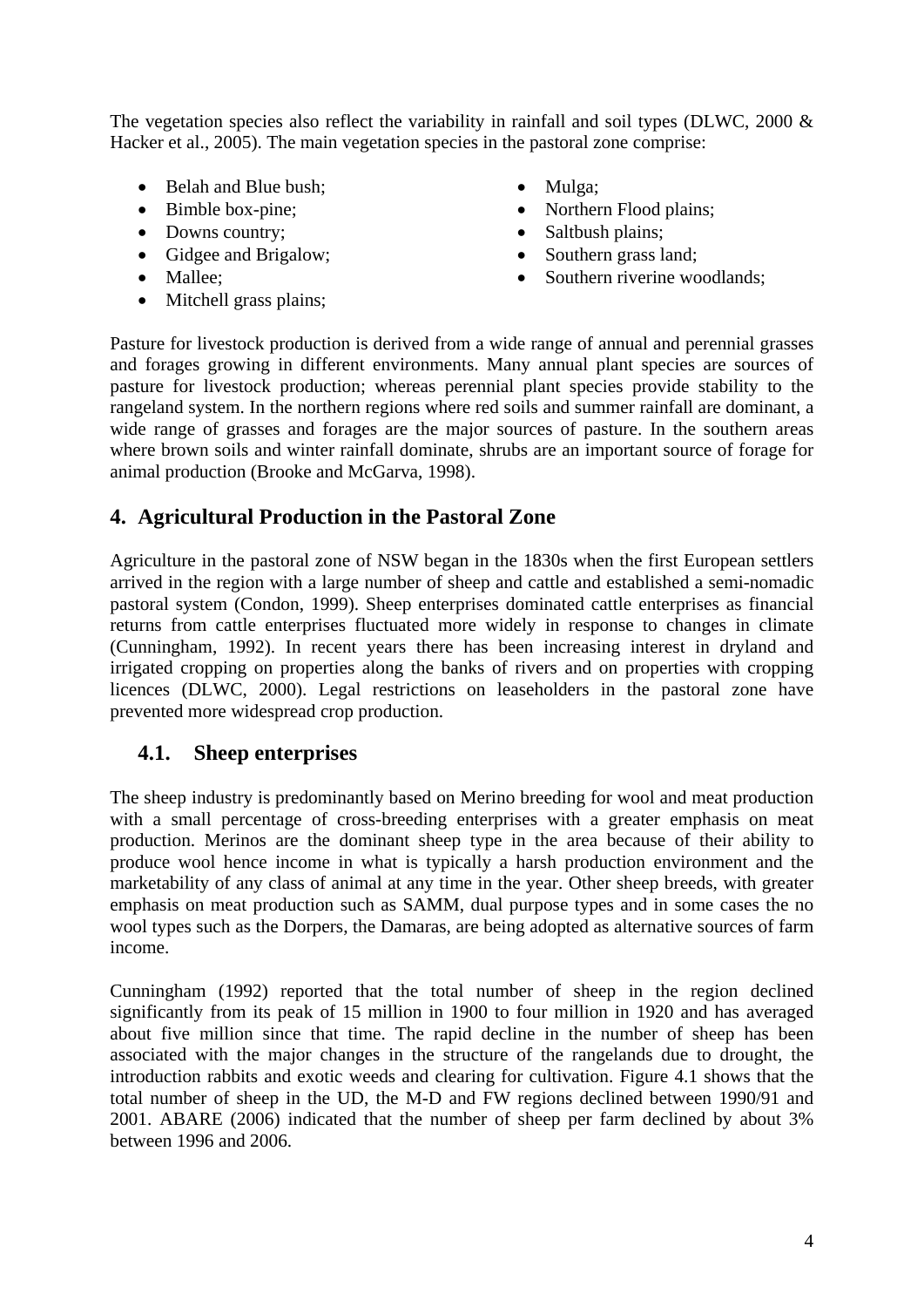

<span id="page-12-0"></span>**Figure 4. 1 The average sheep numbers in the UD, the M-D and FW regions ('000)** 

Source: ABS (1997 and 2001)

Although the number and profile of sheep run on individual properties vary with the resource characteristics of farms, self-replacing Merino ewes and Merino wether enterprises are the most common enterprises in the region. In the SR Merino enterprise, replacement breeding ewes are obtained from ewe hoggets produced in the system. The calendar of operations presented in Table 4.1, shows that ewes are joined with rams for up to eight weeks between December and March and lambing is either in winter or spring. Shearing, marking and mulesing operations are done at different times during the year. Marketing operations are also done throughout the year.

In a self-replacing Merino enterprise, farm revenue is achieved through the sale of wool, ewes culled for age, surplus ewe hoggets, and wether weaners. In Merino wether enterprises, income is achieved through the sale of wool and wethers culled for age. Sheep are sold to local or export markets whereas wool is sold at Sydney and Adelaide wool marketing centres.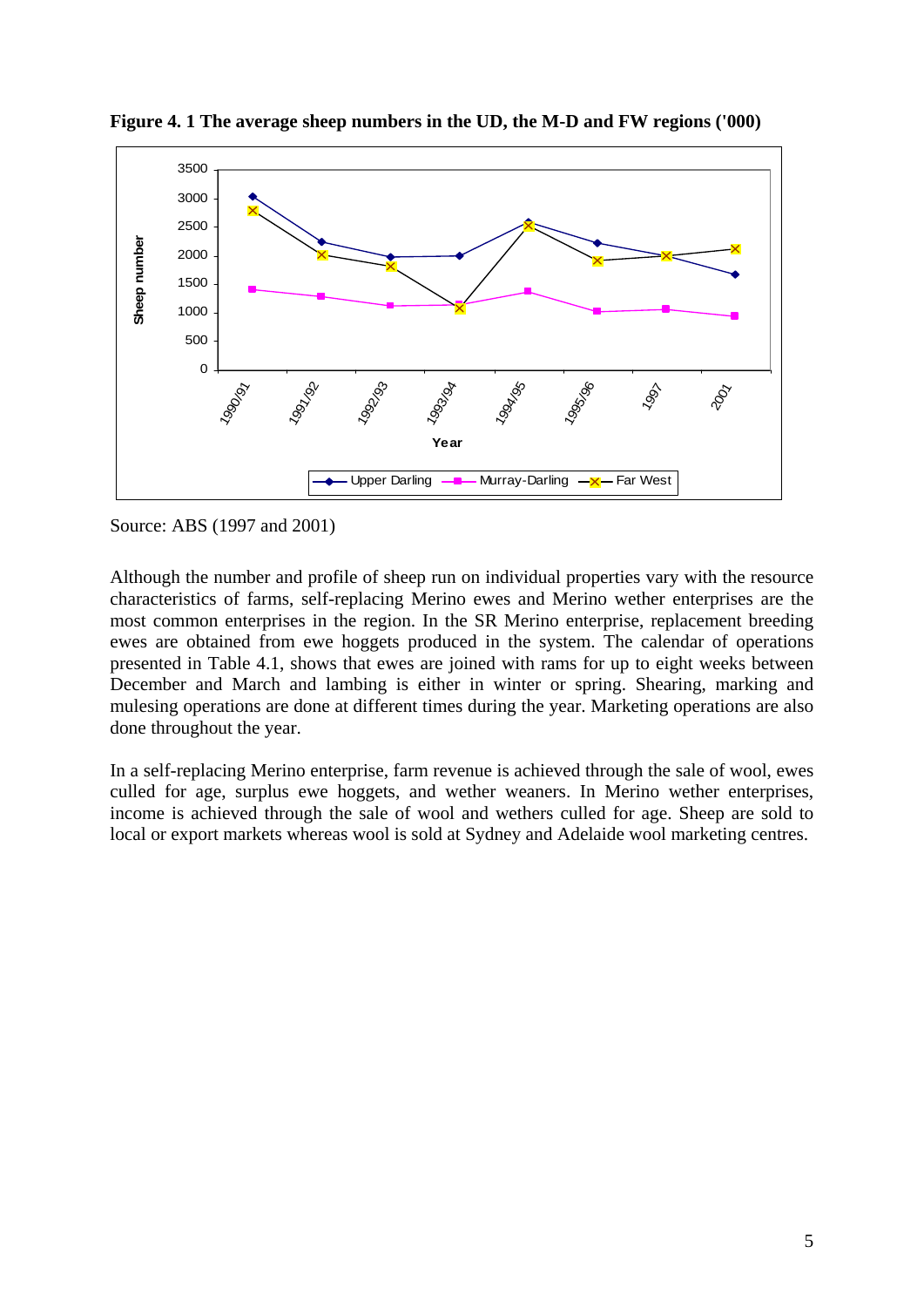| <b>Months</b> | <b>Spring lambing</b><br>Winter lambing |                 |                 |                     |                         |           |                          |
|---------------|-----------------------------------------|-----------------|-----------------|---------------------|-------------------------|-----------|--------------------------|
| January       | Join                                    |                 |                 |                     |                         |           |                          |
| February      |                                         |                 | Crutch/Shear    |                     |                         |           |                          |
| March         |                                         |                 |                 |                     | Join                    |           |                          |
| April         |                                         | Vaccinate       |                 |                     |                         |           |                          |
| May           |                                         | Sell            | Check flystrike |                     | Shear                   | Vaccinate |                          |
| June          |                                         |                 |                 |                     | Sell                    |           |                          |
| July          | Lamb                                    |                 |                 | Mark & Vaccinate    |                         |           |                          |
| <b>August</b> |                                         |                 |                 |                     | Lamb                    |           |                          |
| September     |                                         |                 | Crutch/Shear    | Wean &<br>Vaccinate | Mark, Mules & Vaccinate | Jet       | Check fly strike         |
| October       |                                         | Check flystrike | s⊪              |                     |                         |           |                          |
| November      |                                         |                 |                 |                     |                         |           |                          |
| December      |                                         |                 | Join            |                     | Wean                    |           | Crutch, Vaccinate & Sell |

<span id="page-13-0"></span>**Table 4. 1 Calendar of operations for winter and spring lambing** 

## **4.2. Cattle enterprises**

There are many producers who run cattle with sheep and/or cropping enterprises. Cattle production is based on a mixture of pure bred lines such as Herefords and Shorthorns but there are many producers who also undertake crossbreeding programs with Bos *indicus*  breeds such as Brahman, Braford or Santa Gertrudis to promote hybrid vigour. Crossbreeding also occurs using different British breeds or with Euros. The cattle enterprise primarily produces vealers and stores and depending on climatic conditions and availability of pasture offspring could be carried through to bullock weights and marketed as prime beef. Cattle production accounts for between 8 and 50% of the total dry sheep equivalent grazing pressure and up to 40% of individual farm income.

### **4.3. Goat enterprises**

Many properties muster and sell feral goats and some have purchased meat goat genetics for improved production. The interest in goat production has increased during the last decade as reliable markets have been established for the feral goats and improved technologies for mustering have been employed. Feral goats have been running wild in the pastoral zone for many decades but as a result of these more reliable markets, more attention has been placed on them as an enterprise because (1) goats complement income through diversification; (2) they control edible woody weeds and (3) they are well adapted to the rangeland environment. According to NIEIR (2000a) the importance of goat harvesting to farm profitability varies depending on locations and it is estimated to have contributed between \$13,000 and \$22,000 revenue per farm in the pastoral zone of NSW in 1999. However, the goat enterprise remains largely an opportunistic enterprise; goats are only mustered when there are sufficient numbers and when the market prices are good (NIEIR, 2000b) Therefore, the contribution to whole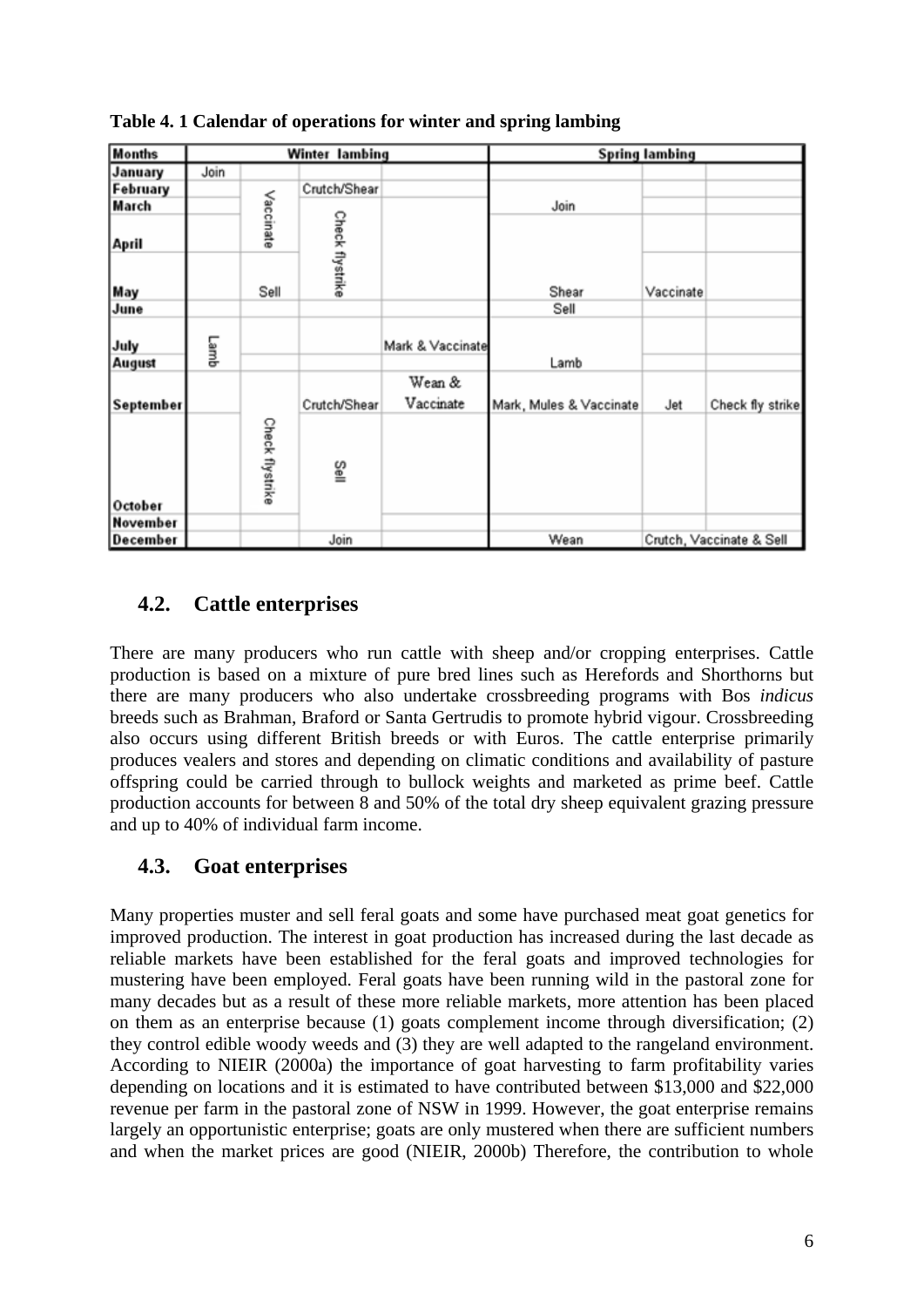<span id="page-14-0"></span>farm profit is highly variable and for this reason we have not included it in our representative farm models.

## **4.4. Cropping enterprises**

Although cropping is regulated in the pastoral zone, more producers are undertaking dryland, lake-bed or flood plain and irrigated cropping. Annual cropping is restricted to the eastern and southern areas of the pastoral zone and is allowed on private properties and under permit only. Further west, cropping is undertaken on an opportunistic basis.

The cropping industry produces a wide range of cereal and non-cereal crops. The cropping activities are dominated by wheat and barley production with small areas of maize, oats, cereal rye, sorghum and triticale (ABS, 2001). The dominant non-cereal crops produced are cotton and canola, though they tend to be grown only on irrigated land. The less common non-cereal crops are chickpeas and safflower.

## **4.5. Recent changes in enterprise mix**

The pastoral industry has experienced significant changes in the structure of sheep enterprises and sources of income since 1996 as indicated in Table 4.2. Between 1996 and 2006 the average number of sheep on individual properties declined by 3% although the average number of ewes per farm increased by about 7%. In the same period the average number of wethers and lambs decreased by about 40 and 16%, respectively. About 68% of the sheep on individual farms are ewes while wethers and lambs account for 9 and 21% respectively in 2006.

An overall reduction in the sheep numbers is the result of continued drought conditions and the increase in the proportion of ewes per farm suggests a change in the structure of the livestock enterprise mix and a shift from wool producing Merino sheep to prime lamb production.

| <b>Enterprise type</b> | Average number per farm |                       | <b>Proportion</b> % |         |      |
|------------------------|-------------------------|-----------------------|---------------------|---------|------|
|                        | <b>Mean 1996 -06</b>    | 2006<br><b>Change</b> |                     | 1996-06 | 2006 |
|                        |                         |                       | $\frac{0}{0}$       |         |      |
| Sheep                  | 4650                    | 4500                  | $-3$                |         |      |
| Ewes                   | 2860                    | 3060                  |                     | 6 I     | 68   |
| Wethers                | 576                     | 412                   | $-40$               | 12      |      |
| Lambs                  | 1154                    | 970                   | $-16$               | 22      |      |
| Cattle                 | 190                     | 175                   | $-8$                |         |      |

| Table 4. 2 Recent changes in enterprise mix in the pastoral zone of NSW |
|-------------------------------------------------------------------------|
|-------------------------------------------------------------------------|

Source: (ABARE 2006)

Farm business revenue is derived from the sale of wool, sheep, cattle and crops as shown in Table 4.3. Between 1996 and 2006, the wool receipts per farm declined by about 19% while income from the sale of sheep increased by about 58%. Average receipts from the sale of cattle declined by about 35% while receipts from the sale of crops increased by about 8%.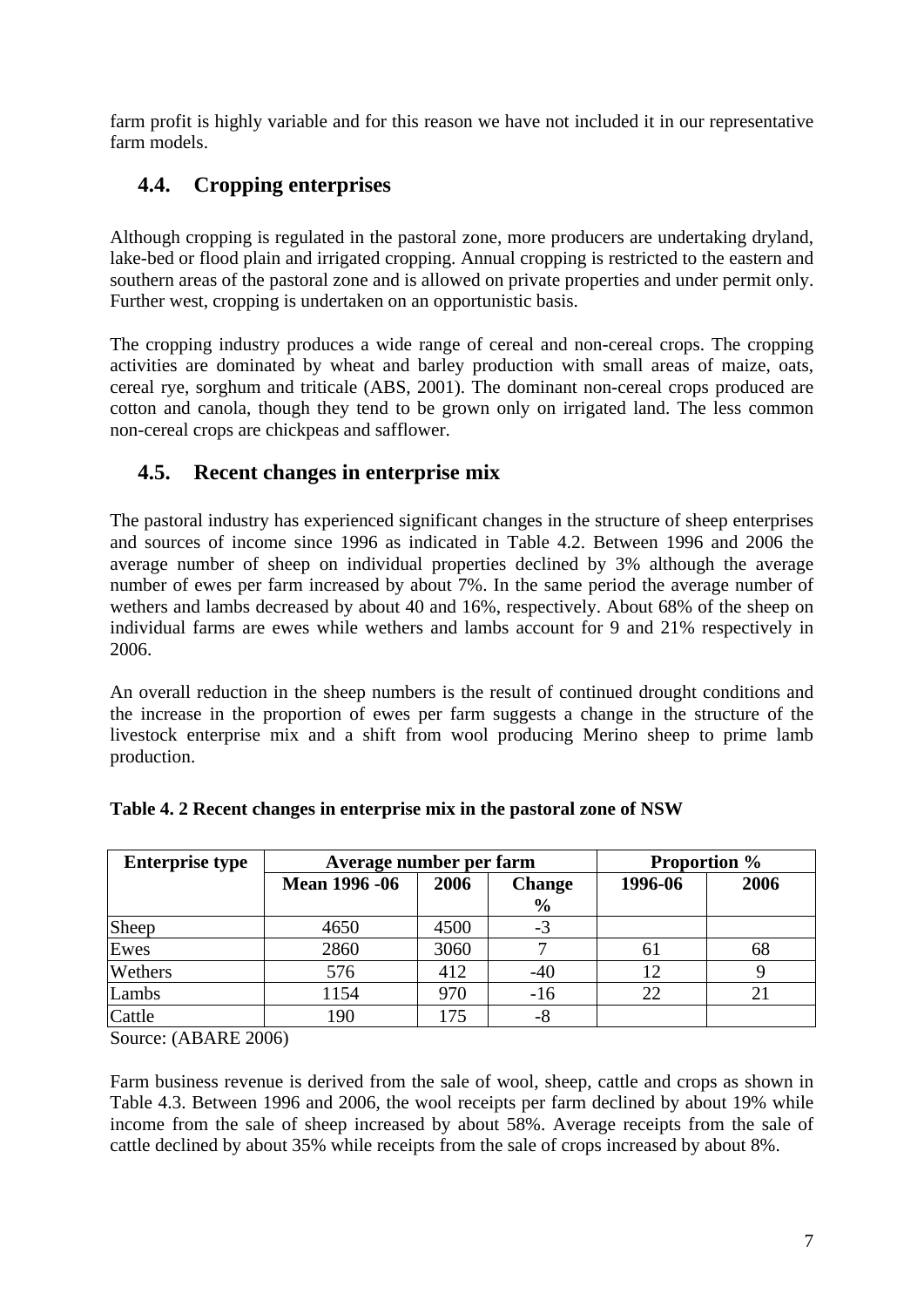| Sources of | Income in $$ (000)$  |      | % Change | <b>Proportion in %</b> |      |
|------------|----------------------|------|----------|------------------------|------|
| income     | <b>Mean 1996 -06</b> | 2006 |          | <b>Mean 1996-06</b>    | 2006 |
| Wool       | 99                   | 80   | $-19$    |                        | 35   |
| Sheep      |                      | 63   | 58       |                        | 28   |
| Cattle     |                      | 26   | $-35$    |                        |      |
| Crops      |                      |      |          |                        |      |

#### <span id="page-15-0"></span>**Table 4. 3 Changes in sources of average income for individual producers**

Source: ABARE (2006)

Wool and sheep receipts continue to dominate producers' incomes. Table 4.3 shows the changes in the contribution and sources of income of a sample of individual producers between 1996 and 2006. On average, producers derived about 60% of the total income from the sales of wool and sheep, 22% from the sales of crops and 17% from sales of beef cattle between 1996 and 2006.

The contribution of crops to the average farm income evident in the ABARE survey data is higher than expected. In the UD region, cropping is only undertaken opportunistically except around Walgett whereas in the FW region cropping is rare. According to ABS (2003) survey the contributions of crops to the total farm income in the UD and M-D regions were estimated at about 16 and 22%, respectively while it was as about 3% in the FW region. Perhaps the anomaly arises because the ABARE estimates come from their survey of broadacre agriculture which may not adequately represent the specialist pastoral enterprises predominant in the region.

#### **5. Key Management Issues**

The key management issues in the pastoral zone are related to the sustainability of the rangeland resource and the profitability of pastoral enterprises. There is general acknowledgement that the high and sustained total grazing pressures of the past have caused substantial damage to the rangeland environment and the level of pastoral productivity (CSIRO and DLWC, 1999). Total grazing pressure includes the grazing impact of not only the animals used for agricultural production such as sheep and cattle but also the grazing impact of rabbits, feral goats and increased population of kangaroos.

Considerable anecdotal evidence indicates an improvement in the condition of rangelands following the control of rabbits in the 1950's, assisted by generally higher rainfall in the later half of the  $20<sup>th</sup>$  century (Condon, 1999). Nevertheless, the economic climate of recent decades, and increasing community expectations in relation to the management of land resources, have increased the pressure on graziers to increase production while maintaining or improving the land resource. Major issues for land management in the region have been identified by both the WCMA (2006) and the LMDCMA (2006). Some of the key issues affecting the operation and economic viability of pastoral enterprises are discussed below.

### **5.1. Land degradation**

Soil erosion by both wind and water is the most important form of land degradation affecting pastoral productivity. Erosion of top soil reduces nutrient availability, and often exposes subsoils that are relatively impervious to water and inhospitable for plant growth. Sealed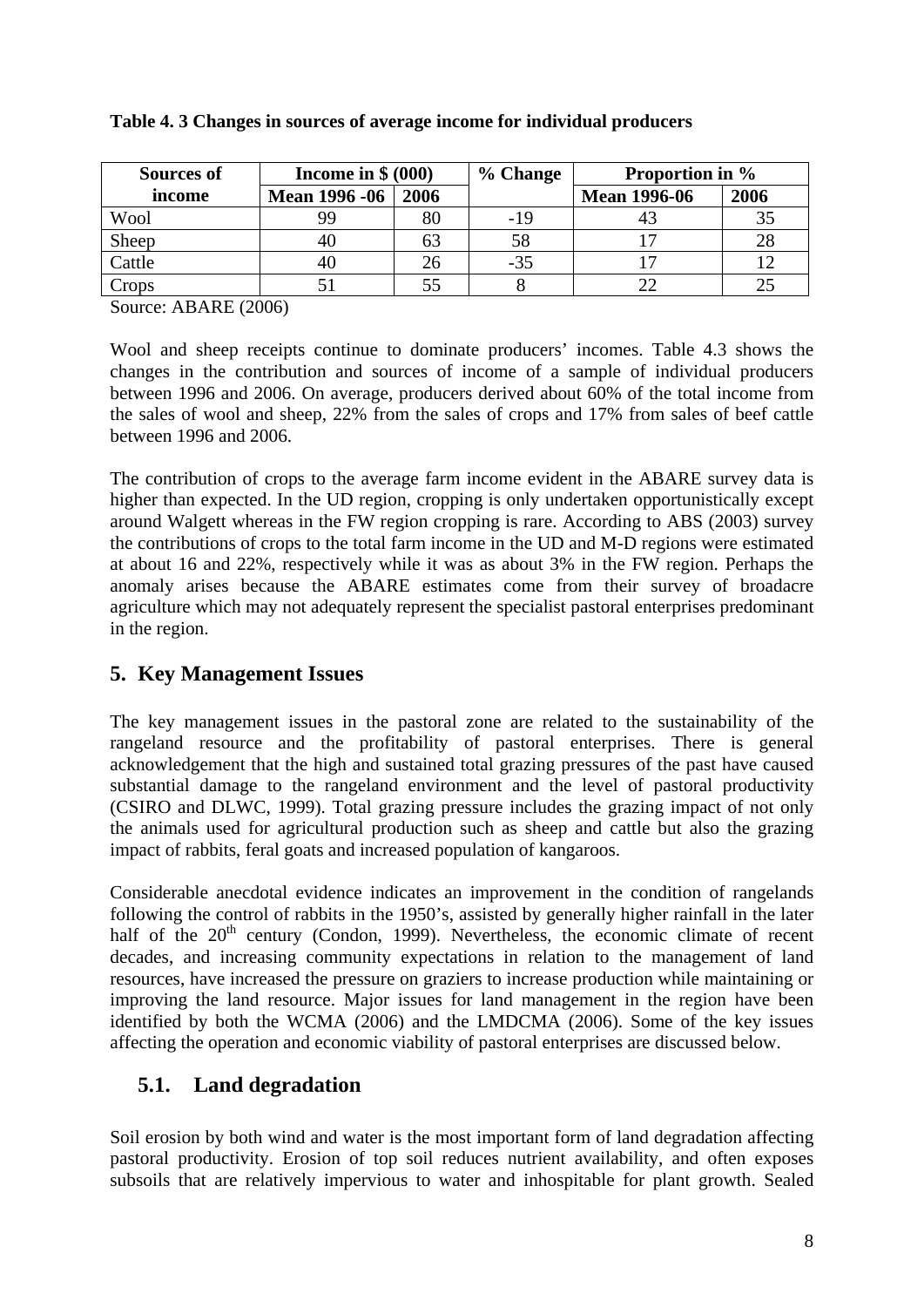<span id="page-16-0"></span>surfaces produced by sheet erosion on gently sloping areas result in excessive run off and substantially reduce the capacity of the landscape to produce forage. However, the extent of erosion varies across land types and localities from minor to severe. It has been noted that restoration of eroded areas is often difficult and may require mechanical intervention, which is uneconomic, and require changes to grazing management that ensure retention of ground cover.

Loss or reduction of perennial forage species is an almost ubiquitous form of land degradation with significant implications for pastoral production. Animal production is closely linked to the availability of green feed (Freudenberger et al., 1999) and continuity of the green feed supply can only be maximised, in a semi-arid environment, by the presence and relative abundance of perennial forage species. These include both grasses and shrubs, particularly chenopod shrubs. Reduction of the former is probably most severe in the poplar box, pine and mulga woodlands of the Cobar pediplain while the latter have been severely reduced in the 'rosewood-belah' country and over extensive areas of stony downs country in the Far West. While some improvements in rangeland condition have been noted since the 1950's, the productivity of pastoral land is probably still well below its potential in many areas, particularly those where reduction of perennial grasses is associated with encroachment by woody species (see below).

Management changes necessary to facilitate the restoration of perennial species include the adoption of tactical grazing management (e.g. Campbell and Hacker, 2000) that adjusts the level and timing of grazing in relation to the needs of the vegetation and the opportunities or threats imposed by climatic conditions.

### **5.2. Total grazing pressure**

Total grazing pressure is the demand for forage from all herbivores relative to the available supply. Non domestic herbivores, particularly rabbits, feral goats and kangaroos, can account for a substantial portion of the total forage demand. Hacker and McLeod (2003) estimated that the kangaroo population of the pastoral zone has in recent decades varied from about 45% to 60% of the livestock population on a DSE basis, or between 28-40% of the total animal population excluding rabbits and feral goats. When combined, the forage consumed by nondomestic herbivores can represent a significant level of competition for livestock. Under good seasonal conditions the demand by all species can be satisfied but when conditions deteriorate, the level of competition increases and pastoralists suffer increasing economic impact. Under low forage conditions, the effect of one kangaroo on wool growth or sheep live weight gain has been estimated to equal approximately 0.6 sheep of equivalent weight (Wilson, 1991). Competition between sheep and kangaroos is most likely when forage availability falls below about 300 kg/ha (Short, 1987).

Rabbit populations have been substantially reduced since the release of the rabbit calicivirus in the late 1990s. Feral goat numbers have probably also declined since this time with the development of relatively stable markets, the more widespread use of self mustering or trapping facilities and the establishment of domesticated goat enterprises on some properties.

Control of total grazing pressure is a fundamental requirement for management aimed at addressing the land degradation issues discussed above. Kangaroos remain, for graziers, the most serious source of concern in this respect although Hacker and McLeod 2003 suggested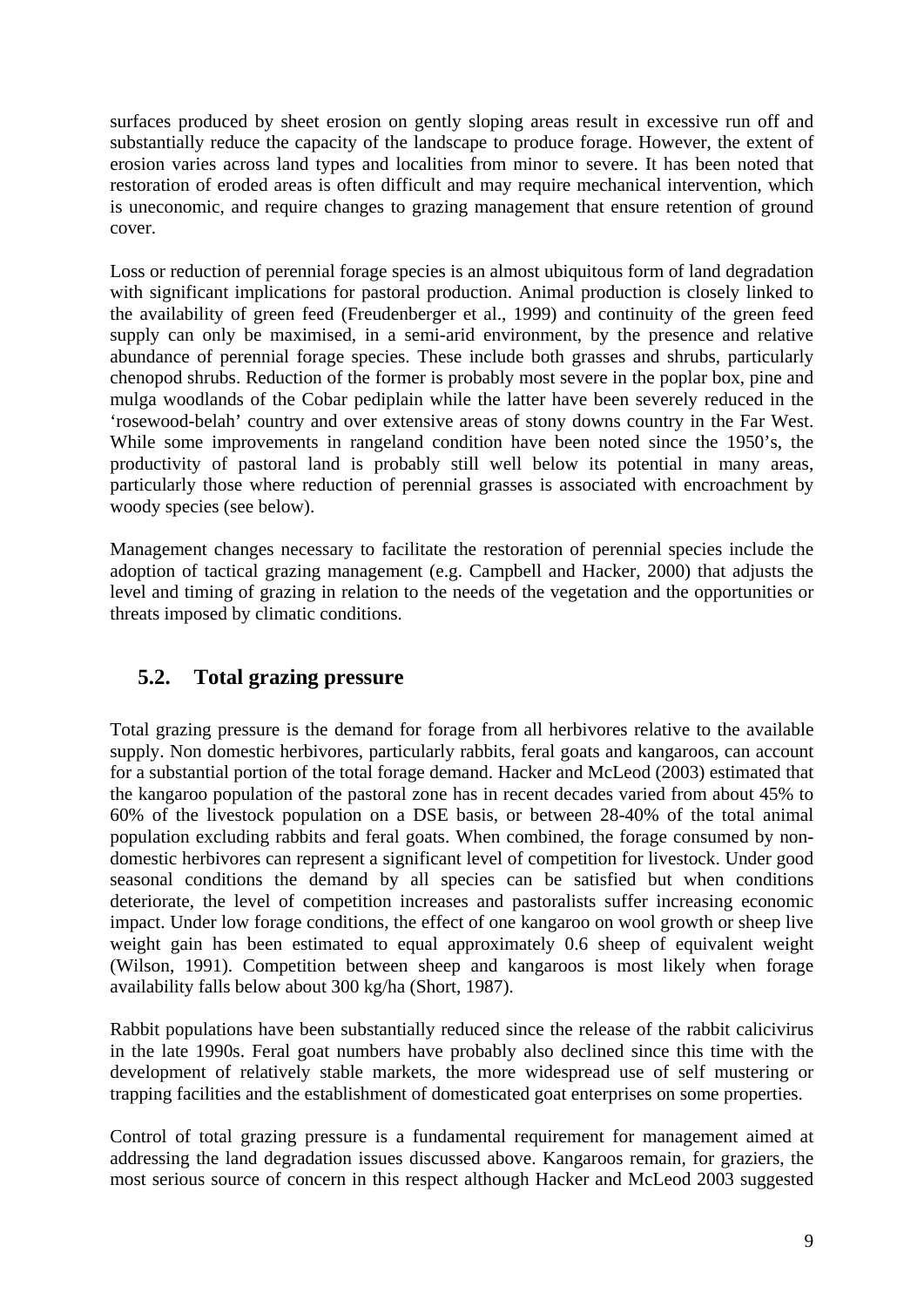<span id="page-17-0"></span>some simple management practices that can help manage their impact especially when sheep are removed from an area to allow regeneration.

### **5.3. Woody shrubs**

Unpalatable native shrubs ('woody weeds' or 'invasive native scrub') have encroached on large areas of formerly open woodland causing serious management difficulties (e.g. restricted mustering) and substantially reduced production. Areas so affected are probably more susceptible to sheet erosion due to reduced ground cover, and may also be more prone to damage by grazing due both to the reduced quantity of forage available and the stress induced by competition with the scrub.

This phenomenon has been a recurring feature of the Pastoral zone and has been recorded from the 1870's onwards (DLWC, 2000). While the ecology of scrub encroachment is complex, the process involves the removal of perennial grasses, and the competition they provide for shrub seedlings, by excessive grazing pressure, and the suppression of fire which is effective in destroying seedlings of all shrub species even though some are resistant to fire as adults (Hodgkinson and Harrington, 1985, Hacker et al*.,* 2005). Under these conditions the mass germination that occurs in periods of high rainfall represents another step in an ongoing process. Not all land types are equally susceptible however, the effect being most obvious on the 'hard red' soils of the Cobar pediplain and the 'soft red' aeolian soils of the north west

 The costs of mechanical or chemical rehabilitation of significant areas of woody weed are generally far greater than the financial gains and such treatments are usually restricted to special purpose areas such as laneways. Landholders argue that economic control of invasive native scrub, and restoration of perennial grasslands, is only feasible by use of short term cropping (in suitable areas) to recover the cost of shrub removal. This is now permitted under the Native Vegetation Act (2003) although the best management practices that should be applied to this process are not well defined.

### **5.4. Loss of biodiversity**

The changes associated with European settlement, including the introduction of livestock and the associated development of artificial watering points, together with the impact of feral cats, rabbits, foxes and feral goats, have had a major impact on the biodiversity of the Pastoral zone. A significant number of extinctions has occurred among the vertebrate fauna, particularly among the medium-sized mammals, and a number of other species or ecological communities are threatened or are of conservation concern (CSIRO and DLWC, 1999). The effect of these changes on pastoral production is uncertain although many believe that conserving biodiversity is essential if the biological systems, landscape character and potential productivity are to be retained.

## **5.5. Rainfall variability**

Rainfall in the Pastoral zone is highly variable and for the most part lacks distinct seasonality although there is a tendency to winter or summer dominance in the south and north respectively. This is a difficult environment for decision making since there is no clear signal that marks the beginning or the end of the feed production period. Seasonal risk assessments based on the SOI Phase system provide useful information over much of the region in the late winter-spring period but at other times graziers have recourse only to historical climate data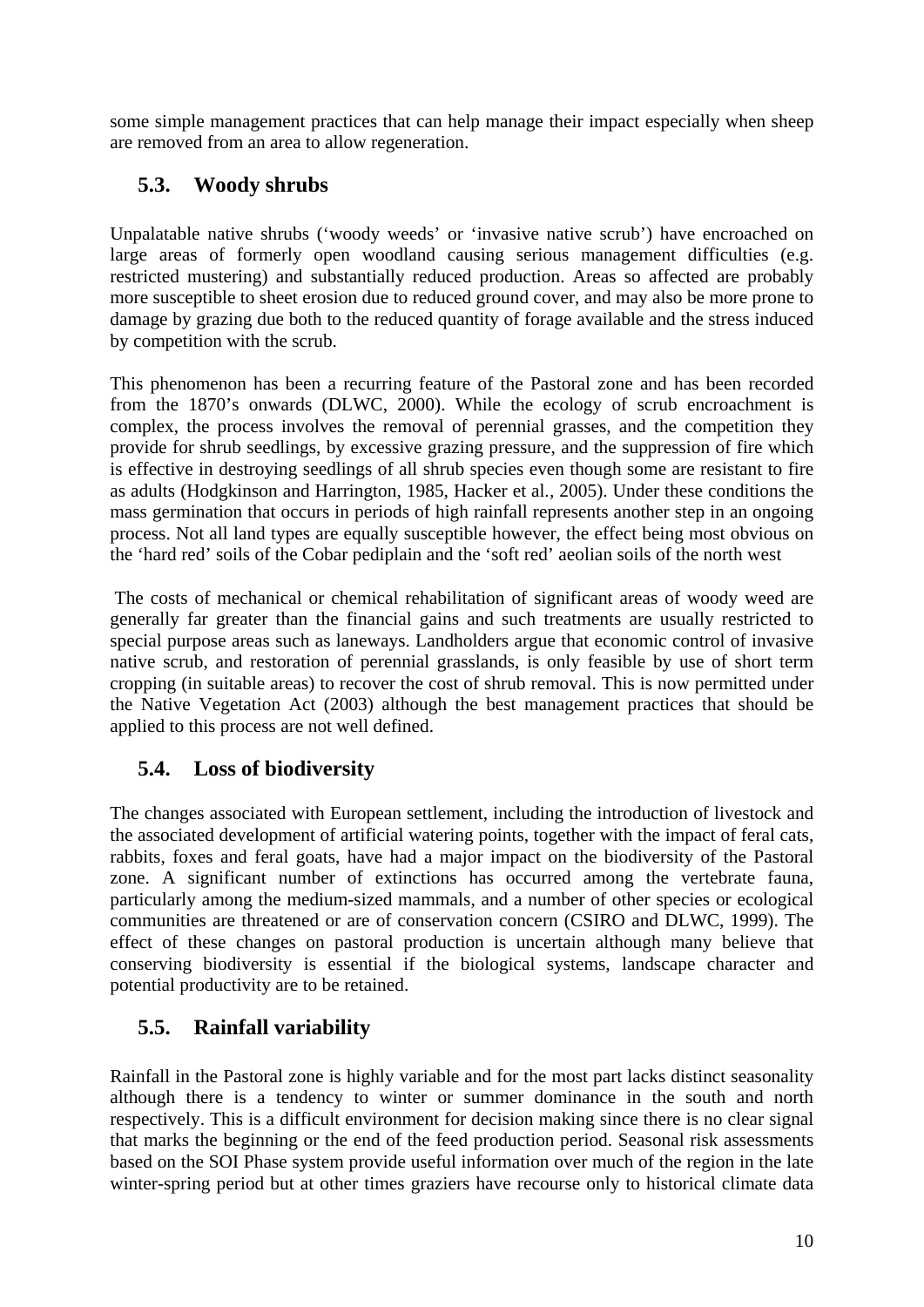<span id="page-18-0"></span>or to 'trigger points' for decision making based on historical pasture growth simulations (Hacker et al*.,* 2006).

If they expect rainfall to be low, graziers may adopt a number of alternative management strategies for minimising production risk. These strategies include production feeding, maintenance feeding<sup>[1](#page-18-0)</sup> and agistment. Production feeding is not common but maintenance feeding, not traditionally considered an option for Pastoral zone graziers, has been more widely practised in recent years (Mackay, 2002).

### **5.6. Labour utilisation**

The labour utilisation index measures hours worked by the residential labour force compared to available working hours. It is calculated as the total hours worked divided by the labour force and multiplied by 37.5 to provide the labour utilisation rate. The labour utilisation rate for the pastoral zone and Australia are 60 and 80%, respectively (NIEIR, 2000b). Walgett and Brewarrina particularly have a lower labour utilisation index of about 54% which is very low relative to other parts of the pastoral zone. A low rate means that there are many workers in part time and casual jobs representing underutilisation of labour and lower spending in the local economy. Consequently, there has been constant migration of labour from regional centres to cities creating labour shortages during peak seasons of pastoral operations and affecting their timeliness.

## **5.7. Government policy**

1

Recent and current policy initiatives in the region are concerned with both the viability of rangeland enterprises and natural resource management. The WEST 2000 and WEST 2000 Plus Regional Partnership Programs in the late 1990s and early 2000's sought to address both of these issues through the provision of a wide range of assistance measures for property amalgamation, debt reconstruction, exit from the industry, infrastructure development, natural resource management and education and training. Some of these measures, particularly in relation to natural resource management, have effectively continued through the Catchment Action Plans of the Western and Lower Murray-Darling CMAs.

Some of the strategies involve partnerships between community, industry and government organisations to communicate knowledge and new industry initiatives to reduce resource degradation and maintain viable income.

Hacker (2004) argued that the current policy settings in relation to land administration, drought, taxation and other financial measures (eg Farm Management Deposits) did not provide an adequate framework for the management of environmental risk in the rangelands. In particular, policies are lacking that discourage short term profit taking and promote longer term environmental outcomes, which directly relate assistance to those outcomes, and actively encourage learning and adaptation by land managers. Incentive-based policies were argued to have the potential to redress these deficiencies. The Enterprise Based Conservation pilot project initiated by the WEST 2000 Plus program and currently administered by the Western Catchment Management Authority is an example of one such policy initiative (Shepherd, 2006).

 $2$  Production or maintenance feeding involves providing supplementary feed to satisfy either the production or maintenance requirements of livestock until conditions improve.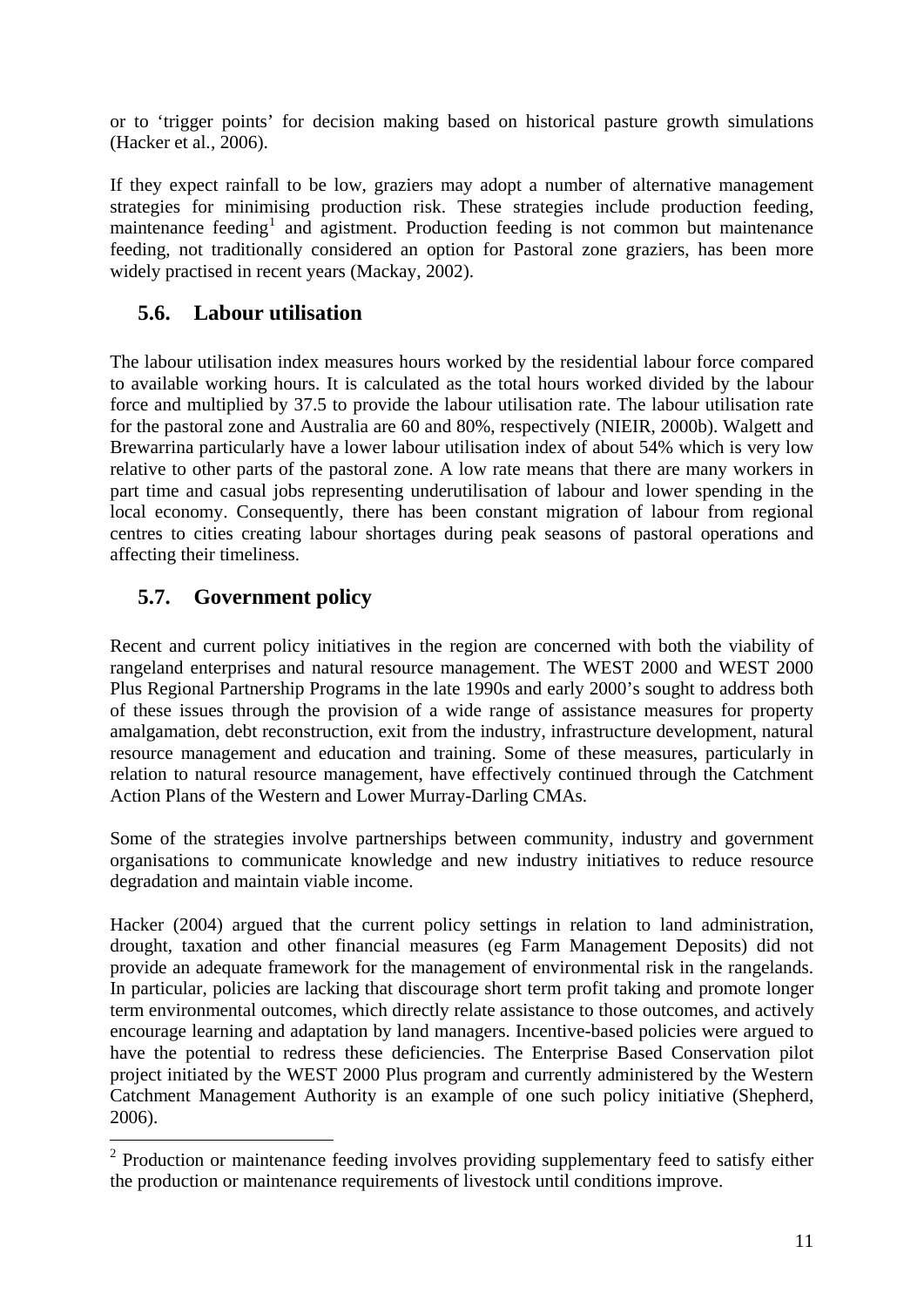#### <span id="page-19-0"></span>**6. Farming systems in the pastoral zone of NSW**

A farming system is defined as a complex agricultural production process in which various combinations of inputs are managed by farmers and influenced by environmental, economic, institutional and social factors to produce income (Swift, 1994). In particular, the interaction of the various elements of climate and natural resources affect the quality and quantity of pasture available for livestock which pastoral producers manage within an economic environment to earn income and reduce risk.

The production system in the pastoral zone can be thought of as a series of linked subsystems as shown in Figure 6.1. The various combinations of climatic variables and natural resource conditions affect the types of farming systems adopted and the production risk associated with them. Because of variation in climate and natural resource endowments across the pastoral zone, we have identified three main farming systems: the Upper Darling, the Murray-Darling and the Far West regions farming systems.

#### **6.1. The Upper Darling region farming system**

The Upper Darling region faming system is characterised by a mixed farming system of sheep and cattle enterprises but with limited cropping. The system covers much of the Upper Darling area including the shires of Bourke, Brewarrina, Cobar and south west of Walgett with dominant summer rainfall averaging about 380 mm per annum and with 36 rain events per year (Clewett et al*.*, 2003).

Ewes are generally kept on the better part of the property whereas wethers are kept on the rest (Weilmoringle BG, 2001 & Louth BG, 2001). Although the cattle enterprise contributes up to 40 per cent to the total farm income, it receives less management attention because its financial returns fluctuate widely with changes in climate. Pasture is managed using continuous, rotational and deferred grazing systems and stocking rates vary depending on the quality and quantity of pastures. Dryland, irrigated and opportunistic cropping are undertaken on private properties and on leasehold properties with cropping licences. There are some producers who harvest feral goats out of hills and scrubby areas.

#### **6.2. The Murray-Darling region farming system**

The Murray-Darling region farming system is characterised by the integration and management of livestock and cropping enterprises. This system dominates the shires of Balranald and Wentworth where winter-dominant rainfall averaging about 225mm per annum. The sheep enterprise, which contributes over 80% of the total income from livestock, is the major component of the M-D region farming system.

The typical land use system in the area consists of a combination of native pasture, cropping and natural reserve. The natural reserve is the land that has been set aside as part of a regional planning strategy for clearing and cultivation in which landholders were encouraged to "lock up" land that was valuable from a nature conservation perspective and develop other land on their farms that was suited for cropping. The cropping system is characterised by low input and low yielding but good quality wheat in long fallow or continuous crop rotations.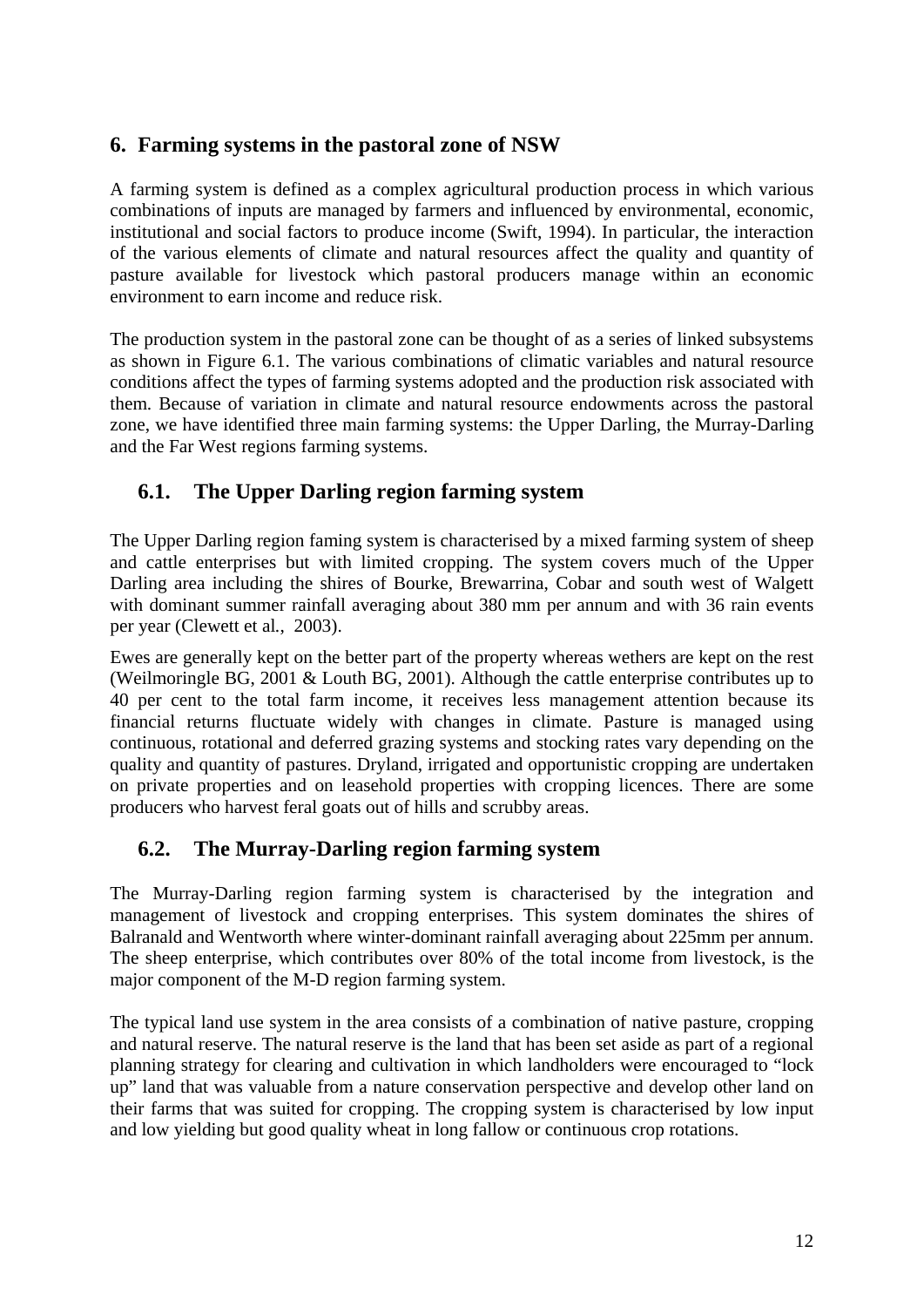

<span id="page-20-0"></span>**Figure 6. 1 The agricultural production system in the extensive grazing land**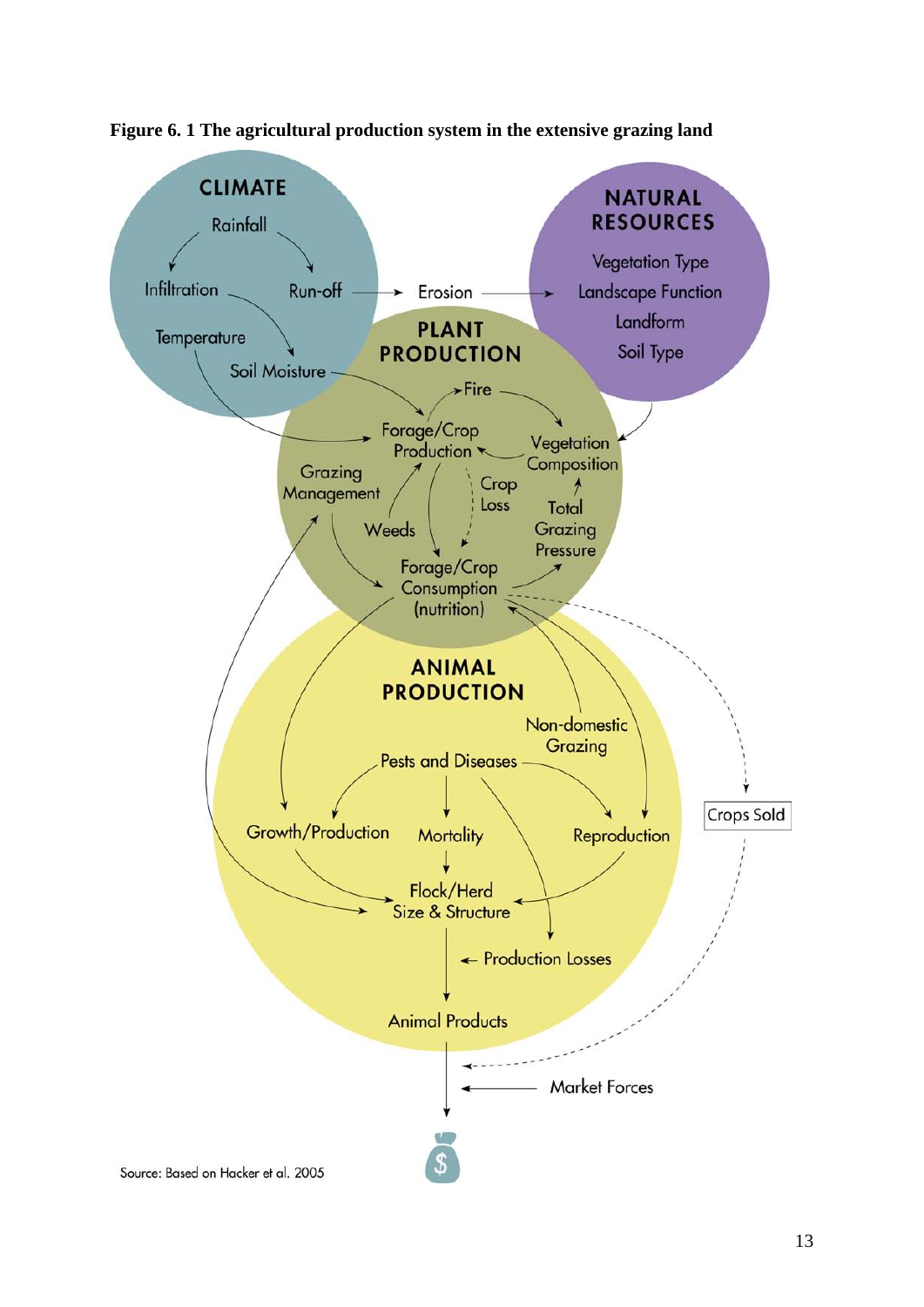<span id="page-21-0"></span>The important crop rotations are either three year rotations of wheat, volunteer pasture and fallow or intensive rotations such as wheat/fallow/wheat (WFW); or wheat, barley triticale, fallow (WBTF) (McIntosh, 2004a). The main outputs of this system include wool, sheep, cattle, wheat, and sometimes small amounts of barley, sunflower, and sorghum. In average seasons the yield of wheat ranges from 1.3 t/ha to 1.8 t/ha. In drier than average seasons, the yield of wheat falls to 1 t/ha but in wet seasons it can be as high as 2.4 t/ha..

#### **6.3. The Far West region farming system**

The Far West region farming system is dominated by specialist sheep breeding enterprises for wool and meat. This farming system is predominately found in the shires of Broken Hill, and Central Darling and in the Unincorporated area of the Western Division. Rainfall is low and highly variable averaging 175mm per annum. Cropping occurs on a few properties with fertile soil and where run off from surface water accumulates (Wilcannia BG, 2000/1). According to ABARE (2003), wool and sheep revenue account for more than 90 per cent of the total farm income. There are a few producers who harvest feral goats but the extent of its economic contribution to individual farm income varies depending on location (NIEIR, 2000a).

#### **7. Statistical Information**

The Australian Bureau of Agricultural and Resource Economics (ABARE) collects information on the physical and financial characteristics of agricultural production activities in the pastoral zone of NSW. Each year ABARE surveys a large number of individual producers to obtain both physical and financial information on individual farm businesses which it uses to estimate and report on average financial performance indicators such as the capital value of the average farm, farm cash income, farm business profit and rates of return at a particular point in time.

The summaries of the average physical and financial characteristics of producers in the pastoral zone of NSW between 1996 and 2006 are presented in Table 7.1 and Table 7.2. The average size of pastoral properties in the region is 27,000 hectares with approximately 4,450 sheep and 190 cattle with minor crop production. The total value of assets of an average property was estimated at \$1.9 million with an equity ratio of 87%. Farm revenues obtained from the sale of sheep and wool contribute about 60% to the total farm receipts whereas cattle and cropping enterprise contribute about 17 and 22%, respectively. It is estimated that the average farm earned about 2.9 per cent business return on equity (see Table 7.3).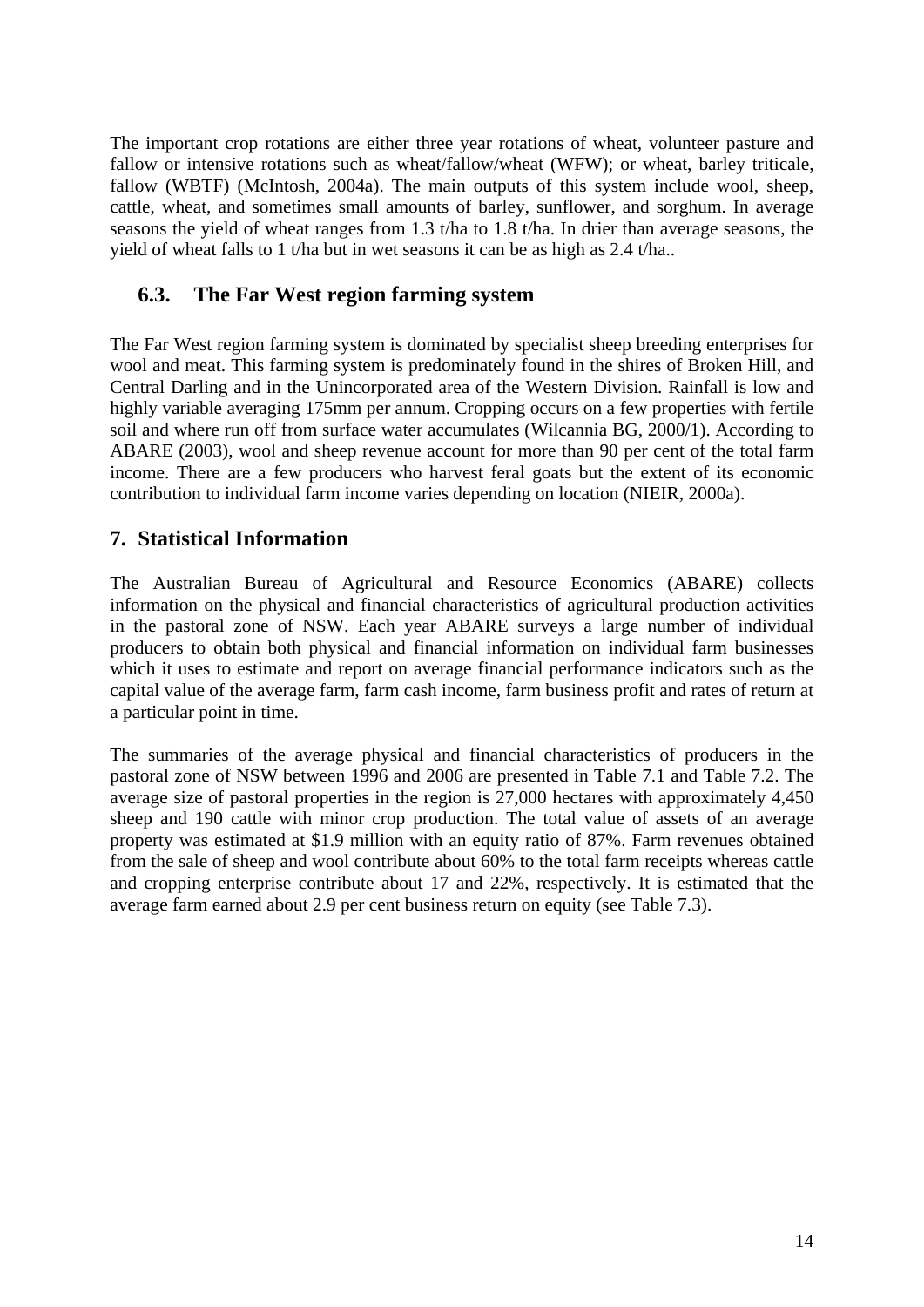| <b>Physical Characteristics</b> | Unit            | <b>Estimate</b> | $RSE^*$ |
|---------------------------------|-----------------|-----------------|---------|
| <b>Estimated population</b>     | no              | 830             |         |
| Sample contribution             | $\%$            | 4               |         |
| <b>Physical</b>                 |                 |                 |         |
| Area of land operated           | ha              | 27000           | (21)    |
| Total area cropped              | ha              | 260             | (28)    |
| Beef cattle at 30 June          | no              | 190             | (31)    |
| Sheep at 30 June                | no              | 4450            | (17)    |
| Sheep and lamb purchases        | no              | 240             | (61)    |
| Sheep sold                      | no              | 1250            | (26)    |
| Wool production                 | kg <sub>2</sub> | 24380           | (18)    |
| Wool sold                       | kg              | 24318           | (17)    |
| Wool cut per sheep shorn        | kg/hd           | 5               | (9)     |
| Sheep and lambs shorn           | no              | 4691            | (18)    |
| Proportion of Merino wool       | %               | 99              | (1)     |
| Micron - main fleece line       | m               | 22              | (2)     |
| Stocking rate                   | DSE/ha          | 0.2             |         |

<span id="page-22-0"></span>

| Table 7. 1 The average physical characteristics of producers in the pastoral zone of |  |
|--------------------------------------------------------------------------------------|--|
| NSW (1996 -2006).                                                                    |  |

\*Figures in brackets are relative standard errors (rse) and provide a guide to the reliability of the survey estimate. It is obtained by dividing the standard error of the estimate  $(SE(r))$  by the estimate itself  $(r)$ . It is calculated as follows:  $RSE=100$  x ( $SE(r)/r$ ). Estimates with large RSEs are considered unreliable.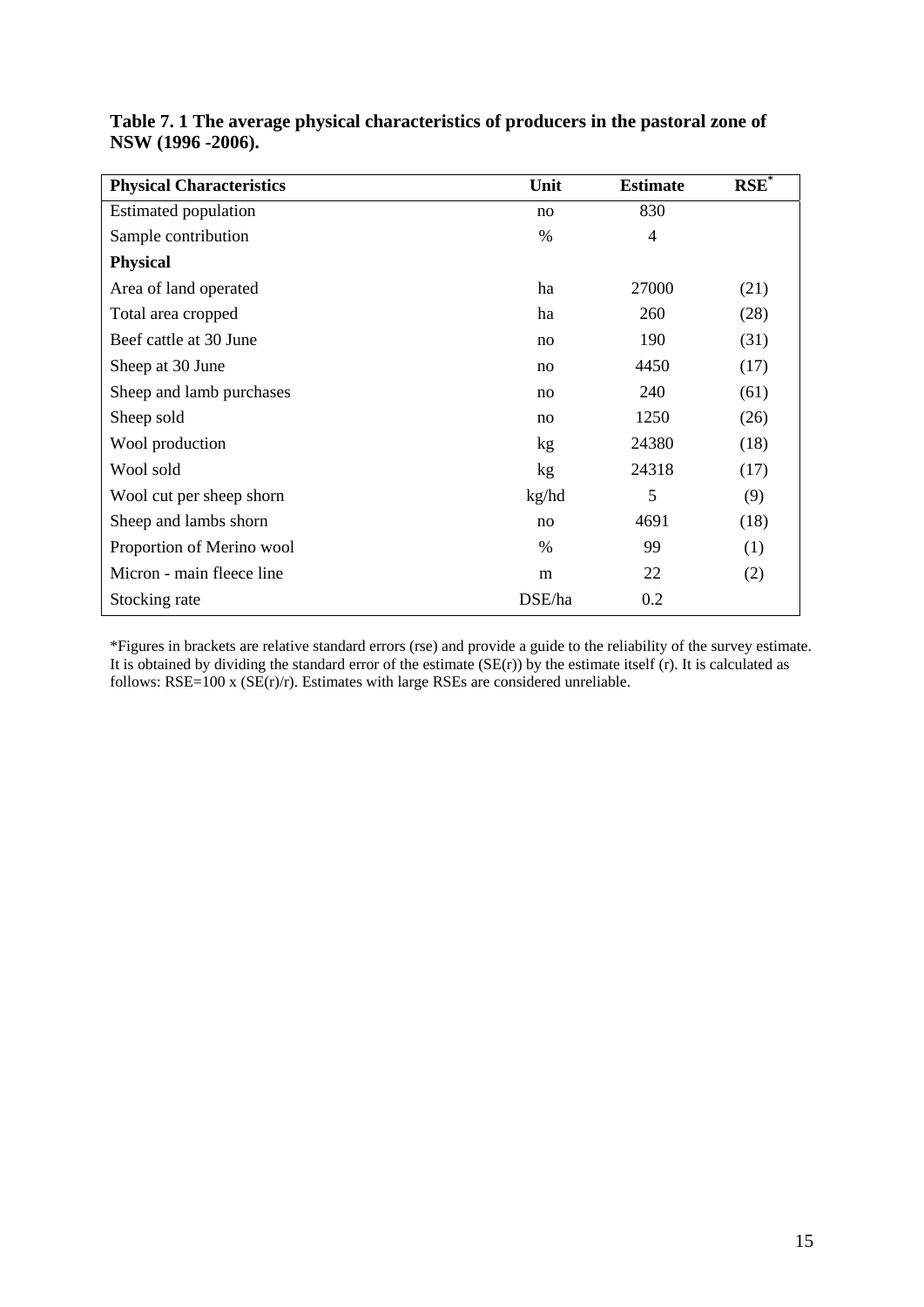| <b>Financial Characteristics</b> |               |          |       |
|----------------------------------|---------------|----------|-------|
| <b>Receipts</b>                  |               |          |       |
| Wheat                            | \$            | 44000    | (36)  |
| Sheep sales                      | \$            | 39600    | (26)  |
| Wool sales                       | \$            | 99157    | (19)  |
| Beef cattle sales                | \$            | 40000    | (56)  |
| Off-farm share farming           | \$            | 1675     | (122) |
| Off-farm contracts               | \$            | 2680     | (90)  |
| Other farm income                | \$            | 21600    | (32)  |
| Other receipts                   | \$            | 11275    |       |
| Total cash receipts              | \$            | 260000   | (22)  |
| <b>Costs</b>                     |               |          |       |
| Seed purchase                    | \$            | 570      |       |
| Sheep purchases                  | \$            | 32600    | 60    |
| Accounting services              | \$            | 2500     | (42)  |
| Repairs and maintenance          | \$            | 21500    | (47)  |
| Fuel, oil and lubricants         | \$            | 16800    | (26)  |
| Livestock materials              | \$            | 4800     | (45)  |
| Shearing and crunching expenses  | \$            | 22000    | (25)  |
| Administration expenses          | \$            | 4000     | (29)  |
| Freight costs                    | \$            | 10000    | (34)  |
| Rents and rates                  | \$            | 14684    | (40)  |
| Interest payments                | \$            | 20600    | (50)  |
| Payments to share farmers        | \$            | 10500    | (59)  |
| Agistment costs                  | \$            | 3260     | (80)  |
| Advisory services                | \$            | 500      | (83)  |
| Contracts - livestock            | \$            | 3200     | (35)  |
| Contracts - crop and other       | \$            | 3280     | (62)  |
| Insurance                        | \$            | 8100     | (23)  |
| Other costs)                     | \$            | 79416    | (28)  |
| <b>Total cash costs</b>          | \$            | 227000   | (28)  |
| <b>Capital and debt</b>          |               |          |       |
| Total capital value              | \$            | 1.912000 | (18)  |
| Farm debt at 30 June             | \$            | 244000   | (36)  |
| <b>Equity ratio at 30 June</b>   | $\frac{0}{0}$ | 87       | (4)   |

#### <span id="page-23-0"></span>**Table 7. 2 The average financial characteristics of producers in the pastoral zone of NSW (1996 -2006).**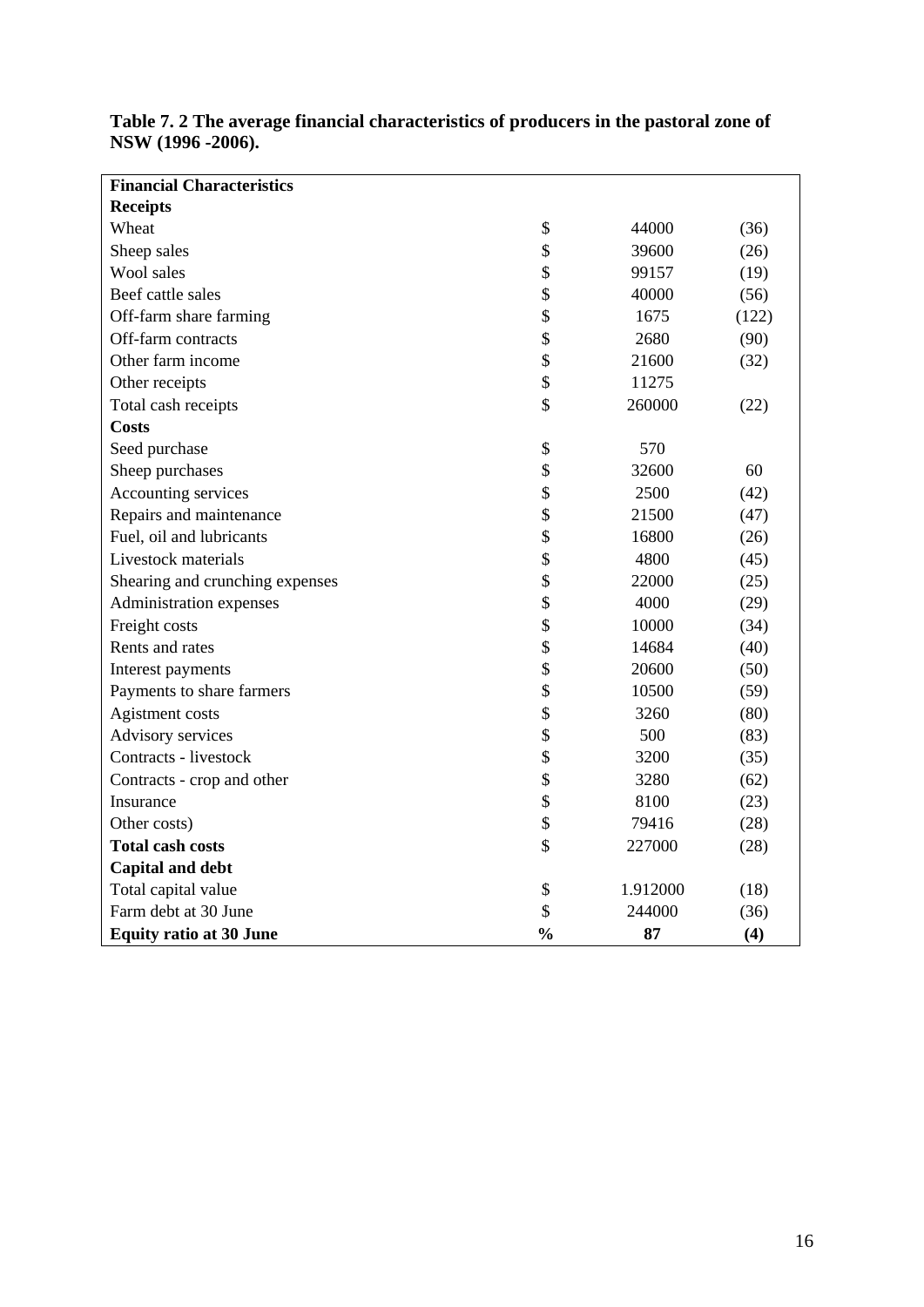| <b>Financial performance</b>                                                                                |      |          |       |  |
|-------------------------------------------------------------------------------------------------------------|------|----------|-------|--|
| Total cash receipts                                                                                         | \$   | 260000   | (22)  |  |
| <b>Total cash costs</b>                                                                                     | \$   | 227000   | (28)  |  |
| Farm cash income                                                                                            | \$   | 34133    | (145) |  |
| plus building in trading stocks <sup>*</sup>                                                                | \$   | 11500    | (430) |  |
| less depreciation                                                                                           | \$   | 31600    | (16)  |  |
| less owner/manager and family labour                                                                        | \$   | 44603    | (11)  |  |
| <b>Farm business profit</b>                                                                                 | \$   | $-30560$ | (110) |  |
| Profit at full equity                                                                                       | \$   | 63706    | (41)  |  |
| Rate of return including capital appreciation                                                               | $\%$ | 2.9      | (108) |  |
| $\sim$ $\sim$<br>$\mathbf{1}$ $\mathbf{R}$ $\mathbf{R}$ $\mathbf{R}$ $\mathbf{R}$ $\mathbf{R}$ $\mathbf{R}$ |      |          |       |  |

<span id="page-24-0"></span>**Table 7. 3 The average financial performance indicators of producers in the pastoral zone of NSW (1996 -2006).** 

Source: ABARE (2006)

\*The imputed value of all changes in the inventories of trading stocks during the financial year. It includes the value of any change in herd or flock size or in the stocks of wool, fruit and grains held on farm. It is negative if stocks are run down.

#### **7.1. Trends in farm income, profit and debt**

The most alarming message from the average financial performance indicators presented in Figure 7.1 was that the farm business profits of individual producers not only fluctuated widely between 1996 and 2006 but were only positive twice in the 10 years. The average farm business profit over the last 10 years was negative \$30,560 and in 2003 was negative \$133,000 primarily due to the impact of drought.

**Figure 7. 1 Farm cash income and business profit (1996-2006)** 



Source: ABARE (2006)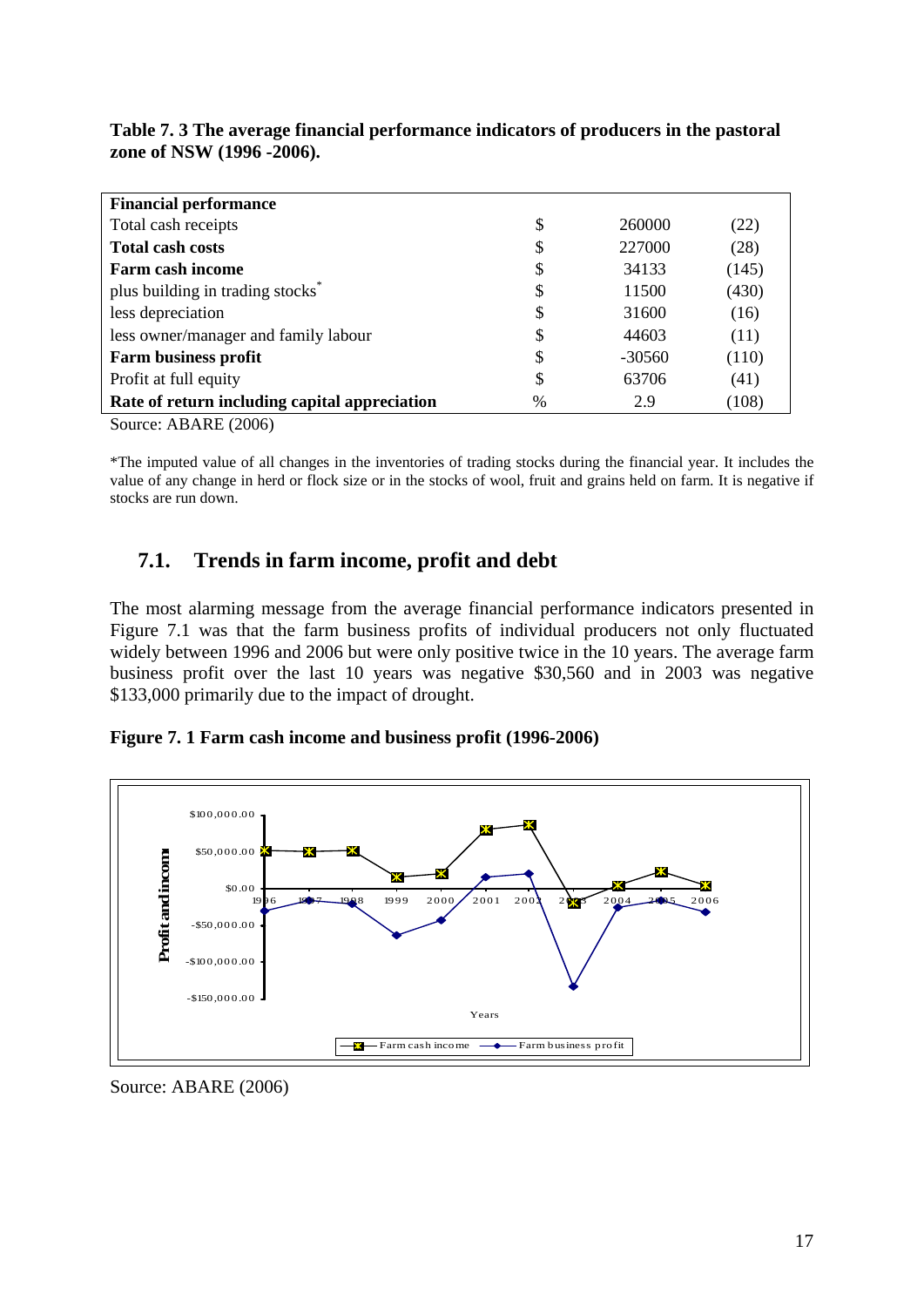<span id="page-25-0"></span>Not surprisingly farm business debt has been steadily increasing from \$141,000 in 1998 to the peak of \$372,000 in 2006. The farm equity ratio declined from 91% in 1998 to 87 per cent in 2006 (Figure 7.2).



**Figure 7. 2 Business debt and equity ratio (1996-2006)** 

Source: (ABARE, 2006)

#### **8. Whole farm budgets for representative farms**

The aim of this work has been to develop models representative of important farming systems in the pastoral zone of NSW. Whole farm budgets have been constructed for each of the three subregions identified in Section 6.

While we have used the ABARE data described in the section above to 'calibrate' our models, these data give an inadequate description of particular farming systems in terms of crop rotations used and other farm features because they do not relate to particular farming systems but rather, are averages across regions or subregions. Useful details for developing a model to measure the impacts of change is often lacking from such statistics, especially at the local level. In addition, there are often substantial differences between neighbouring farms in terms of resources used, farming methods employed and the skills and outlook of the owner/manager.

We obtained additional information for the representative farm models from discussions with research and advisory staff and producers. One method of obtaining such data is the Local Consensus Data technique (Jayasuriya et al*.*, 1999; Murphy & Date, 1989). This technique is a way of obtaining an accurate picture of the structure of farming for a group of farms in a particular locality. A small group of interested farmers meet with officers from NSW DPI to discuss the practices which have a bearing on the costs and returns of a typical farm in the area being studied. As discussion proceeds, a consensus is reached on the size and nature of the 'typical farm' and on aspects of production such as cultural operations, machinery used and time involved. Consensus is also sought on product prices, input costs, yields and expected returns.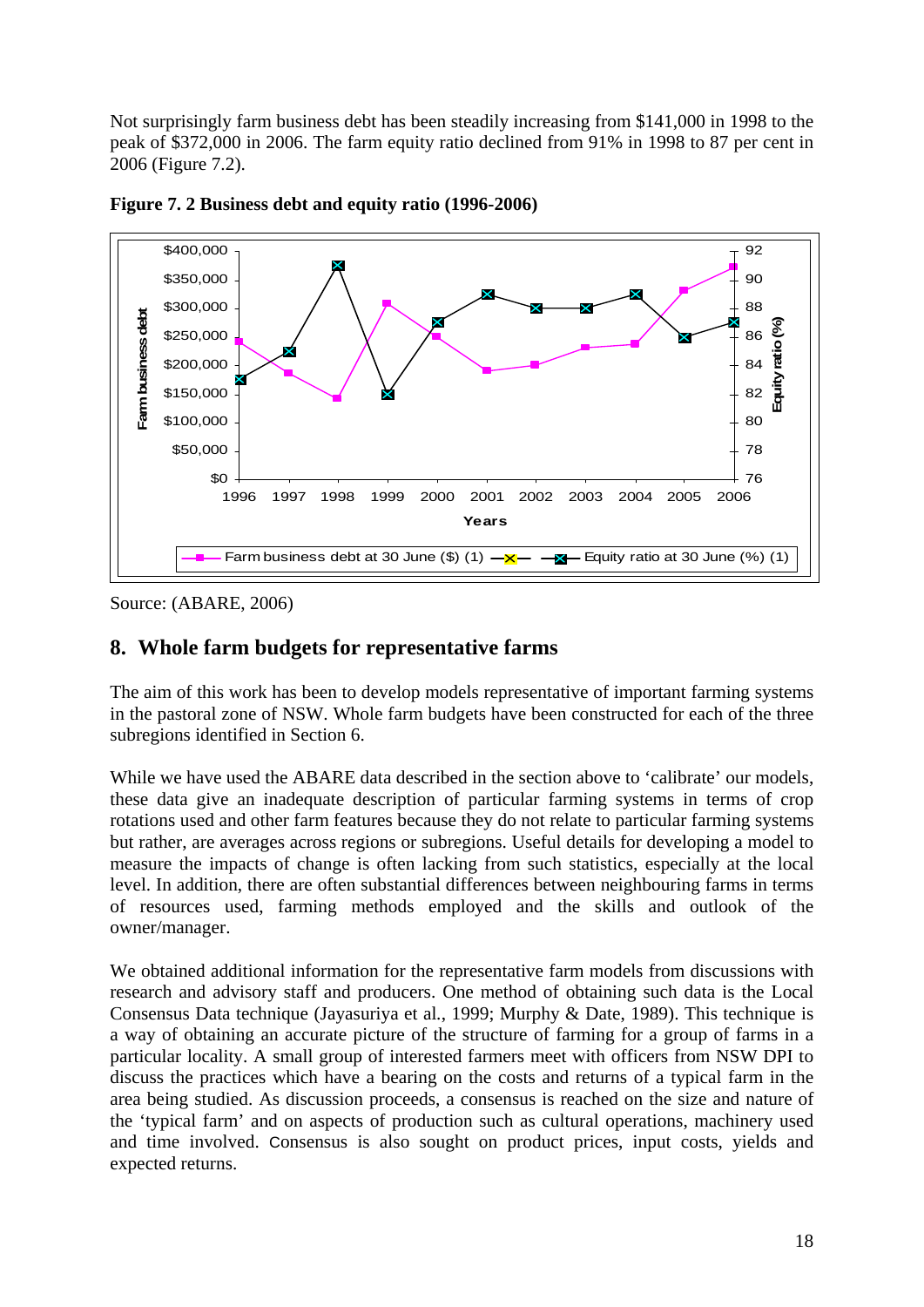<span id="page-26-0"></span>The aim is to develop comprehensive sets of data to adequately define the 'model' farms in the Upper Darling, the Murray-Darling and Far West regions to ensure that farm management analyses are relevant to existing conditions, and to provide suitable examples for extension advice.

For each region, a representative farm is described in terms of typical size, and enterprise combinations and in terms of key financial parameters. In each case there are two tables presented – an assets and liabilities statement and an annual operating budget statement. The assets and liabilities statement shows land, livestock, plant and equipment and liabilities. The annual budget statement shows enterprise and total farm GM, overhead costs, farm cash income, operating costs and farm business profit and farm business return on owner's equity. The commodity price assumptions used in preparing the whole farm budgets are given in Appendix 1.

Overhead costs were estimated after some discussions with producers, rural financial counsellors and NSW DPI staff in the respective regions. Land values were estimated from published Valuer General Information for the relevant regions. It is expected that costs will vary considerably between farms since labour requirements, insurance, repairs and maintenance, fuel, and administration costs vary with family requirements, business structure and extra machinery and assets on hand. Similarly, income tax varies considerably with business structure and off-farm investments, so income tax estimates have not been included.

The whole farm budget can be used to examine changes in enterprise combinations and changes in technology, that are likely to be of interest to farmers with similar farming systems in financial terms. The budgets show financial measures such as farm cash income and rate of return on equity and operator labour for a defined enterprise mix; but are not optimising models in that they do not choose the most profitable enterprise mix rather they are simulation models which can be used for evaluating 'what-if' questions. One of the drawbacks of this type of model is that it does not account for cash flows in the transition period from one rotation system to another.

The estimates of financial performance below are substantially different from the financial estimates based on ABARE farm survey data presented above. There are several reasons for this. The financial estimates for the representative whole farm models do not include the imputed cost of family labour which would significantly reduce farm business profit and the return to equity. Moreover, they were estimated on the assumption that normal climatic and marketing conditions prevail rather than current drought conditions. The models are not based on statistical averages for broadacre agriculture in the region but more on the judgements of those who assisted in assembling the models.

#### **8.1. The Upper Darling region representative farm model**

The statement of assets and liabilities and the whole farm budget for the Upper Darling region representative farm are presented in Table 8.1 and Table 8.2. The total land area of the representative farm is 24,000 hectares. The total carrying capacity of the land is about 9000 DSE at about 0.4 DSE per ha., of which about 75% is sheep (4030 sheep) and the remaining 25 per cent is cattle (144 head).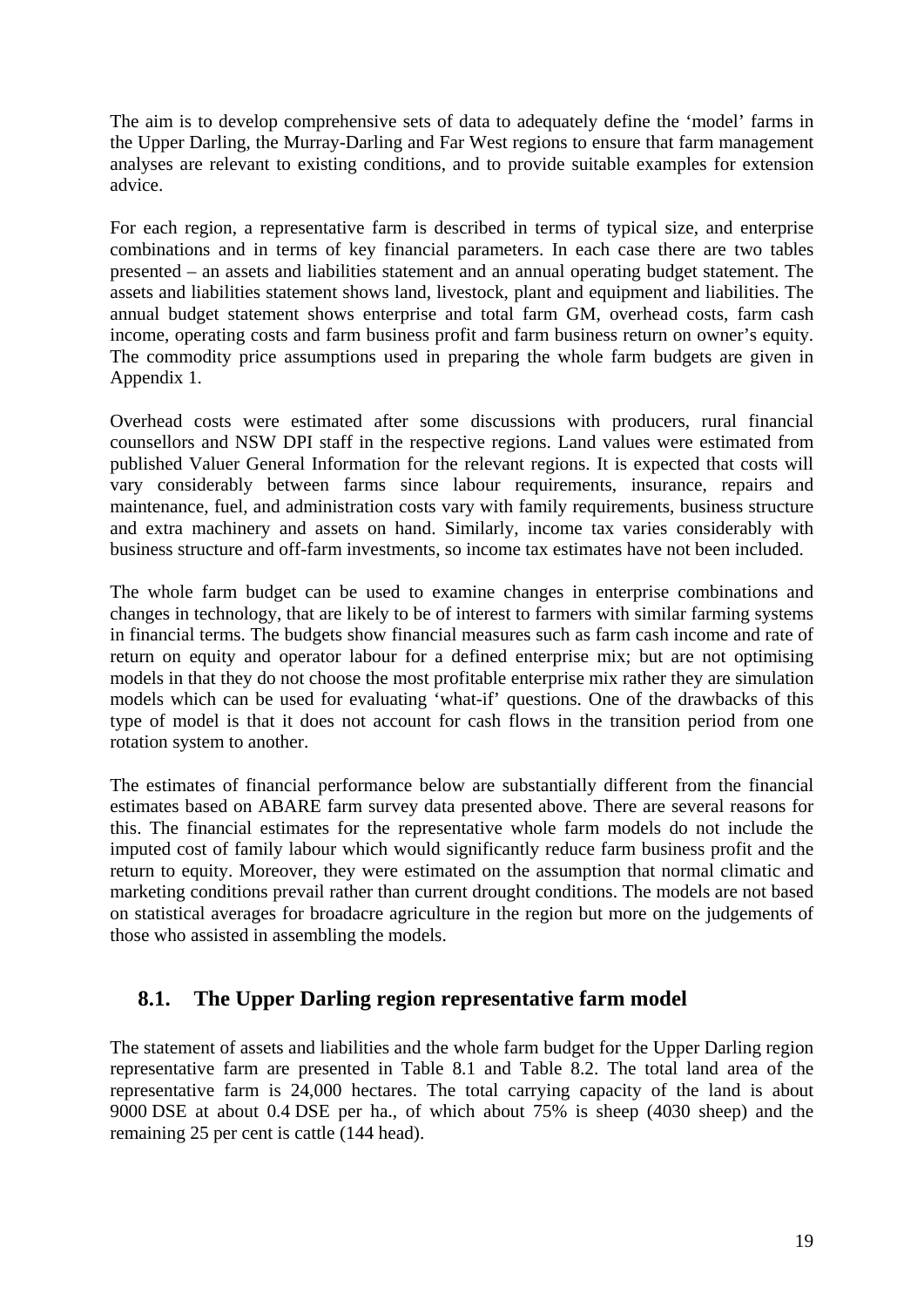<span id="page-27-0"></span>About 70% of the total value of farm assets (\$1.5 million) is held in the form of land and the remaining 30% as other agricultural assets. Owner's equity is about 85 precent. The annual operating budget presented in Table 8.2 shows that the representative farm earns about \$85,185 farm business profit and a 6.7% business return on equity. The key parameters driving this result, apart from the stocking rate noted above, are an average wool cut of 5 kg/head from ewes and 4.5 kg/head of wethers with 23 micron wool, a lambing rate of 85% and calving rate of 86%.

| <b>Assets and Liabilities</b>      |               |               |              | <b>June 2006</b> |
|------------------------------------|---------------|---------------|--------------|------------------|
| <b>Assets</b>                      |               |               |              |                  |
| Land                               | 24,000        | hectares      | \$41/ha      | \$984,000        |
| Total value of land                |               |               |              | \$984,000        |
| Livestock                          | <b>Number</b> | class         |              |                  |
| Sheep                              | 3,072         | ewes          | \$65/ewe     | \$199,680        |
|                                    | 890           | wethers       | \$63/wether  | \$55,180         |
|                                    | 71            | Rams          | \$200/ram    | \$14,200         |
| Total value of sheep               |               |               |              | \$269,060        |
| Cattle                             |               |               |              |                  |
|                                    | 98            | Cows          | \$587/cow    | \$57,526         |
|                                    | 18            | Heifers       | \$357/heifer | \$6,426          |
|                                    | 24            | <b>Steers</b> | \$862/steer  | \$20,688         |
|                                    | 4             | <b>Bulls</b>  | \$1,800/bull | \$7,200          |
| Total value of cattle              |               |               |              | \$91,840         |
| Total value of sheep and cattle    |               |               |              | \$360,900        |
| Plant and Equipment                |               |               |              |                  |
|                                    | Machinery     | (Average)     |              |                  |
|                                    |               | Tractor       |              | \$35,000         |
|                                    |               | Implements    |              | \$25,000         |
|                                    | Vehicles      |               |              | \$50,000         |
|                                    | Others)       |               |              | \$40,000         |
| Total value of plant and equipment |               |               |              | \$150,000        |
| Cash                               |               |               |              | \$0.00           |
| <b>Total Assets</b>                |               |               |              | \$1,494,900      |
| Liabilities                        |               |               |              |                  |
| <b>Total Liabilities</b>           |               |               |              | 231507           |
| Equity (Assets - Liabilities)      |               |               |              | \$1,248,263      |
| Owner equity $(\%)$                |               |               |              | 85%              |

**Table 8. 1 Statement of assets and liabilities for the UD region representative farm**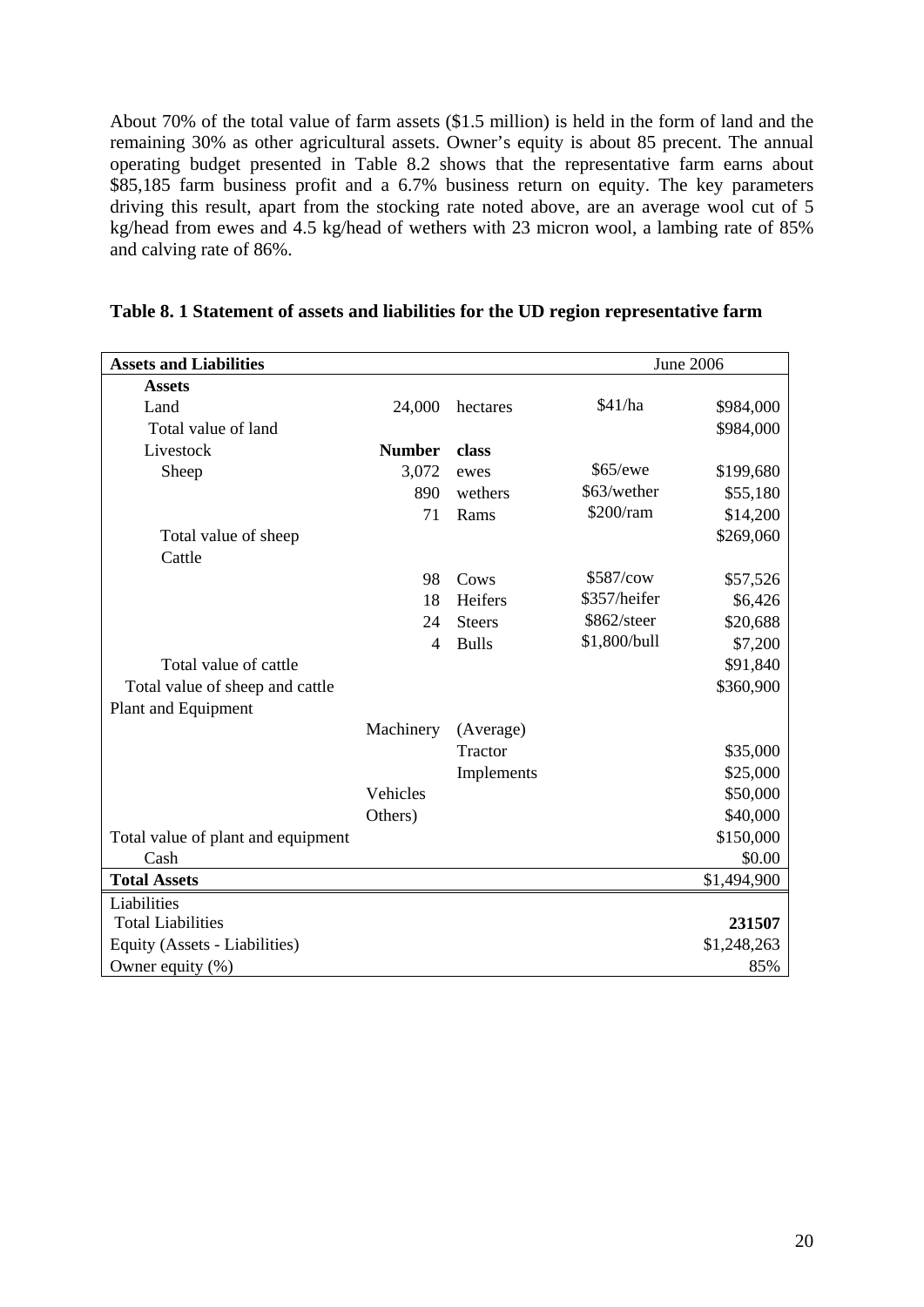| <b>Annual Operating Budget</b>                       |               |              |               |           |
|------------------------------------------------------|---------------|--------------|---------------|-----------|
|                                                      | 24000         | ha farm      |               |           |
| <b>Farm Cash Income</b>                              | <b>Number</b> | <b>Class</b> | <b>GM</b>     |           |
|                                                      | 3,072         | ewes         | \$45/ewe      | \$138,240 |
|                                                      | 890           | wethers      | $$12/$ wether | \$10,680  |
|                                                      | 98            | Cows         | \$378/cow     | \$37,044  |
| <b>Total Farm GM:</b>                                |               |              |               | \$185,964 |
| <b>Overhead Costs</b>                                |               |              |               |           |
| Casual wages                                         |               |              | \$8,659       |           |
| Rates                                                |               |              | \$2,034       |           |
| Registration                                         |               |              | \$2,500       |           |
| Insurance (vehicle, building)                        |               |              | \$6,126       |           |
| Other R&M (fencing, tools, pumps, etc)               |               |              | \$9,956       |           |
| Fuel costs                                           |               |              | \$15,039      |           |
| Other (elect., phone)                                |               |              | \$5,953       |           |
| <b>Total Overhead Costs:</b>                         |               |              |               | \$50,267  |
| <b>Farm Operating Surplus</b>                        |               |              |               | \$135,697 |
| <b>Operating Costs</b>                               |               |              |               |           |
| Depreciation $@$ 10% of value of plant and equipment |               |              | \$28,153      |           |
| Interest $@$ 10% of liabilities                      |               |              | \$22,360      |           |
| Operator and family labour                           |               |              | \$0           |           |
| <b>Total Operating Costs</b>                         |               |              |               | \$50,513  |
| <b>Farm Business Profit</b>                          |               |              |               | \$85,185  |
| <b>Business Return on Equity (%)</b>                 |               |              |               | 6.7%      |

#### <span id="page-28-0"></span>**Table 8. 2 Annual operating budget for the UD region representative farm**

#### **8.2. The Murray-Darling region representative farm model**

The whole farm budget for the Murray-Darling region representative farm is presented in Table 8.3 and 8.4. The representative farm has a total land area of 25,000 hectares of which about 64% (16,000ha) is native pasture; 20% (5,000ha) natural reserve and the remaining 16% (4,000ha) cropping. The total value of assets for the representative farm is about \$1.44 million and owner's equity is 84%.

The total carrying capacity of the pastoral land is about 8,800 DSE at a stocking rate of 0.6 DSE/ha with 74% of total DSE accounted for by sheep and 26% by cattle. Cropping is undertaken on 4,000 hectares used mainly for the production of wheat and annual pastures in a long fallow system. A conventional three-year rotation is long fallow starting in August wheat - volunteer pasture.

The annual operating budget presented in Table 8.4 shows that the representative farm earns a farm business profit of \$160,605 giving a 13.3% business return on equity. The key parameters driving this result apart from stocking rate are an average wool cut of 5 kg/head from ewes and 4.5 kg/head from wethers with 23 micron wool, a lambing rate of 87 precent and wheat yield of 1.5 t/ha. Wheat yields are highly variable in this environment.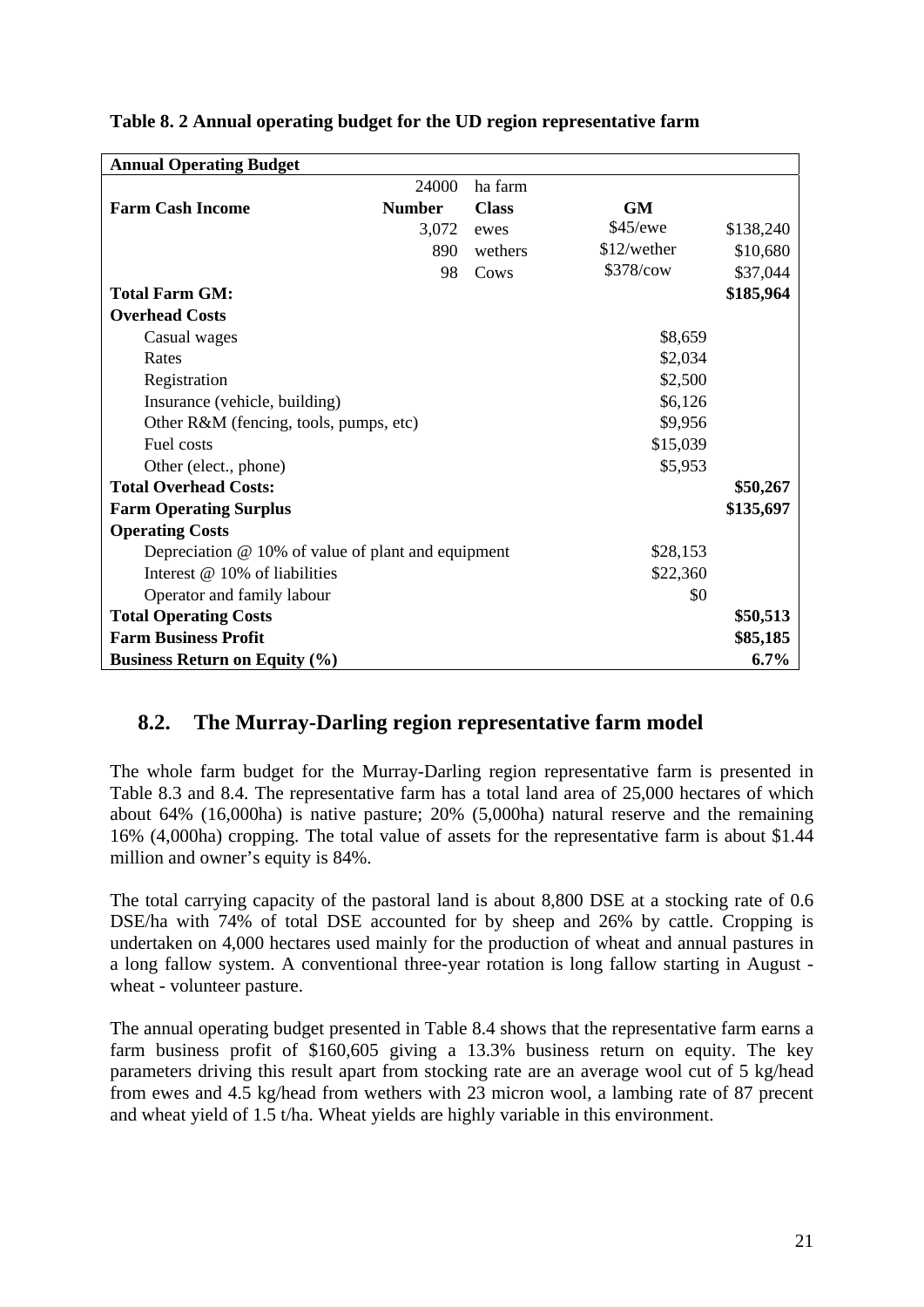| <b>Assets and Liabilities</b>   |                |               |     | <b>June 2006</b> |              |
|---------------------------------|----------------|---------------|-----|------------------|--------------|
| Assets                          |                |               |     |                  |              |
| Land                            | 25000          | hectares      |     | \$24/ha          | \$600,000    |
| Reserve                         | 5000           | hectares      | 20% | of the farm      |              |
| Cropping                        | 4000           | hectares      | 16% | of the farm      |              |
| Native pasture                  | 16000          | hectares      | 64% | of the farm      |              |
| Total value of land             |                |               |     |                  | \$600,000    |
| Livestock                       | number         | class         |     |                  |              |
| Sheep                           | 3174           | ewes          |     | \$65/ewe         | \$206,310    |
|                                 | 920            | wethers       |     | \$62/wether      | \$57,040     |
|                                 | 74             | Rams          |     | \$200/ram        | \$14,800     |
| Total value of sheep            |                |               |     |                  | \$278,150    |
| Cattle                          |                |               |     |                  |              |
|                                 | 102            | Cows          |     | \$587/cow        | \$59,874     |
|                                 | 19             | Heifers       |     | \$357/heifer     | \$6,783      |
|                                 | 25             | <b>Steers</b> |     | \$862/steer      | \$21,550     |
|                                 | $\overline{4}$ | <b>Bulls</b>  |     | \$1,800/bull     | \$7,200      |
| Total value of cattle           |                |               |     |                  | \$95,407     |
| Total value of sheep and cattle |                |               |     |                  | \$373,557    |
| Plant and Equipment             |                |               |     |                  |              |
|                                 | Machinery      | (Average)     |     |                  |              |
|                                 |                | Tractor       |     |                  | \$200,000    |
|                                 |                | Implements    |     |                  | \$150,000    |
|                                 | Vehicles       |               |     |                  | \$80,000     |
|                                 | Others         |               |     |                  | \$40,000     |
| Total value of plant and        |                |               |     |                  |              |
| equipment                       |                |               |     |                  | \$470,000    |
| Cash                            |                |               |     |                  | \$0.00       |
| <b>Total Assets</b>             |                |               |     |                  | \$1,443,557  |
| Liabilities                     |                |               |     |                  |              |
| <b>Total liabilities</b>        |                |               |     |                  | \$231,507.31 |
| Equity (Assets - Liabilities)   |                |               |     |                  | \$1,212,050  |
| Owner equity $(\%)$             |                |               |     |                  | 84%          |

## <span id="page-29-0"></span>**Table 8. 3 Statement of assets and liabilities for the M-D region representative farm**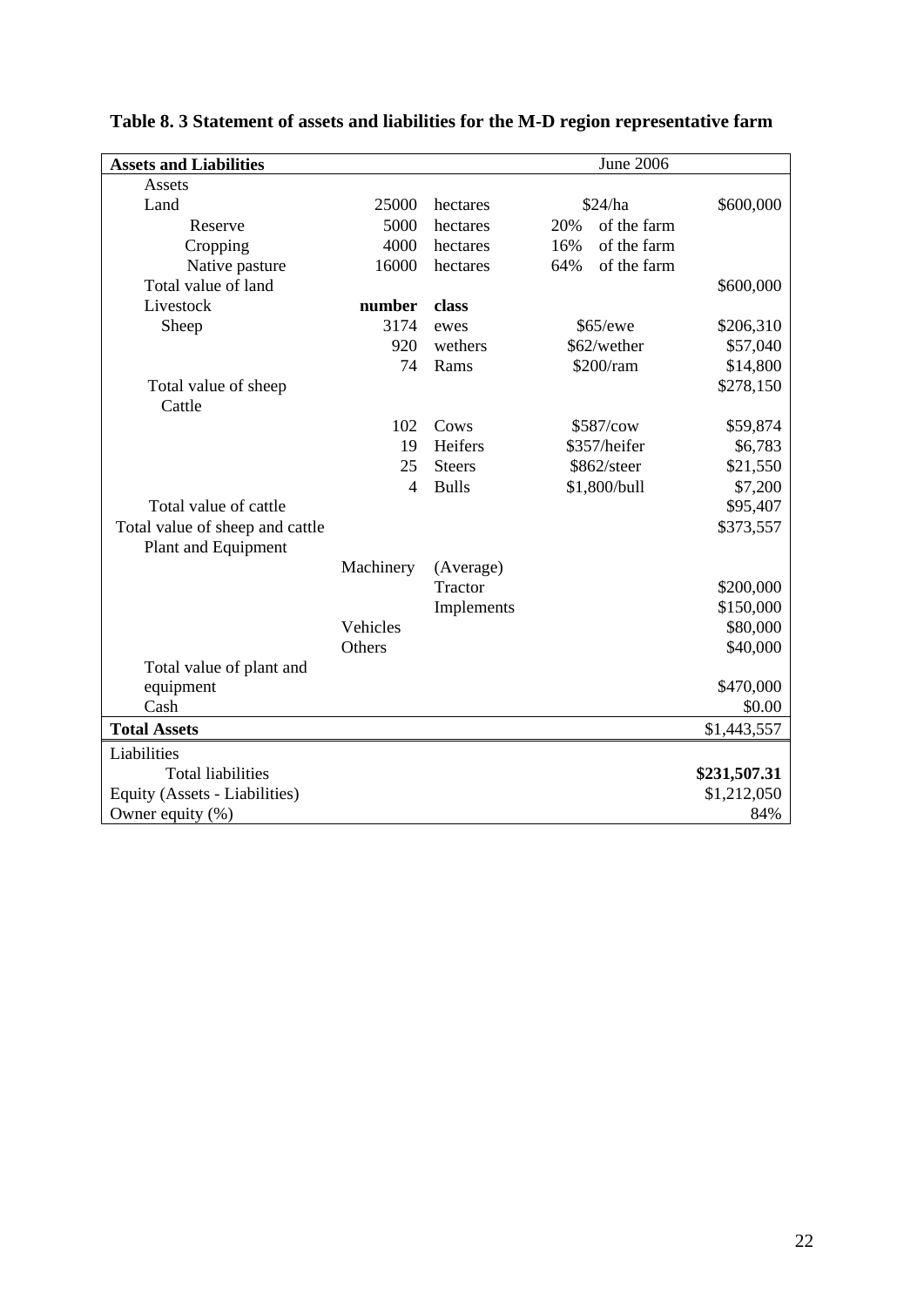| <b>Annual Operating Budget</b>                       |              |             |           |
|------------------------------------------------------|--------------|-------------|-----------|
| 25000                                                | Ha farm      |             |           |
| <b>Enterprises GM</b>                                |              | <b>GM</b>   |           |
| 1333                                                 | Ha (WPF) $*$ | \$92/ha     | \$122,636 |
| 3174                                                 | ewes         | \$45/ewe    | \$143,005 |
| 920                                                  | wethers      | \$12/wether | \$11,040  |
| 102                                                  | cows         | \$378/cow   | \$38,556  |
| <b>Total Farm GM:</b>                                |              |             | \$315,237 |
| <b>Overhead Costs</b>                                |              |             |           |
| Casual wages                                         |              | \$8,659     |           |
| Permanent labour                                     |              | \$40,000    |           |
| Rates                                                |              | \$2,034     |           |
| Registration                                         |              | \$2,500     |           |
| Insurance (vehicle, building)                        |              | \$6,126     |           |
| Other R&M (fencing, tools, pumps)                    |              | \$10,000    |           |
| Other fuel costs                                     |              | \$10,000    |           |
| Other (elect., phone)                                |              | \$5,953     |           |
| <b>Total Overhead Costs:</b>                         |              |             | \$85,272  |
| <b>Farm Operating Surplus</b>                        |              |             | \$229,965 |
| <b>Operating Costs</b>                               |              |             |           |
| Depreciation $@$ 10% of value of plant and equipment |              | \$47,000    |           |
| Interest $@$ 10% of liabilities                      |              | \$22,360    |           |
| Operator and family labour                           |              | \$0         |           |
| <b>Total Operating Costs</b>                         |              |             | \$69,360  |
| <b>Farm Business Profit</b>                          |              |             | \$160,605 |
| <b>Business Return on Equity (%)</b>                 |              |             | 13.3%     |

#### <span id="page-30-0"></span>**Table 8. 4 Annual operating budget for the M-D region representative farm**

\* The 4000 ha cropping land is sub-divided into annual crop (wheat), volunteer pasture and fallow in a particular year and thus income from the sale of crop is obtained annually from 1333 ha (4000/3).

#### **8.3. The Far West region representative farm model**

The whole farm budget for the Far West region representative farm is presented in Table 8.5 and 8.6. The statement of assets and liabilities for the representative farm shows that it has a total land area of 35,000 hectares with approximately 4,400 sheep (7,000 DSE) used primarily for wool and meat production. The stocking rate is 0.2 DSE per ha. The total value of assets is estimated at about \$0. 883 million and owner's equity is 80%.

The annual operating budget indicates that the representative farm has farm business profit of \$98,312 giving a 14% business return on equity. The key parameters driving this result are an average wool cut of 5 kg/head from ewes and 4.5 kg/head from wethers with 23 micron wool, and a lambing rate of 82%.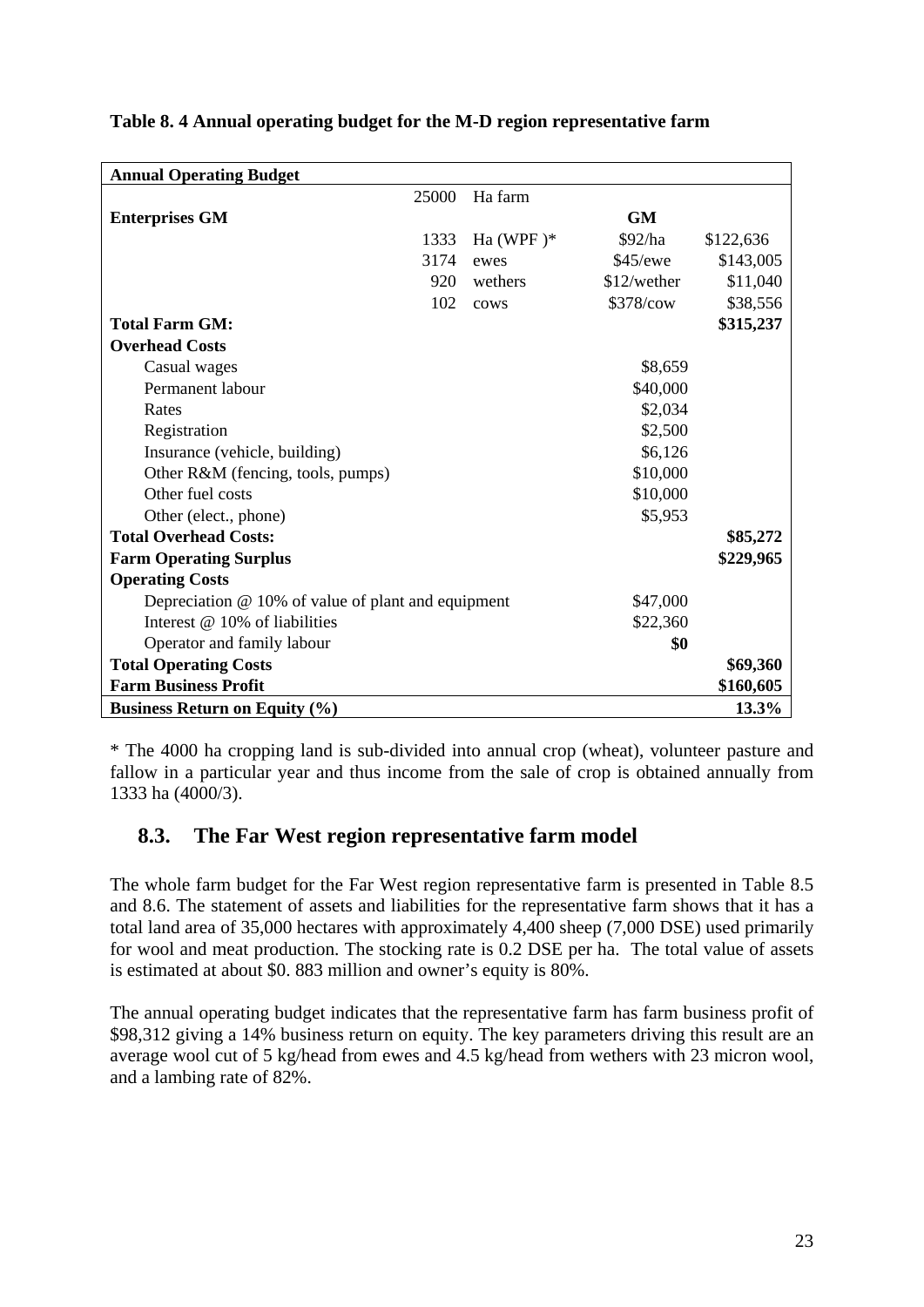| <b>Assets and Liabilities</b> |                      |              | June 2006   |              |
|-------------------------------|----------------------|--------------|-------------|--------------|
| Assets                        |                      |              |             |              |
| Land                          | 35000                | hectares     | \$13/ha     | \$455,000    |
| Total value of land           |                      |              |             |              |
| Livestock                     | <b>Number</b>        | <b>Class</b> |             |              |
| Sheep                         | 3380                 | ewes         | \$65/ewe    | \$219,700    |
|                               | 980                  | wethers      | \$62/wether | \$60,760     |
|                               | 76                   | rams         | \$200/ram   | \$15,200     |
| Total value of sheep          |                      |              |             | \$295,660    |
| Plant and Equipment           |                      |              |             |              |
|                               | Machinery            | (Average)    |             |              |
|                               | Grader               |              |             | \$20,000.00  |
|                               | Loader               |              |             | \$35,000.00  |
|                               | Vehicles             |              |             | \$50,000.00  |
|                               | Other                |              |             | \$27,000.00  |
| Total value of plant and      |                      |              |             |              |
| equipment                     |                      |              |             | \$132,000.00 |
| <b>Total Assets</b>           |                      |              |             | \$882,660    |
| Liabilities                   | Other loans          |              |             | \$25,755     |
|                               | <b>Business loan</b> |              |             | \$150,052    |
| <b>Total Liabilities</b>      |                      |              |             | \$175,807    |
| Equity (Assets - Liabilities) |                      |              |             | \$706,853    |
| Owner equity $(\%)$           |                      |              |             | 80%          |

### <span id="page-31-0"></span>**Table 8. 5 Statement of assets and liabilities for the FW region representative farm**

### **Table 8. 6 Annual operating budget for the FW region representative farm**

| <b>Annual Operating Budget</b>                       |         |             |           |
|------------------------------------------------------|---------|-------------|-----------|
| 35000                                                | ha farm |             |           |
| <b>Farm Cash Income</b>                              |         | <b>GM</b>   |           |
| 3380                                                 | ewes    | \$45/ewe    | \$152,286 |
| 980                                                  | wethers | \$12/wether | \$11,760  |
| <b>Total Farm GM:</b>                                |         |             | \$164,046 |
| <b>Overhead Costs</b>                                |         |             |           |
| Hired labour                                         |         | \$8,000     |           |
| Administrative expenses and services                 |         | \$3,000     |           |
| Insurance (vehicle, building)                        |         | \$3,000     |           |
| R&M (fencing, tools, pumps, etc)                     |         | \$9,000     |           |
| Fuel, oil and lubricants                             |         | \$6,000     |           |
| Services (elect., phone)                             |         | \$5,953     |           |
| <b>Total Overhead Costs:</b>                         |         |             | \$34,953  |
| <b>Farm Operating Surplus</b>                        |         |             | \$129,093 |
| <b>Operating Costs</b>                               |         |             |           |
| Depreciation $@$ 10% of value of plant and equipment |         | \$13,200    |           |
| Interest @ 10% of liabilities                        |         | \$17,581    |           |
| Operator and family labour                           |         | \$0         |           |
| <b>Total Operating Costs</b>                         |         |             | \$30,781  |
| <b>Farm Business Profit</b>                          |         |             | \$98,312  |
| <b>Business Return on Equity (%)</b>                 |         |             | 14.0%     |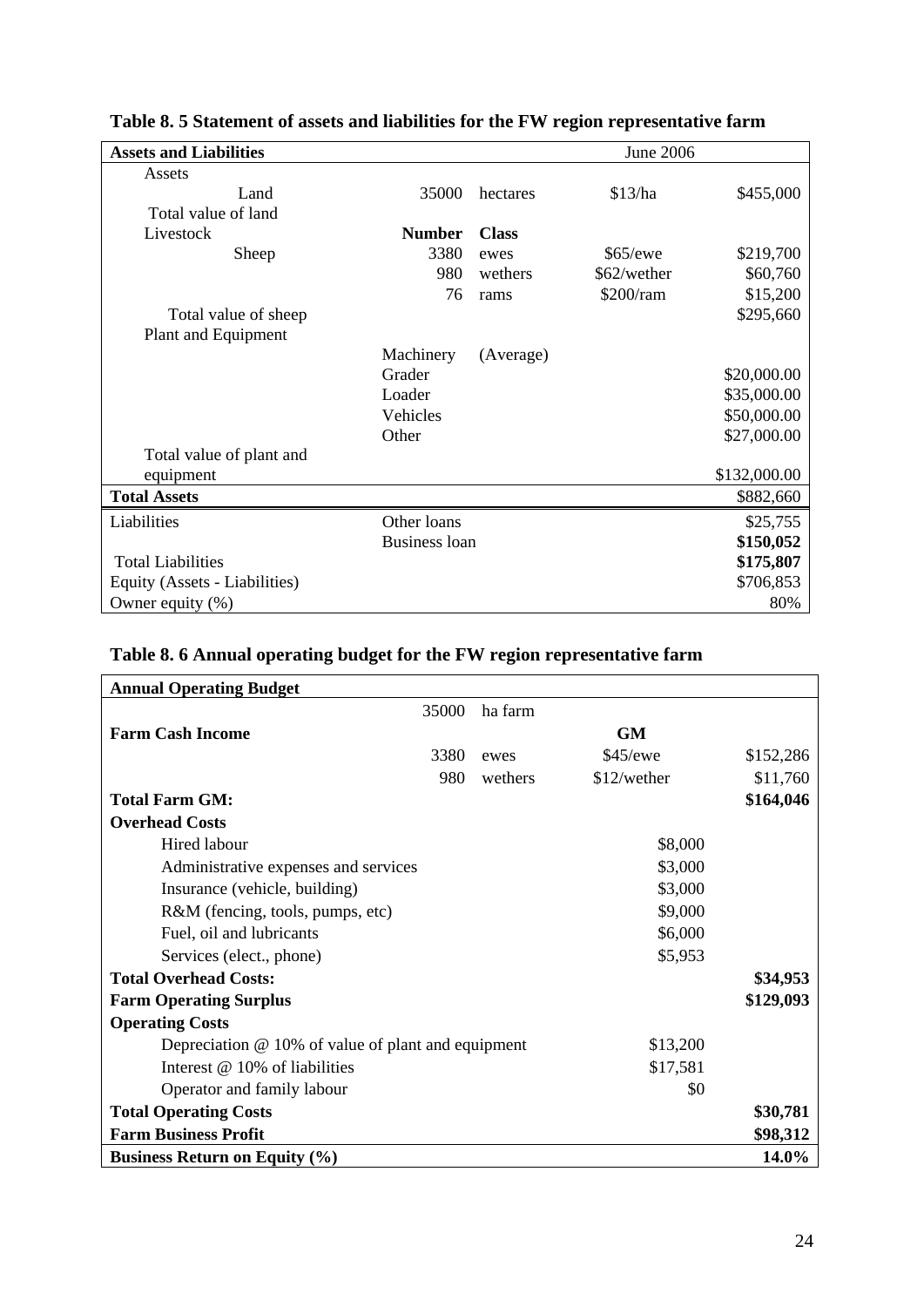#### <span id="page-32-0"></span>**9. The profitability of alternative sheep enterprises**

### **9.1. The SR Dorper and Damara**

As noted in section 4, the primary focus of the livestock enterprises in the pastoral zone of NSW is the production of medium to broad micron Merino wool and sale of surplus sheep. Other agricultural crops are an additional source of farm cash income. As a result the production of prime lambs has not been important in the region until recently.

Following depressed wool prices, particularly in the 1970s and 1990s, a prolonged drought, increasing demand for lamb and sheep meat and significant labour constraints, producers have been considering meat producing sheep as an important part of their enterprise mix. The main sheep breeds that have attracted attention have been Dorpers and Damaras. Initially, Dorper or Damara sires are joined to the existing Merino ewes and the progeny backcrossed for a minimum of 4 generations to achieve a pure meat breed flock. This is the most typical approach as there are insufficient numbers of purebred flocks available for purchase.

Producers in the pastoral zone view the Dorper and Damara as an opportunity because they can easily adapt to the rangeland environment and require relatively low maintenance. It is reported that purebred Dorpers and Damaras do not require mulesing, crutching or shearing, are not susceptible to flystrike and in the case of Damaras, do not require the tail to be removed. All these characteristics reduce production costs (Young and Kilminster, 2004) and make these breeds more suited to the pastoral zone than other meat breeds, such as the Poll Dorset and the Suffolk, that have historically been used in Australia.

It has been suggested that Dorpers and Damaras achieve lamb marking rates of up to 130% regularly in the pastoral zone because ewes produce three lambs in two years. In addition, because of their ability to browse during conditions that might cause lambing percentages in Merinos to drop, the lambing percentages of Dorpers and Damaras are expected to be more stable in the face of climatic variations. There is also the view that the lambing percentages of Merino ewes joined to either Dorper or Damara rams in a terminal sire enterprise could reach up to 138 and 131% respectively (Young and Kilminster, 2004).

In addition to the superior production performance and suitability of Dorpers and Damaras in the rangeland environment, producers have also been attracted to them because the relative price of lamb and wool has been increasing as shown in Figure 9.1.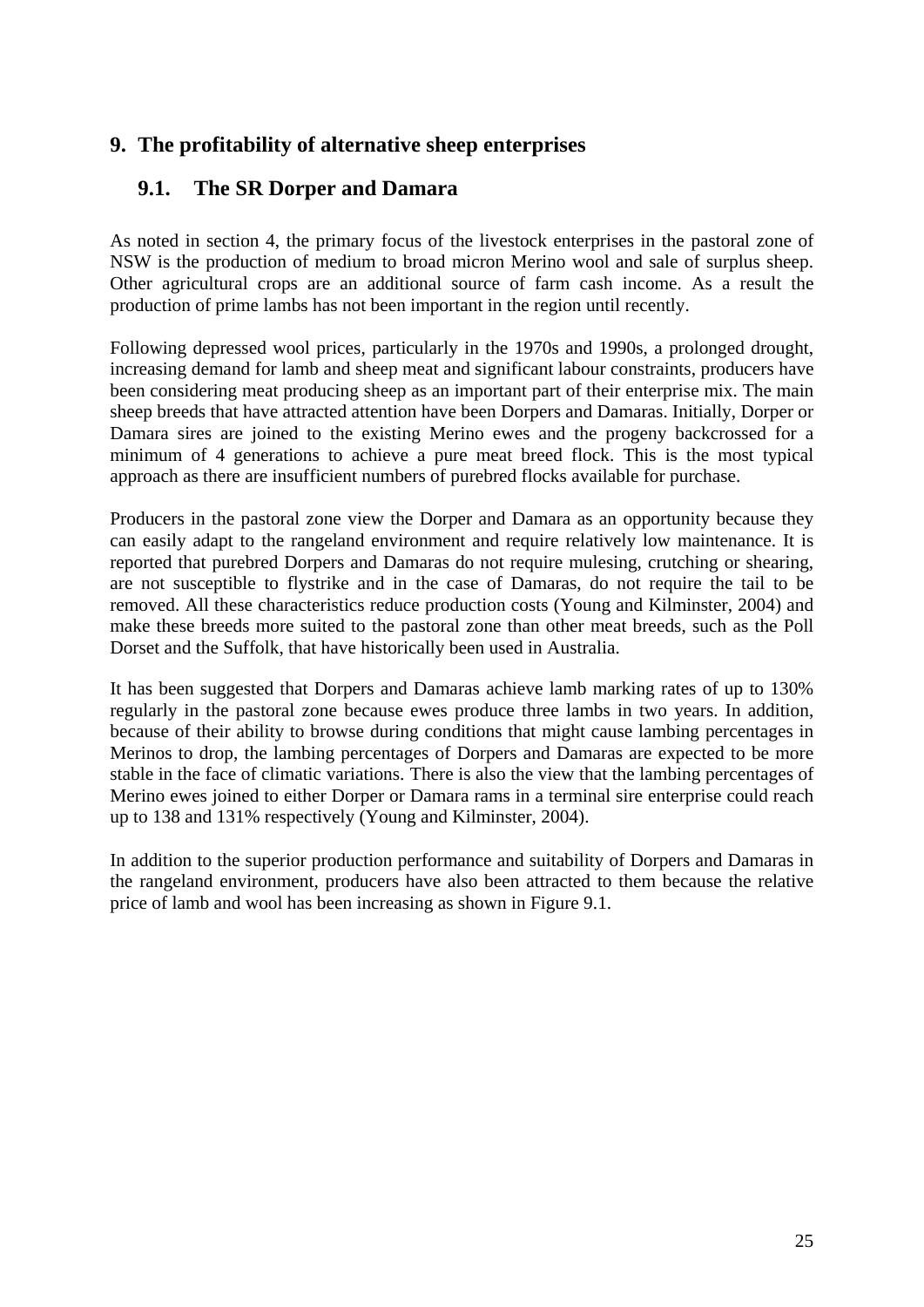

<span id="page-33-0"></span>**Figure 9. 1 Average prices of lamb and wool between 1991 and 2005** 

Source: ABARE (2006)

Between 1991 and 2005 there was only or slightly upward trend in the price of wool (0.3% per annum) whereas the price of lamb increased by 2.1% per annum. This trend in relative prices provided some incentive for producers to adjust their mix of sheep enterprises towards a greater focus on meat production

Since Dorpers and Damaras shed their wool, they can remain economically competitive, only if weaning percentages are higher, the cost of production is lower and/or the value of progeny is higher than for Merinos. Moreover, producers should consider the fact that Merino ewes that come into contact with the shedding breeds, such as at joining or with cross bred lambs at foot will receive a discounted wool price because shedding breeds contain not only wool but hair which cannot absorb dye.

#### **9.2. The SR Merino ewe enterprise with terminal sire enterprise**

Alternatively, there are a number of crossbreeding systems for meat production available to producers in the pastoral zone. One of these is the terminal crossbreeding system where a portion of ewes is joined to a traditional meat sire such as Dorset or Suffolk and all progeny are slaughtered and none are retained for breeding. It is an organised sequential system of crossing a proportion of Merino ewes or older ewes to a traditional meat sire which must provide the genes for high growth rate and good carcase attributes to suit the particular market goals of the producer. This system can be distinguished from alternative cross breeding enterprises that are set up to produce crossbred ewes, such as the Merino/Border Leicester cross.

The advantage with any crossbreeding enterprise is that the progeny have better carcase characteristics than straight Merinos, and there are no issues with the contamination of Merino wool by the crossbred wool. Lambing percentages are generally higher than from straight Merinos and lambs do not require mulesing. However, producers need to decide the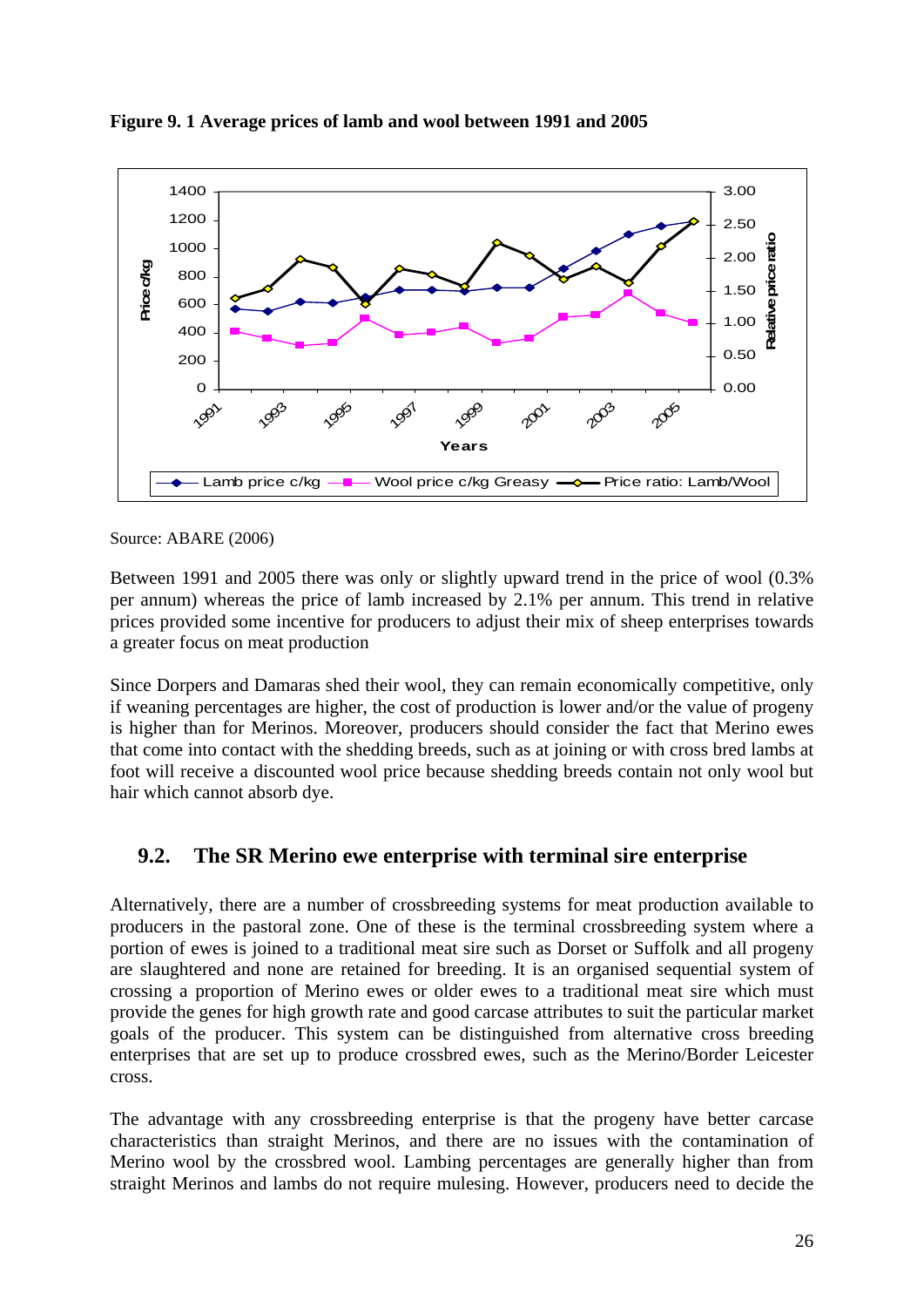<span id="page-34-0"></span>appropriate numbers of ewes to allocate to a self-replacing Merino enterprise if the aim is to maintain a sustainable SR Merino flock.

In our analysis the proportions of Merino ewes that should be joined to the Terminal Sire were obtained using the Merino versus Terminal Sire Flock Model (CSIRO Livestock Industries and Australian Sheep Industry CRC, 2004). The Terminal Sire Flock Model is a spread sheet model that estimates the proportion of Merino ewes that should be joined to terminal sires with the objective of maintaining the SR Merino enterprise provided that some of the key parameters such as the number of Merino sheep, stocking rate, lambing percentages, mortality rate, age at first joining and lambing percentage are given.

This model assumes that the percentage of the flock joined to a terminal sire is allocated equally across age groups rather than mating cast for age ewes or scanned dry ewes to a terminal sire, although this is a common practice. Ewes joined to the terminal sire are highly saleable either as breeding ewes with lambs at foot or lambs sold as suckers for later breeding. We assumed that about 47% of the Merino ewes were joined to terminal sires in the three representative farms. Details of other assumptions used are given in Appendix 3, 4 and 5.

#### **9.3. Comparing the various enterprises**

One of the key management issues for pastoralists in the region has been to asses the financial merit of each alternative breed relative to traditional system from the whole farm perspective. Here we estimate the economic impact on the representative farm in each sub-region of introducing one of five alternative enterprises:

- 1. Mating a proportion of Merino ewes to terminal sires and maintaining a SR Merino flock and a wether flock;
- 2. A wether flock only
- 3. A SR Merino flock only
- 4. Replacing the Merino SR flock with SR Dorpers
- 5. Replacing the Merino SR flock with SR Damaras

The potential economic benefits from these enterprises have been compared by adjusting the sheep enterprise mix in the representative farm models. Neither the area cropped nor the numbers of cattle have been changed. Nor have overhead costs been altered. Of course, an important qualification to this partial analysis is that the costs of the transition to the new mix of sheep enterprises have not been assessed. What is presented is simply a 'snapshot' of farm income after the change in sheep enterprises. More over, it should be noted that both the Dorper and the Damara have a higher DSE rating than Merinos. Hence, the number of these breeds that can be run is proportionately lower than the number of Merino sheep and so these variations have been accounted for in the analysis. The results of these analyses for the three regions are presented in Table 9.1 to Table 9.3.

The annual operating budgets for the alternative enterprises in the UD region farming system are presented in Table 9.1. The business return on equity was highest (7.2%) for SR Merino (3) while that of the terminal sire enterprise (1) was 6 percent. The business returns on equity for the Dorper (4) and Damara (5) enterprises were 6.3 and 3%, respectively. The key parameter driving the financial performance of the SR Merino enterprise (3) was the extra income obtained from the sale of additional wool, weaners and hoggets and the lower prices associated with CFA for other breeds relative to the price of Merino CFA.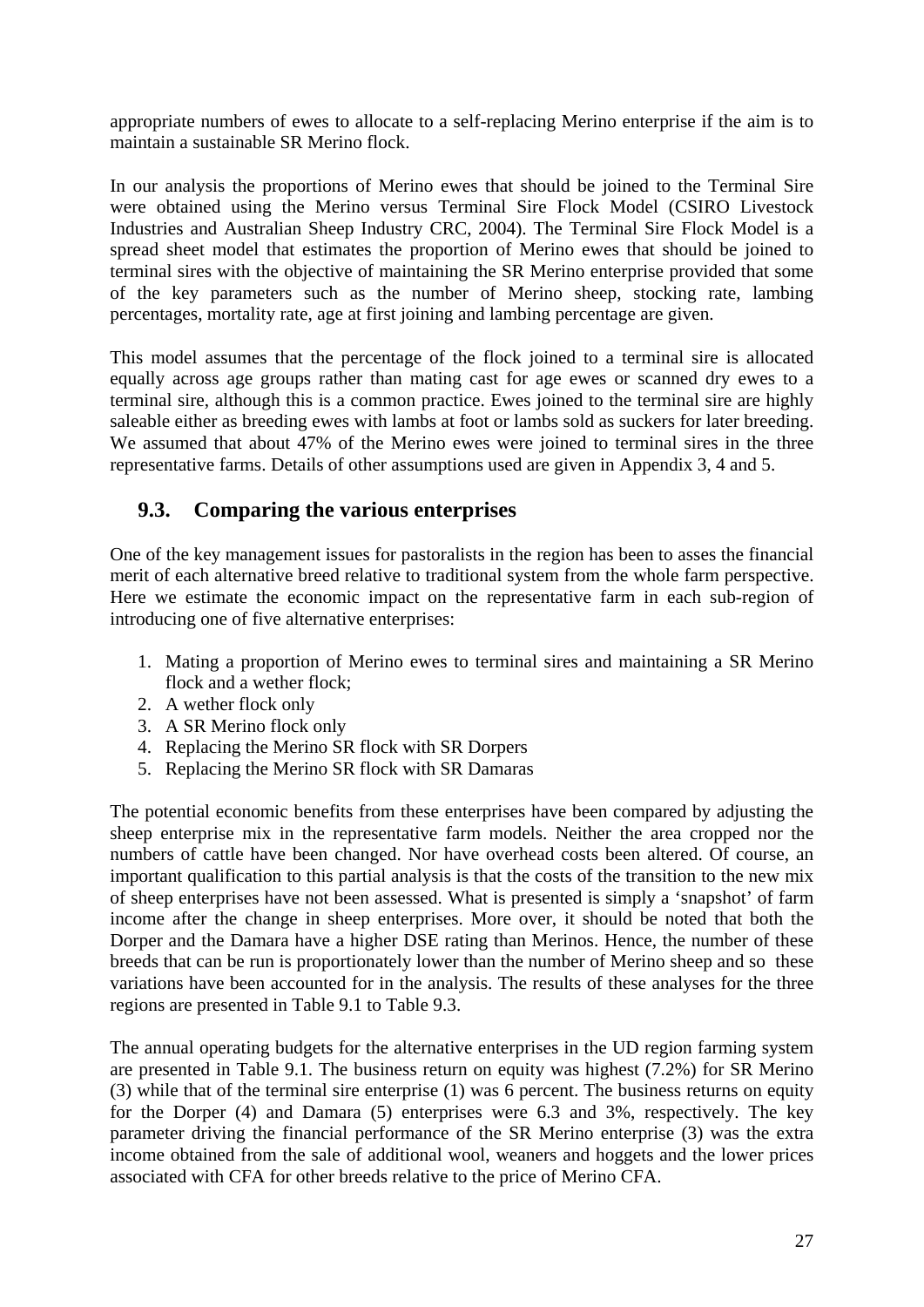|                               |           | The Upper Darling (\$) |            |         |         |         |         |
|-------------------------------|-----------|------------------------|------------|---------|---------|---------|---------|
|                               |           |                        | Terminal   | Wethers | Ewes    | Dorper  | Damara  |
| Number                        | Class     | RF                     | sire $(1)$ | (2)     | (3)     | (4)     | (5)     |
|                               | ha Total  |                        |            |         |         |         |         |
| 24000                         | farm      |                        |            |         |         |         |         |
| <b>Representative Farm</b>    |           |                        |            |         |         |         |         |
| 3,072                         | ewes (SR) | 138,240                |            |         |         |         |         |
| 890                           | wethers   | 10,680                 |            |         |         |         |         |
| 98                            | cows      | 37,044                 |            |         |         |         |         |
| <b>Terminal sires</b>         |           |                        |            |         |         |         |         |
| 2179                          | ewes (SR) |                        | 98,175     |         |         |         |         |
| 890                           | ewes (TS) |                        | 31,819     |         |         |         |         |
| 890                           | wethers   |                        | 10,680     |         |         |         |         |
| 98                            | cows      |                        | 37,044     |         |         |         |         |
| <b>Merino wethers only</b>    |           |                        |            |         |         |         |         |
| 5734                          | wethers   |                        |            | 68,808  |         |         |         |
| 98                            | cows      |                        |            | 37,044  |         |         |         |
| <b>Merino ewes only</b>       |           |                        |            |         |         |         |         |
| 3,373                         | ewes      |                        |            |         | 151,980 |         |         |
| 98                            | cows      |                        |            |         | 37,044  |         |         |
| <b>SR Dorper</b>              |           |                        |            |         |         |         |         |
| 2,385                         | ewes      |                        |            |         |         | 137,601 |         |
| 98                            | cows      |                        |            |         |         | 37,044  |         |
| <b>SR Damara</b>              |           |                        |            |         |         |         |         |
| 2,743                         | ewes      |                        |            |         |         |         | 82,623  |
| 98                            | cows      |                        |            |         |         |         | 37,044  |
| Total Farm GM:                |           | 185,964                | 177,718    | 105,852 | 189,024 | 174645  | 136,867 |
| <b>Total Overhead Costs:</b>  |           | 50,267                 | 50,267     | 50,267  | 50,267  | 50,267  | 50,267  |
| <b>Farm Operating Surplus</b> |           | 120,337                | 127,451    | 55,585  | 138,757 | 106,397 | 73,650  |
| <b>Total Operating Costs</b>  |           | 50,513                 | 50,513     | 50,513  | 50,513  | 50,513  | 50,513  |
| <b>Farm Business Profit</b>   |           | 85,185                 | 76,938     | 5,073   | 88,245  | 55,885  | 23,138  |
| Business Return on Equity (%) |           | 6.7                    | 6.0        | 0.4     | 7.2     | 6.3     | 3.0     |

<span id="page-35-0"></span>**Table 9. 1 Profitability of alternative enterprises for the UD region representative farm** 

The annual operating budgets for the alternative sheep enterprises in the M-D region farming system are presented in Table 9.2. The business return on equity for alternative production systems varied between 6 and 15%. The financial return for the SR Merino enterprise (3) was highest (15.0%) whereas it was about 13.3 and 12.6% for the representative farm and terminal sire enterprises (1) respectively.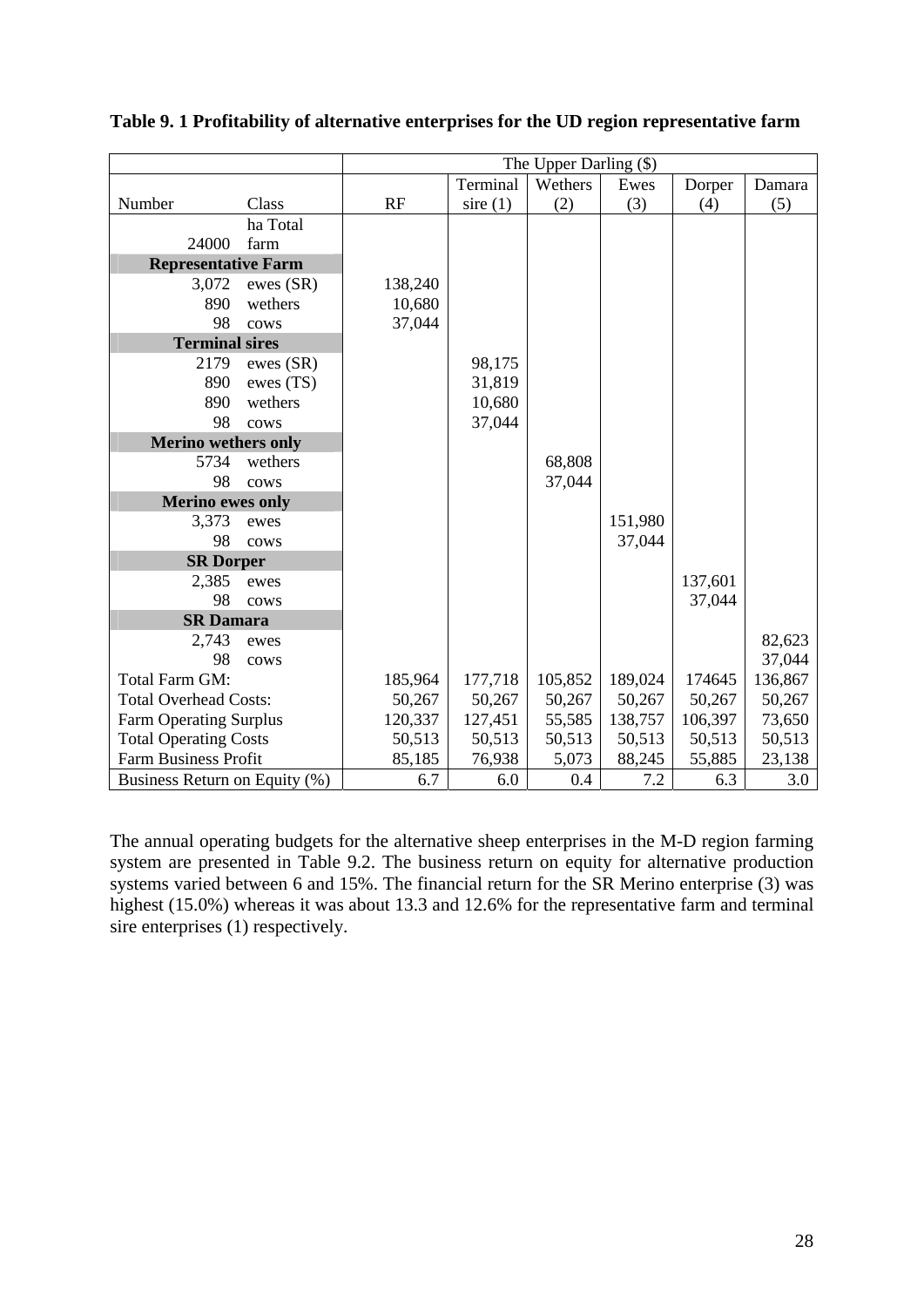|                               |                               | The Murray-Darling (\$) |            |         |         |         |         |
|-------------------------------|-------------------------------|-------------------------|------------|---------|---------|---------|---------|
|                               |                               |                         | Terminal   | Wethers | Ewes    | Dorper  | Damara  |
| Number                        | Class                         | RF                      | sire $(1)$ | (2)     | (3)     | (4)     | (5)     |
| 25000                         | ha Total farm area            |                         |            |         |         |         |         |
|                               | <b>Representative Farm</b>    |                         |            |         |         |         |         |
| 1333                          | ha (WPF)                      | 122,636                 |            |         |         |         |         |
| 3174                          | ewes (SR)                     | 143,005                 |            |         |         |         |         |
| 920                           | wethers                       | 11,040                  |            |         |         |         |         |
| 102                           | cows                          | 38,556                  |            |         |         |         |         |
|                               | <b>Terminal sires</b>         |                         |            |         |         |         |         |
| 1333                          | ha (WPF)                      |                         | 122,636    |         |         |         |         |
| 2144                          | ewes to SR                    |                         | 96,598     |         |         |         |         |
| 1056                          | ewes to TS                    |                         | 37,753     |         |         |         |         |
| 920                           | wethers                       |                         | 11,040     |         |         |         |         |
| 102                           | cows                          |                         | 38,556     |         |         |         |         |
|                               | <b>Merino wethers only</b>    |                         |            |         |         |         |         |
| 1333                          | ha (WPF)                      |                         |            | 122,636 |         |         |         |
| 5926                          | wethers                       |                         |            | 71,114  |         |         |         |
| 102                           | cows                          |                         |            | 38,556  |         |         |         |
|                               | <b>Merino ewes only</b>       |                         |            |         |         |         |         |
| 1333                          | ha (WPF)                      |                         |            |         | 122,636 |         |         |
| 3835                          | ewes to SR                    |                         |            |         | 172,768 |         |         |
| 102                           | cows                          |                         |            |         | 38,556  |         |         |
|                               | <b>SR Dorper</b>              |                         |            |         |         |         |         |
| 1333                          | ha (WPF)                      |                         |            |         |         | 122,636 |         |
| 2465                          | ewes                          |                         |            |         |         | 142,190 |         |
| 102                           | Cows                          |                         |            |         |         | 38,556  |         |
|                               | <b>SR Damara</b>              |                         |            |         |         |         |         |
| 1333                          | ha (WPF)                      |                         |            |         |         |         | 122,636 |
| 2786                          | ewes                          |                         |            |         |         |         | 101,404 |
| 102                           | cows                          |                         |            |         |         |         | 38,556  |
| Total Farm GM:                |                               | 315,237                 | 306,583    | 232,306 | 333,960 | 303382  | 262,596 |
| <b>Total Overhead Costs:</b>  |                               | 85,272                  | 85,272     | 85,272  | 85,272  | 85,272  | 85,272  |
| <b>Farm Operating Surplus</b> |                               | 229,965                 | 221,311    | 147,034 | 248,688 | 200,304 | 166,589 |
| <b>Total Operating Costs</b>  |                               | 69,360                  | 69,360     | 69,360  | 69,360  | 69,360  | 69,360  |
| Farm Business Profit          |                               | 160,605                 | 151,951    | 77,674  | 179,328 | 130,944 | 97,229  |
|                               | Business Return on Equity (%) | 13.3                    | 12.6       | 6.0     | 15.0    | 13.2    | 9.6     |

<span id="page-36-0"></span>**Table 9. 2 Profitability of alternative enterprises for the M-D region representative farm** 

The annual operating budgets for the alternative enterprises in the Far West region farming system presented in Table 9.3 show that the business return on equity for the alternative enterprises varied between 3.4 and 17%. The rate of return for the SR Merino enterprise (3) was highest (17%) followed by the representative farm result which had 14% farm business return on equity.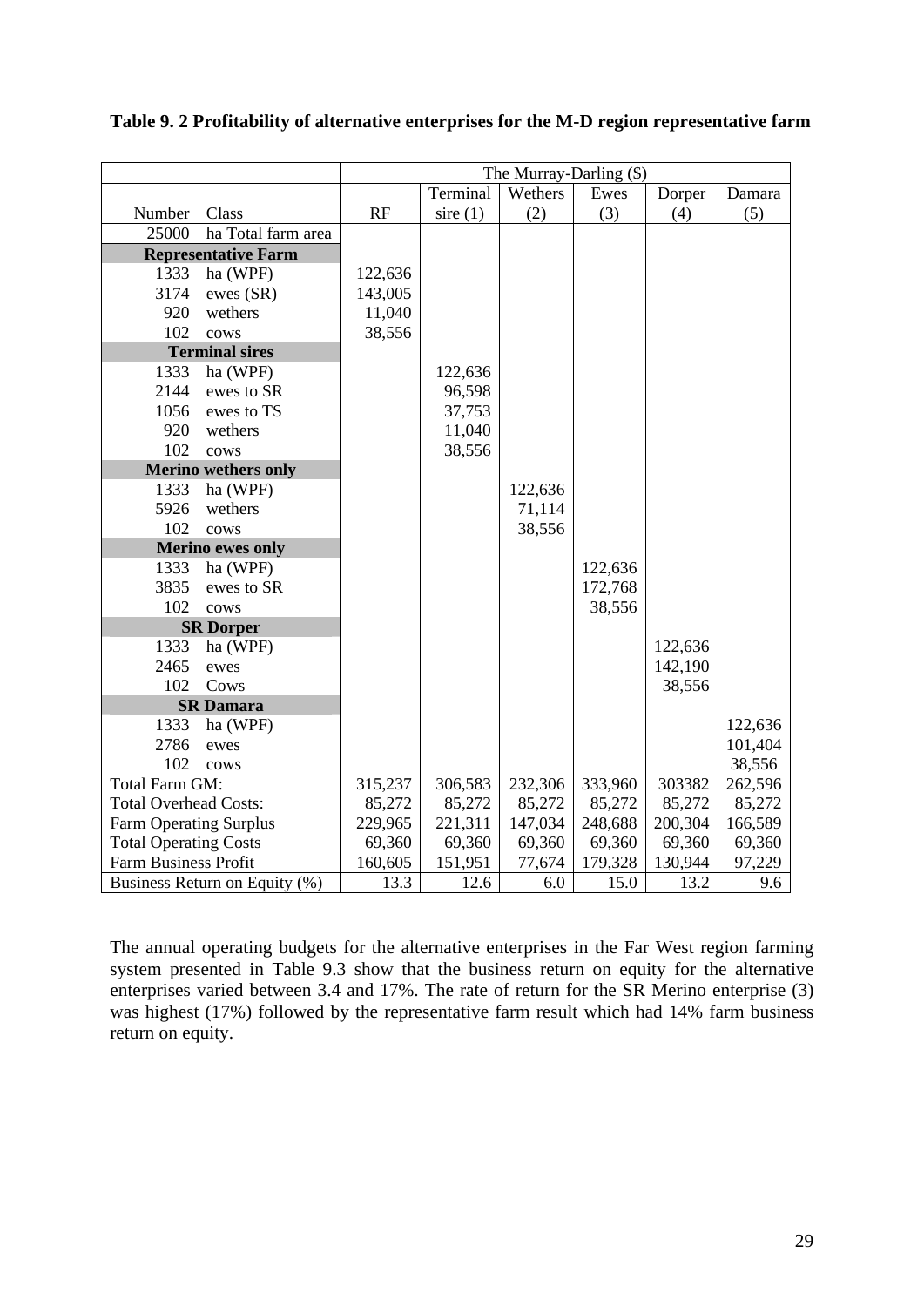|                              | Far West\$)                   |         |            |         |         |         |         |
|------------------------------|-------------------------------|---------|------------|---------|---------|---------|---------|
|                              |                               |         | Terminal   | Wethers | Ewes    | Dorpers | Damara  |
| Number                       | Class                         | RF      | sire $(1)$ | (2)     | (3)     | (4)     | (5)     |
| 35000                        | ha total farm                 |         |            |         |         |         |         |
|                              | <b>Representative Farm</b>    |         |            |         |         |         |         |
| 3380                         | ewes                          | 152,286 |            |         |         |         |         |
| 980                          | wethers                       | 11,760  |            |         |         |         |         |
|                              | <b>Terminal Sires</b>         |         |            |         |         |         |         |
| 2265                         | ewes to SR                    |         | 102,032    |         |         |         |         |
| 1115                         | ewes to TS                    |         | 39,877     |         |         |         |         |
| 980                          | wethers                       |         | 11,760     |         |         |         |         |
|                              | <b>Merino Wethers only</b>    |         |            |         |         |         |         |
| 6307                         | wethers                       |         |            | 75,684  |         |         |         |
|                              | <b>Merino Ewes only</b>       |         |            |         |         |         |         |
| 4081                         | ewes                          |         |            |         | 183,870 |         |         |
|                              | <b>SR Dorper</b>              |         |            |         |         |         |         |
| 2624                         | ewes                          |         |            |         |         | 151,425 |         |
|                              | <b>SR Damara</b>              |         |            |         |         |         |         |
| 2967                         | ewes                          |         |            |         |         |         | 107,991 |
| Total Farm GM:               |                               | 164,046 | 153,669    | 75,684  | 183,870 | 151,425 | 96,538  |
| <b>Total Overhead Costs:</b> |                               | 34,953  | 34,953     | 34,953  | 34,953  | 34,953  | 34,953  |
|                              | <b>Farm Operating Surplus</b> | 129,093 | 118,716    | 40,731  | 148,917 | 97,520  | 61,585  |
| <b>Total Operating Costs</b> |                               | 30,781  | 30,781     | 30,781  | 30,781  | 30,781  | 30,781  |
| <b>Farm Business Profit</b>  |                               | 98,312  | 87,935     | 27,032  | 118,136 | 66,739  | 30,804  |
|                              | Business Return on Equity (%) | 14.0    | 12.0       | 3.4     | 17.0    | 13.9    | 6.9     |

<span id="page-37-0"></span>**Table 9. 3 Profitability of alternative enterprises for the FW region representative farm** 

A summary of business returns on equity for alternative sheep enterprise in the UD, M-D and FW regions is presented in Figure 9.1. The business return on equity for the SR Merino only enterprise (3) was the highest in each region.

We are loathe to make definitive recommendations about the profitability of the alternative sheep enterprises on the basis of the simple partial budgeting approach which we have applied to the three representative farm models. There are some important qualifications to our findings. Despite the apparent profitability of the SR Merino flock, very few properties would have the capacity to wholly replace the current SR Merino and Merino wether combinations with a SR Merino ewes only enterprise. Wethers also play a risk management role. They are always saleable. Ewes on the other hand really have only two opportunities to be sold, 6 weeks after weaning and 4 weeks after joining. They can be sold at other times but the buyers are limited or the ewes are 'occupied' with another purpose which is usually reproduction. Wethers, although they may be less profitable, are a good enterprise to have because they allow the grazier to manipulate numbers quickly as the season dictates although their performance may not be as high as the Merino ewe enterprise.

The other qualification we have already made is that individual farms are likely to have different economic and physical resources to the representative farms which may alter the relative profitability of the sheep enterprises.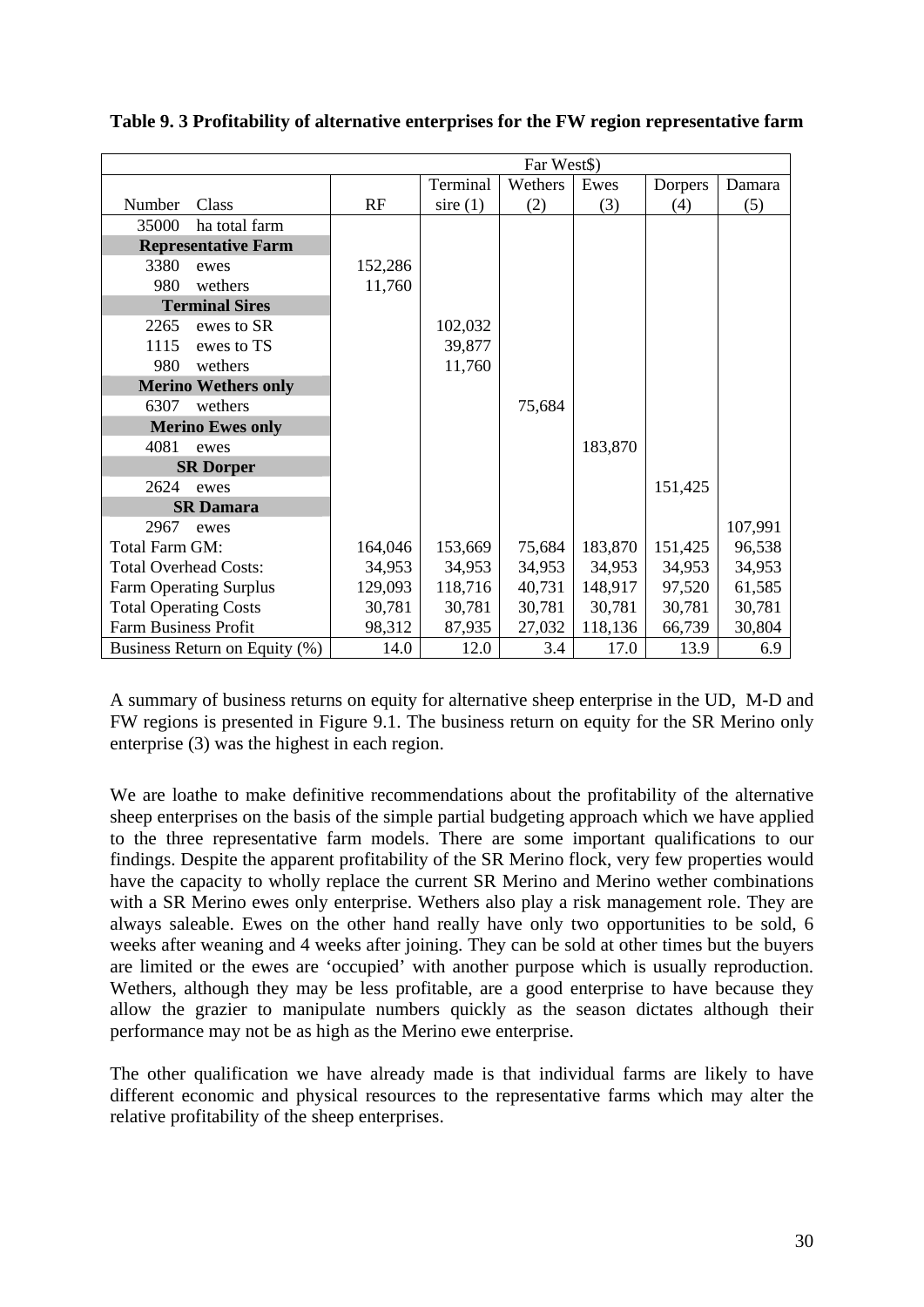<span id="page-38-0"></span>Bearing these qualifications in mind, our results suggest that while it may be profitable for farmers to mate a proportion of their ewes to terminal sires, at the relative prices of wool and lambs used here, there seems to be little attraction in switching to Dorpers or Damaras.



**Figure 9: 1 Rates of return on equity for alternative enterprises** 

#### 10.**Discussion and Conclusion**

The objectives of this economic research report were to provide an overview of important farming systems in the pastoral zone and assess the profitability of alternative sheep enterprises using representative farming systems analysis. The process of modelling and analysing a farming system requires the description of a '*representative farm'* which is more or less typical of a group of farms (e.g. in a particular geographical area) which operate with similar resources and constraints. The representative farm reflects both the normal management practices in the area and the financial performance of businesses at a particular point in time.

Representative farm models have been developed for the UD, the M-D and the FW subregions of the pastoral zone of NSW. In the UD region the representative farm includes sheep and cattle enterprises. In the M-D region the representative farm includes sheep and cattle with some opportunistic cropping enterprises while a sheep breeding enterprise is often the sole enterprise in the Far West region.

The UD region consists of much of the north east of the pastoral zone of NSW. The representative farm has about 24,000 hectares of agricultural land with about 9000 dry sheep equivalents at about 0.4 DSE per ha. The region has slightly summer dominant rainfall averaging about 380 mm per annum. The total value of its farm assets is estimated at \$1.5 million with 85% owner's equity and 6.7% business return on equity.

The M-D region covers the south east part of the pastoral zone where the farming system is characterised by mixed farming system consisting of livestock and cropping enterprises and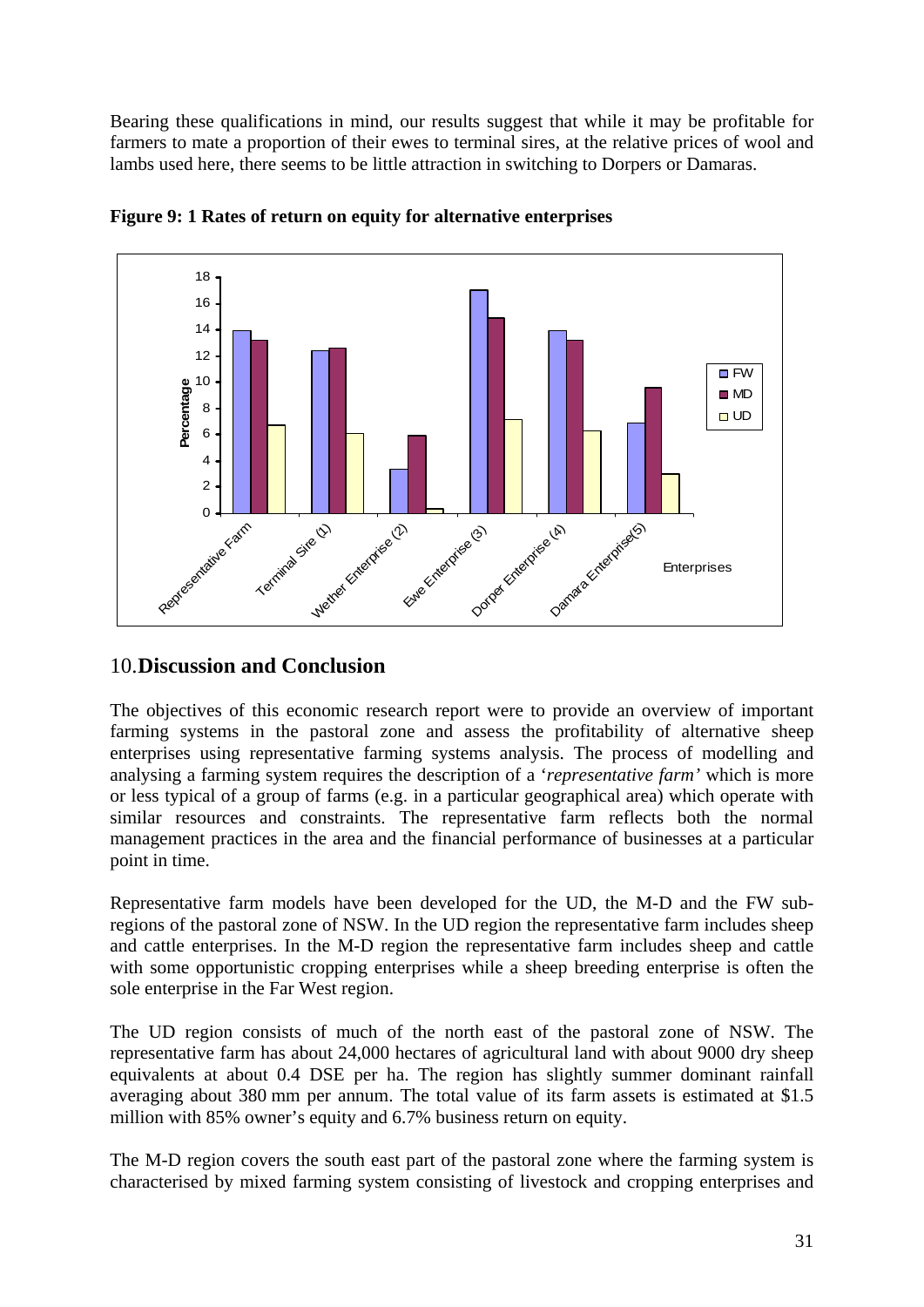dominant winter annual rainfall averaging about 225mm. The representative farm in this region has a total land area of 25,000 hectares divided between native pasture (64%), with a carrying capacity of 8,800 dry sheep equivalent at a stocking rate of 0.6 DSE per ha, natural reserve (20%) and cropping (16%). The total value of assets for the representative farm is about \$1.4 million with 84% owner's equity and 13.3% farm business return on equity.

The FW region includes the western part the pastoral zone of NSW characterised by relatively lower and anseasonal rainfall averaging 175 mm per annum. The system is dominated by specialist wool and sheep producers obtaining over 98% of farm income from the sale of wool and sheep. The representative farm in this region has a total land area of 35,000 hectares with 4,400 Merino sheep accounting for 7,000 dry sheep equivalent at the stocking rate of 0.2 DSE per ha. The total value of assets for the representative farm is estimated at about \$0.883 million, with 80% owner's equity and about 14% farm business return on equity.

Because of a sustained period of low wool prices, high sheep and lamb meat prices and increased difficulty sourcing shearers there has been growing interest in changing the nature of the sheep enterprises in the pastoral zone away from a heavy reliance on wool towards a higher share of income from meat. A range of alternative sheep enterprises has been considered and compared with the representative farm in each sub-region. These enterprises include SR Merinos with a proportion of Merino ewes mated to a terminal sire for prime lamb production, wethers only, SR Merino ewes only, and SR Dorper and Damara enterprises

The business return on equity for the Merino ewes only enterprise was the highest in all sub regions with values of 7.2% in the UD, 15% in the M-D and 17% in the FW regions. The business return on equity for all other enterprises was lower than for the representative farm in all regions.

These results indicate that the farming systems that have evolved in these areas are well suited to their respective environments and the economic incentives to replace the traditional mix of a SR Merino flock and a wether flock do not appear strong, at least for the representative farms under the relative price conditions for wool and sheep assumed here. In addition, our analysis did not account for the cost of changing from one enterprise to another. Other assumptions in the analysis, for example that rangeland resources can be used equally well by the different enterprises and that commodity prices are constant across enterprises, also raise questions about the economic incentives to switch enterprises.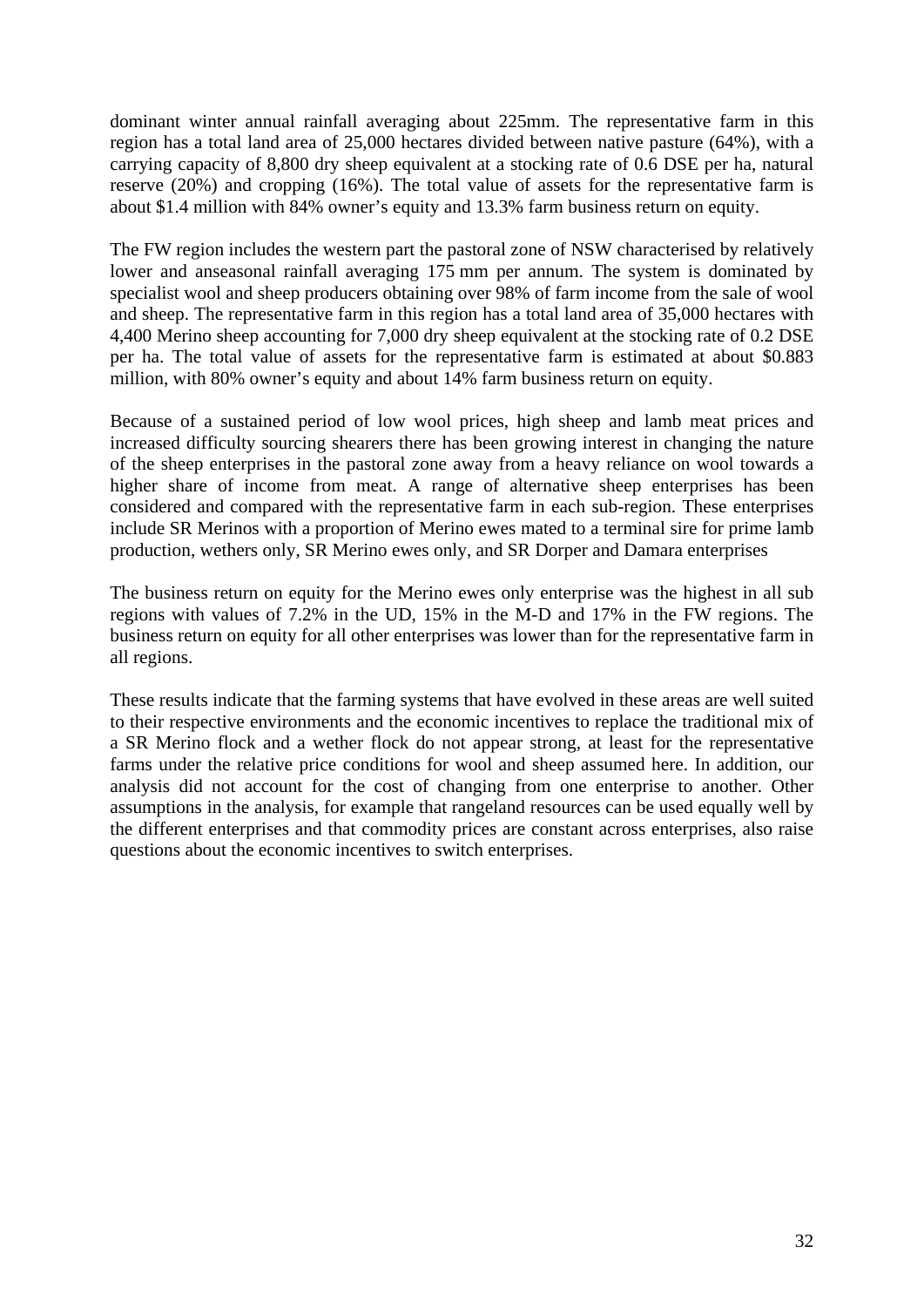## **References**

- ABARE (2006), *Australian Commodity Statistics 2006*, Australian Government Printing Services, Canberra.
- ABARE (2003), *Australian Farm Survey Report 2003*, Australian Government Printing Services, Canberra.
- ABARE (2006), *Australian Farm Survey Report 1996-2006*, Australian Government Printing Services, Canberra.
- ABS (2001), *Agricultural Census Data 2000/01*, Australian Government Printing Services, Canberra.
- ABS (1997), *Agricultural Census Data 1991-1997*, Australian Government Printing Services, Canberra.
- Brooke, G. and McGarva, L. (comp.) (1998), *The Glove Box Guide to Plants of New South Wales Rangelands Grazing Management and Economics Activities,* NSW Agriculture, Orange, ISBN 0731314875.
- Campbell, T. and Hacker, R. (2000), *The Glove Box Guide to Tactical Grazing Management for the Semi-Arid Woodlands*, NSW Agriculture, Orange, ISBN 0 7347 1195 6.
- Clewett, J.F., Clarkson, N.M., George, D.A., Ooi, S.H., Owens, D.T., Patridge I.J. and Simpson G.B. (2003), *Rainman StreamFlow Version 4.3*, Department of Primary Industries, Queensland.
- CSIRO Livestock Industries and Australian Sheep Industry CRC (2004), *The Merino versus Terminal Sire Flock Mode*l, CSIRO Livestock Industries, Armidale. [On line]. Available. <[http://www.sheepcrc.org.au/flock\\_structure.php](http://www.sheepcrc.org.au/flock_structure.php)>.
- CSIRO and DLWC (1999), *Study D: Biological status and trends of the land and water systems of the Western Division*, NSW Department of Land and Water Conservation, Sydney.
- Cunningham, G.M., Milham, W.E., Milthorpe, P.L., and Leigh, J.H. (1992*), Plants of New South Wales,* Inkata Press, Melbourne.
- Condon, R. (1999), *Out of the West: Historical Perspectives on the Western Division of New South Wales*, Lower Murray-Darling and Western Catchment Management Committees.
- Date, W. (1992), 'Climate', In: *Rangelands Management in Western New South Wales, Simpson I*. (ed.), NSW Agriculture, Orange.
- DLWC (2000), *Western Lands Review,* Final Report, Department of Land and Water Conservation, Sydney.
- Freudenberger, D., Wilson, A. and Palmer, R. (1999), 'The importance of perennial grasses for sheep production in the semi-arid woodlands of eastern Australia', *The Rangeland Journal* 21:199-219.
- Hacker R. B., Alemseged, Y., Carberry, P.M., Browne, R.H. and Smith, W.J. (2006), *Betting on Rain: Managing Seasonal Risk in Western NSW*, NSW Department of Primary Industries, ISBN 0 7347 1727 X..
- Hacker, R., Beange, L., Casburn, G., Curran, G., Gray, P. & Warner, J. (2005), *Best Management Practices for Extensive Grazing Enterprises*, NSW Department of Primary Industries, Orange.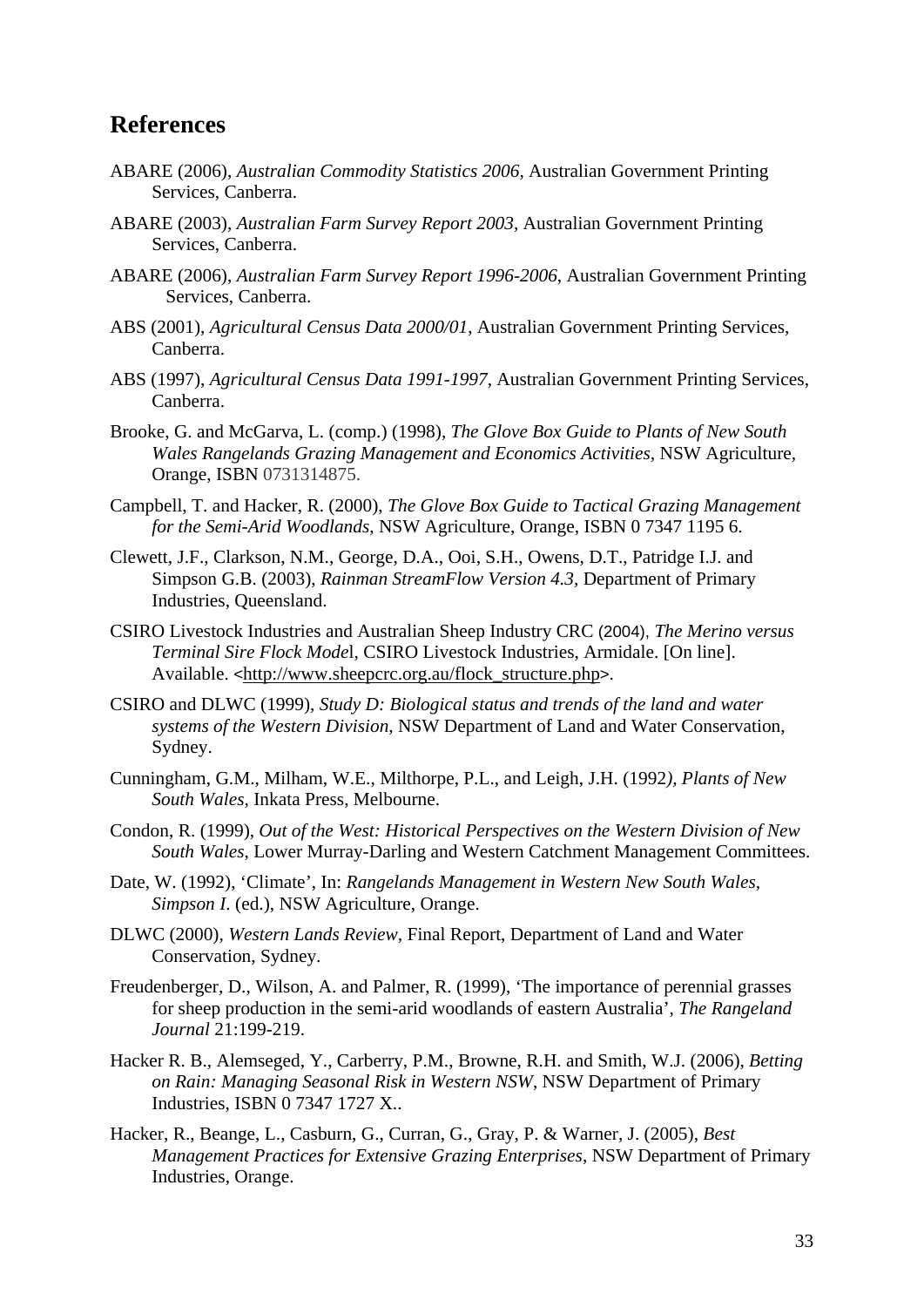- Hacker, R.B., Alemseged, Y. & Carberry, P.M. (2004), *Improved Seasonal Forecasts for Wool Producers in Western NSW,* Final Report - DAN 16 (Milestone 4)*,* NSW Department of Primary Industries, Orange.
- Hacker, R.B. (2004), Policy contributions to environmental risk management matching policy to the rangeland environment, In: *Living in the Outback, Australian Rangeland*  Society 13<sup>th</sup> Biennial Conference Alice Springs 5<sup>th</sup> – 8<sup>th</sup> July 2004, Conference Papers (eds Bastin, G., Walsh, D. and Nicholson, S.), ISSN 1323-6660. pp 53-58.
- Hacker R.B. and McLeod, S.R. (2003), *Living with Kangaroos: A guide to kangaroos and their management in the Murray-Darling Basin,* NSW Agriculture, ISBN 0 7347 1505 6. 44pp.
- Hoadley J., Milham N. and Davenport S. (1994), *Looking Forward: The Medium-Term Outlook For Farm Financial Performance in The Western Division of New South Wales,* Miscellaneous Report, Economic Services Unit, NSW Agriculture, Orange.
- Hodgkinson, K.C. and Harrington, G.N. (1985), 'The case for prescribed burning to control shrubs in eastern semi-arid woodlands', *The Australian Rangeland Journal* 7(2): 64-74.
- Jayasuriya, R., Catt, C. and Young, R. (1999), *Local Consensus Data Technique, Mimeo*, NSW Agriculture, Orange.
- LMDCMB (2002), *Lower Murray-Darling Catchment Blueprint, Integrated Catchment Management Plan for the Lower Murray-Darling Catchment,* Department of land and Water Conservation, Sydney.
- LMDCMA (2006), *Lower Murray-Darling CMA Catchment Action Plan*, Department of land and Water Conservation, Sydney.
- Louth BG, (comp.), (2000/1), *Property management for the members of the Louth Bestprac Group*, NSW Agriculture, Dubbo.
- NIEIR (2000a), *Necessary conditions and options for socio-economic advancement-A prospective and perspective analysis of the Western Catchment Management Area of New South Wales,* A report for the Western Catchment Management Committee, Victoria.
- NIEIR (2000b*), Prospects for socio-economic advancement In the Western Catchment Management area of New South Wales*, A report for the Western Catchment Management Board, Victoria.
- McIntosh, G. (Comp.) (2004a), *Kerribee Core Site Tour GRDC Low Rainfall Meeting,* Mallee Sustainable Farming Inc. and NSW Agriculture, Dareton.
- McIntosh, G. (2004b), *Outcomes achieved since 1999 in the Lower Murray-Darling Catchment Authority in NSW*, NSW Agriculture, Dareton.
- Mackay, B.I. (2002), *Managing Drought*, NSW Agriculture, Orange.
- Murphy, John and Date, Warwick (1989), *A Consensus Report of Current Costs, Returns and Management Practices for a Typical Western Cobar Grazing Property,* Farm Business Notes No 49, NSW AGRICULTURE & FISHERIES, Agdex 400/820.
- Murphy, J. (1992), 'Enterprises' In: *Rangelands Management in Western New South Wales*, ed. Ian Simpson, Chapter 1, NSW Agriculture.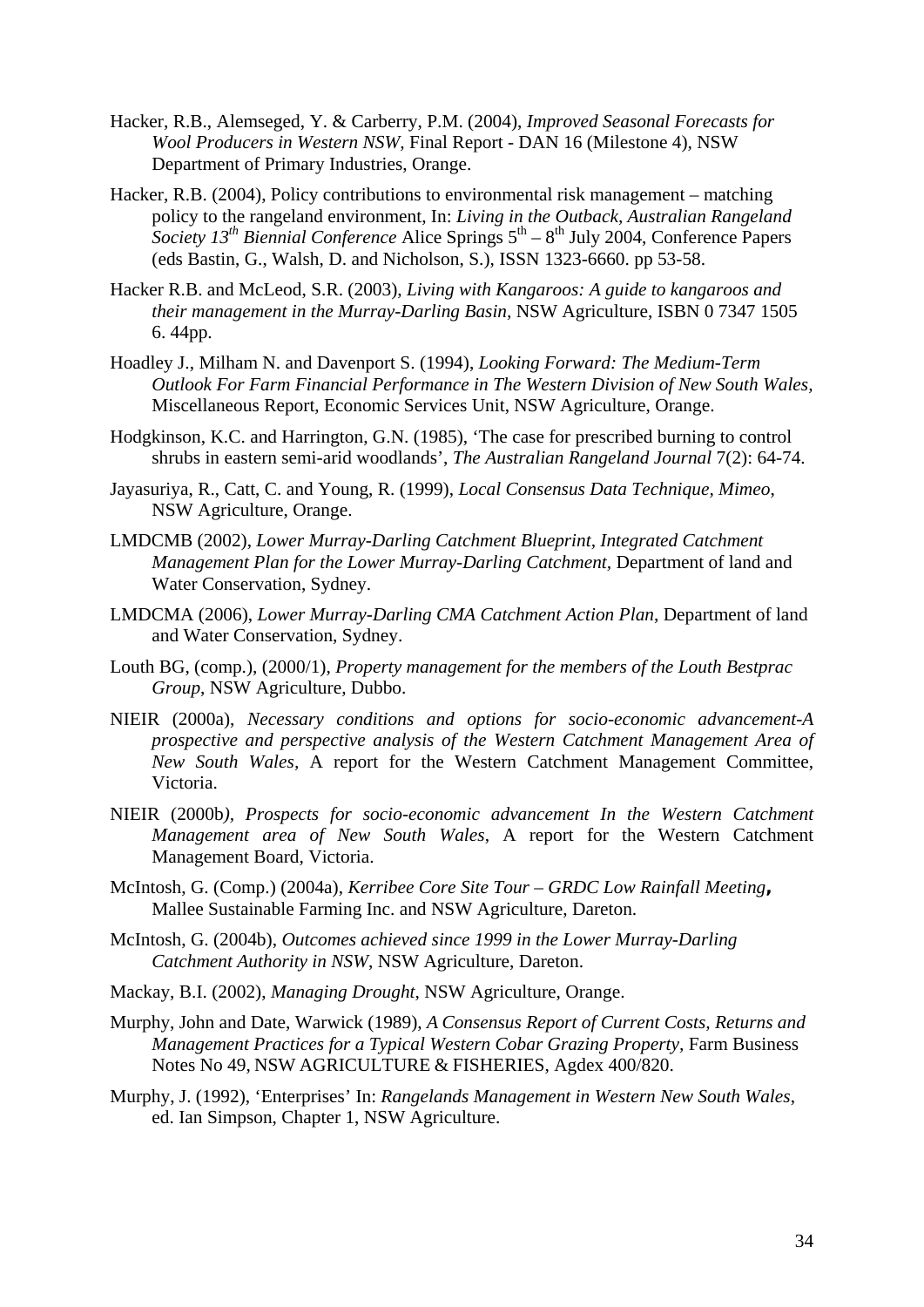- Shepherd, R. (Comp) (2006), *WEST 2000 Plus: Enterprise Based Conservation Program, Program Management and Recommendations*, West 2000 plus, NSW Department of Natural Resources, ISBN: 0 7347 5667 4.
- Short, J. (1987), 'Factors affecting food intake of rangelands herbivores', in *Kangaroos: their ecology and management in the sheep rangelands of Australia* (Eds. Caughley G., Shepherd, N. and Short, J.), Cambridge University Press, pp 84-99.
- Swift, M.J. and Anderson, J.M. (1994), 'Agricultural Systems' In: *Biodiversity and Ecosystem Functions*, Schulze E.-D. and Mooney, H.A. (1994), eds, Springer-Verlag, Berlin Heidelberg, Germany.
- WCMB (2003), *Western Catchment Action Plan*, Department of Land and Water Conservation, Sydney.
- Weilmoringle BG, (comp.), (2000/1), *Property management for the members of the Weilmoringle Bestprac Group*, NSW Agriculture, Dubbo.
- Wilcannia BG, (comp.), (2000/1), *Property management for the members of the Weilmoringle Bestprac Group,* NSW Agriculture, Dubbo.
- WCMA (2006), *Draft Western Catchment Plan 2006-2016*, Version II. 112 pp. http://www.western.cma.nsw.gov.au/
- Wilson, AD (1991), 'The influence of kangaroos and forage supply on sheep productivity in the semi-arid woodlands', *The Rangeland Journal* 13: 69-80.

Young, M. and Kilminster, T. (2004), '*Alternative meat sheep in the farming system'*, Ovine Observer, Number 29, Western Australian Department of Agriculture.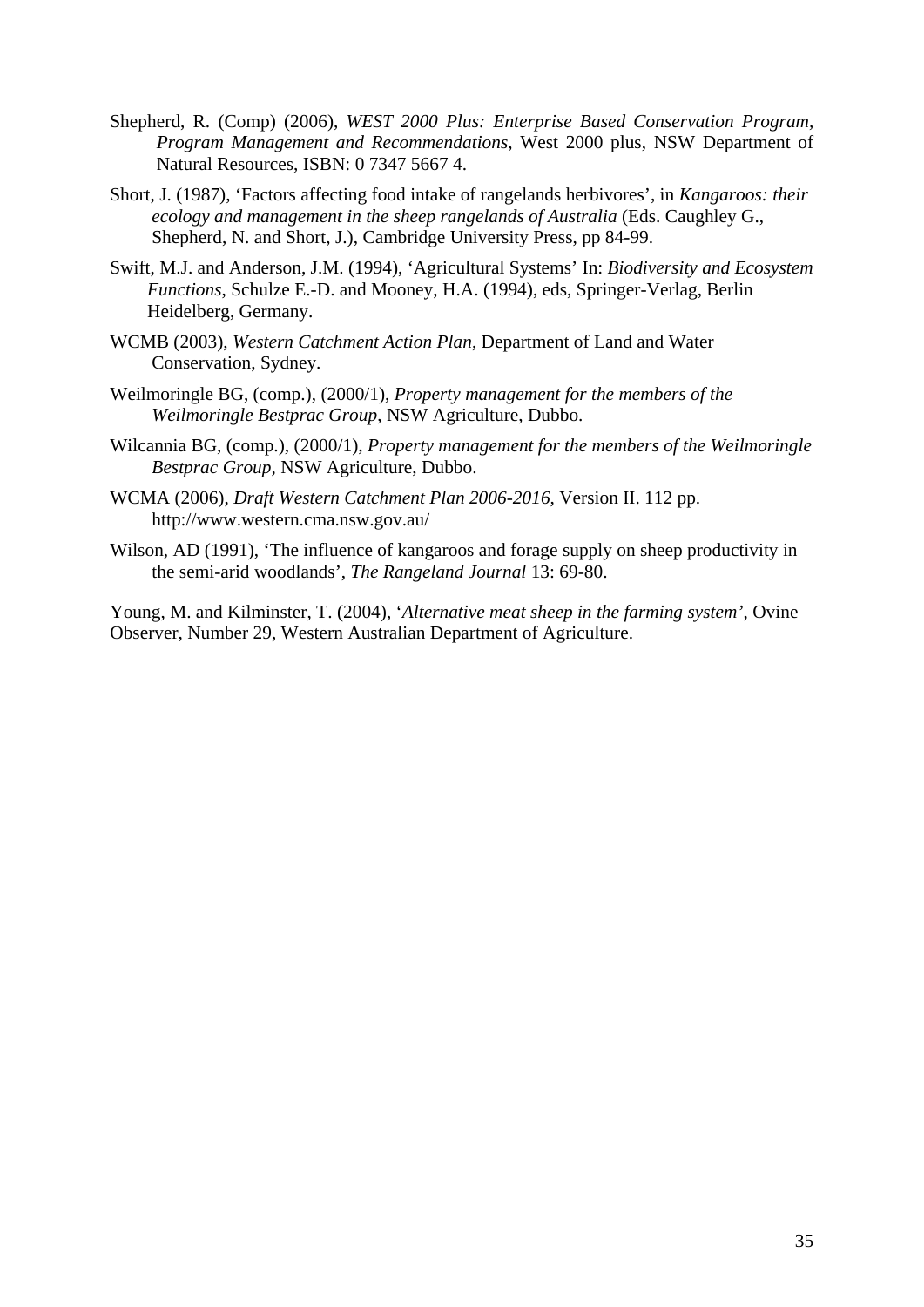#### <span id="page-43-0"></span>**Appendix 1 Commodity price assumptions used in the whole-farm budgets**

| <b>Commodity</b> | On farm prices \$ |
|------------------|-------------------|
| Wheat (APH)      | 150/tonne         |
| Ewe              | 65/hd             |
| Wether           | 62/hd             |
| Ram              | 200/hd            |
| Cow              | 587/hd            |
| <b>Steer</b>     | 862/hd            |
| Heifer           | 357/hd            |
| <b>Bull</b>      | 1800/hd           |
| Wool             | 889cents/kg clean |

Source: Livestock Reporting Services 2007 and NSW DPI Enterprise GM Budgets 2007.

#### **Appendix 2 GM budget for Wheat crop in the M-D region representative farm (McIntosh, 2004b)**

| 1. GM BUDGET:          |                                              | <b>Standard</b> | Your          |
|------------------------|----------------------------------------------|-----------------|---------------|
|                        |                                              | <b>Budget</b>   | <b>Budget</b> |
| <b>INCOME:</b>         |                                              | \$/Ha           | \$/Ha         |
|                        | 1.55 tonnes/ha $@$ \$150.00 /tonne (on farm) | \$232.50        |               |
|                        | (AH)                                         |                 |               |
|                        | A. TOTAL INCOME \$/ha:                       | \$232.50        |               |
|                        |                                              |                 |               |
| <b>VARIABLE COSTS:</b> |                                              |                 |               |
|                        |                                              |                 |               |
|                        |                                              | \$39.94         |               |
|                        |                                              | \$12.33         |               |
|                        |                                              | \$24.40         |               |
|                        |                                              | \$11.70         |               |
|                        |                                              | \$0.44          |               |
|                        | Contract-harvesting                          | \$29.63         |               |
|                        |                                              | \$0.00          |               |
|                        |                                              | \$0.00          |               |
|                        | Cartage, grading & bagging                   | \$21.33         |               |
|                        |                                              |                 |               |
|                        | <b>B. TOTAL VARIABLE COSTS \$/ha:</b>        | \$139.76        |               |
|                        |                                              |                 |               |
|                        | $C.$ GM (A-B) $$/ha:$                        | \$92.74         |               |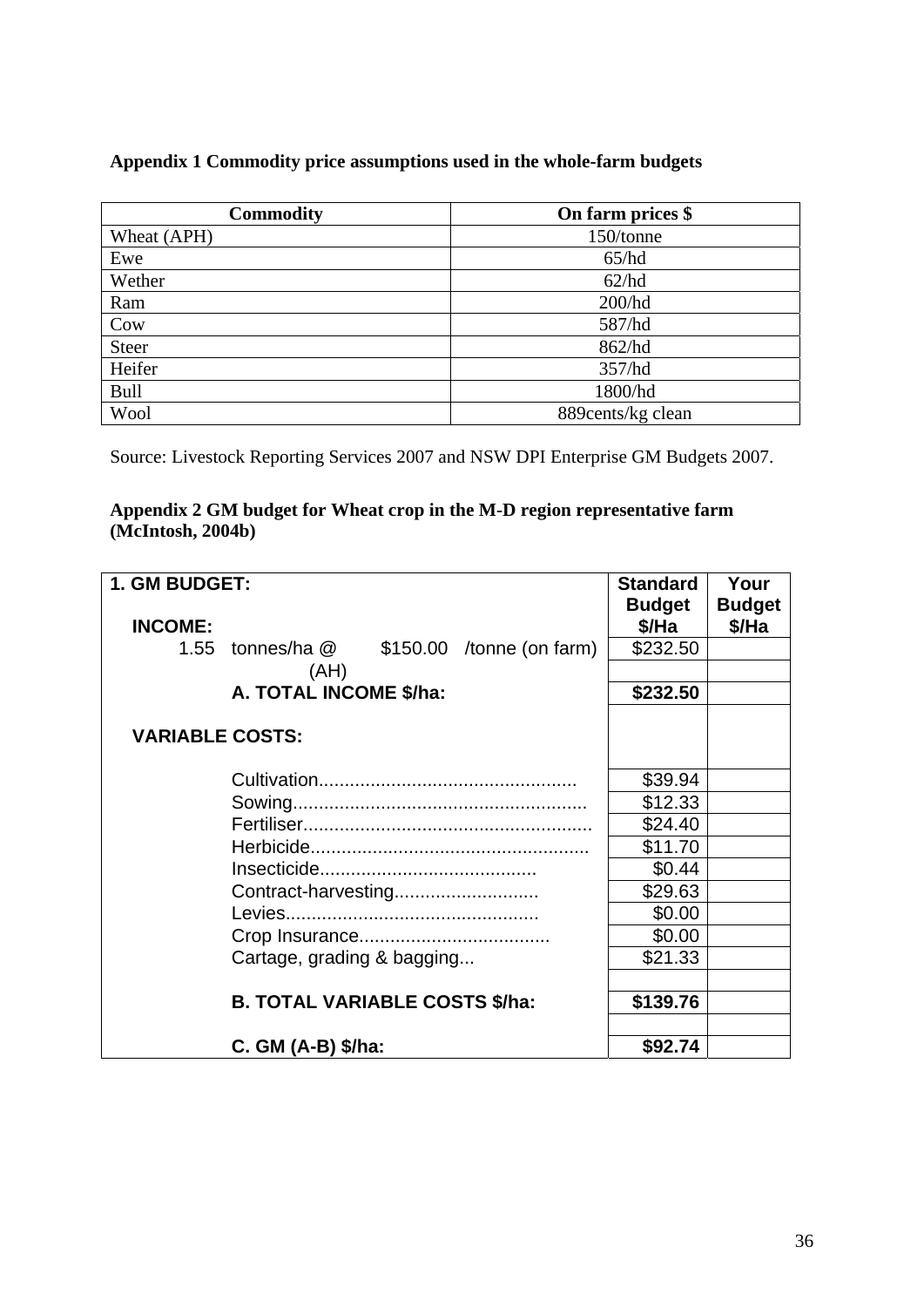<span id="page-44-0"></span>

|  | <b>Appendix 3 Merino – Terminal Sire Flock Model Result (UD)</b> |  |  |  |  |
|--|------------------------------------------------------------------|--|--|--|--|
|  |                                                                  |  |  |  |  |

| <b>Merino - Terminal Sire Flock Model</b> |             |                              |                  |  |  |  |  |
|-------------------------------------------|-------------|------------------------------|------------------|--|--|--|--|
| <b>SR</b> ewes                            |             | <b>SR</b> ewes               | <b>Number</b>    |  |  |  |  |
| Size of breeding flock                    |             | 3070 Weaners                 | 773              |  |  |  |  |
| Age at first lambing                      |             | 1 Hoggets                    | 742              |  |  |  |  |
| Number of lambings                        |             | 5 Hoggets after cull         | 668              |  |  |  |  |
| Weaning percentage                        |             | 95% Breeding ewes            |                  |  |  |  |  |
| Mortality to 1 year                       |             | 4% 1 yr                      | 353              |  |  |  |  |
| Hogget ewe culling %                      | $10\%$ 2 yr |                              | 338              |  |  |  |  |
| Annual mortality 1 yr to cfa              |             | $4\%$ 3 yr                   | 325              |  |  |  |  |
|                                           |             | 4 yr                         | 312              |  |  |  |  |
|                                           |             | $5 \,\mathrm{yr}$            | 299              |  |  |  |  |
| <b>Terminal sire matings</b>              |             | <b>Total</b>                 | 1627.1           |  |  |  |  |
| Percentage of flock                       | 47%         |                              |                  |  |  |  |  |
|                                           |             | Sale/purchase ewes           |                  |  |  |  |  |
|                                           |             | Cull hogget ewes             | 74               |  |  |  |  |
|                                           |             | Surplus hogget ewes          | 3                |  |  |  |  |
|                                           |             | Deficit hogget ewes          | $\mathbf 0$      |  |  |  |  |
|                                           |             | <b>CFA</b> ewes              | 565              |  |  |  |  |
|                                           |             | <b>Terminal sire matings</b> |                  |  |  |  |  |
|                                           |             | <b>Breeding ewes</b>         |                  |  |  |  |  |
|                                           |             | 1 yr                         | $\overline{313}$ |  |  |  |  |
|                                           |             | 2 yr                         | 300              |  |  |  |  |
|                                           |             | 3 yr                         | 288              |  |  |  |  |
|                                           |             | 4 yr                         | 277              |  |  |  |  |
|                                           |             | 5 yr                         | 266              |  |  |  |  |
|                                           |             | <b>Total</b>                 | 1442.9           |  |  |  |  |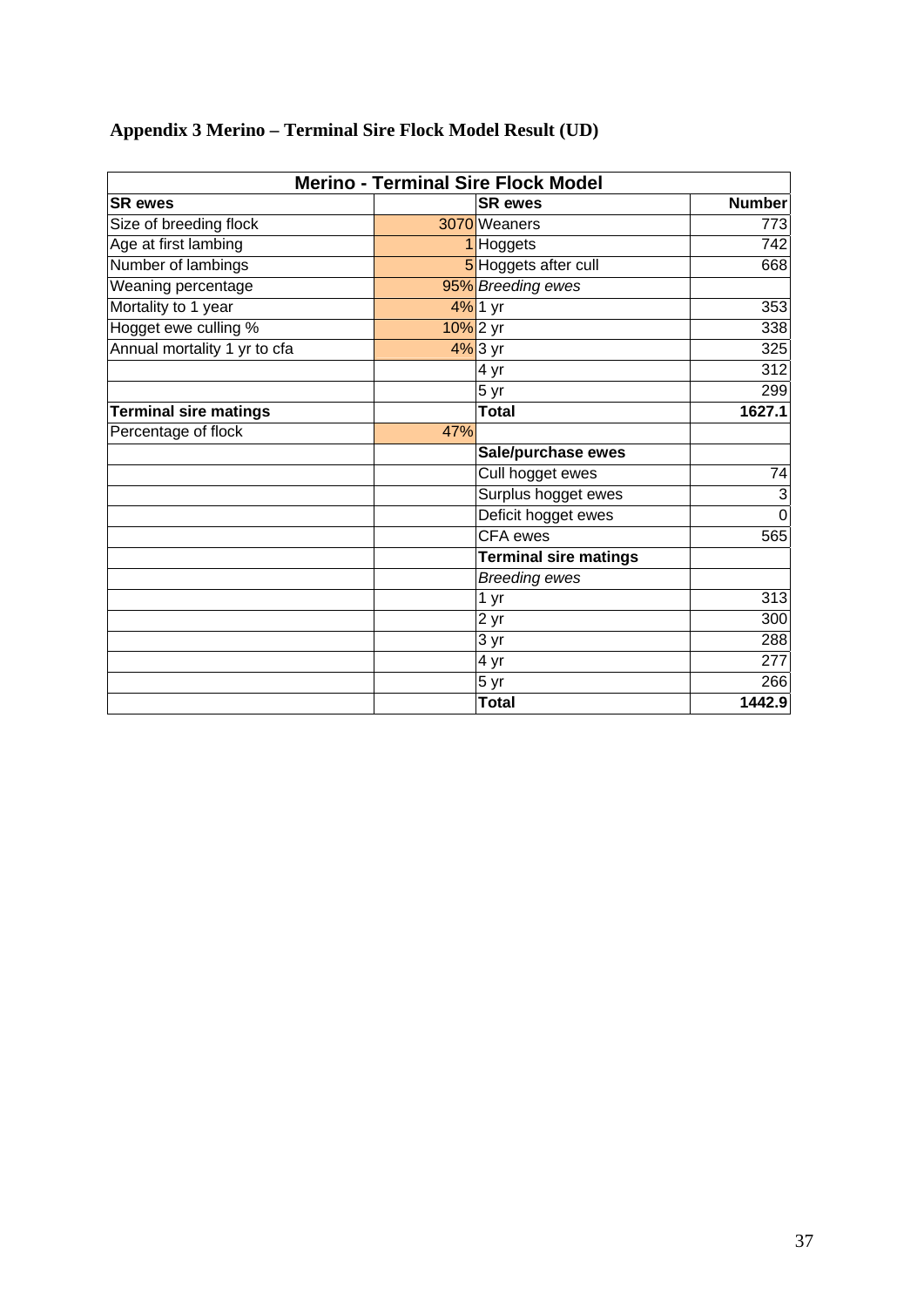|                              |      | <b>Merino - Terminal Sire Flock Model</b> |                |
|------------------------------|------|-------------------------------------------|----------------|
| <b>SR</b> ewes               |      | <b>SR</b> ewes                            | <b>Number</b>  |
| Size of breeding flock       | 3174 | Weaners                                   | 799            |
| Age at first lambing         |      | Hoggets                                   | 767            |
| Number of lambings           | 5    | Hoggets after cull                        | 690            |
| Weaning percentage           | 95%  | <b>Breeding</b> ewes                      |                |
| Mortality to 1 year          | 4%   | $1 \,\mathrm{yr}$                         | 364            |
| Hogget ewe culling %         | 10%  | 2 <sub>yr</sub>                           | 350            |
| Annual mortality 1 yr to cfa | 4%   | 3 yr                                      | 336            |
|                              |      | 4 yr                                      | 322            |
|                              |      | $5 \,\mathrm{yr}$                         | 310            |
| <b>Terminal sire matings</b> |      | <b>Total</b>                              | 1682.22        |
| Percentage of flock          | 47%  |                                           |                |
|                              |      | Sale/purchase ewes                        |                |
|                              |      | Cull hogget ewes                          | 77             |
|                              |      | Surplus hogget ewes                       | 3              |
|                              |      | Deficit hogget ewes                       | $\overline{0}$ |
|                              |      | CFA ewes                                  | 584            |
|                              |      | <b>Terminal sire matings</b>              |                |
|                              |      | <b>Breeding</b> ewes                      |                |
|                              |      | 1 yr                                      | 323            |
|                              |      | 2 yr                                      | 310            |
|                              |      | $\overline{3}$ yr                         | 298            |
|                              |      | 4 yr                                      | 286            |
|                              |      | 5 yr                                      | 275            |
|                              |      | <b>Total</b>                              | 1491.78        |

## <span id="page-45-0"></span>**Appendix 4 Merino – Terminal Sire Flock Model Result (M-D)**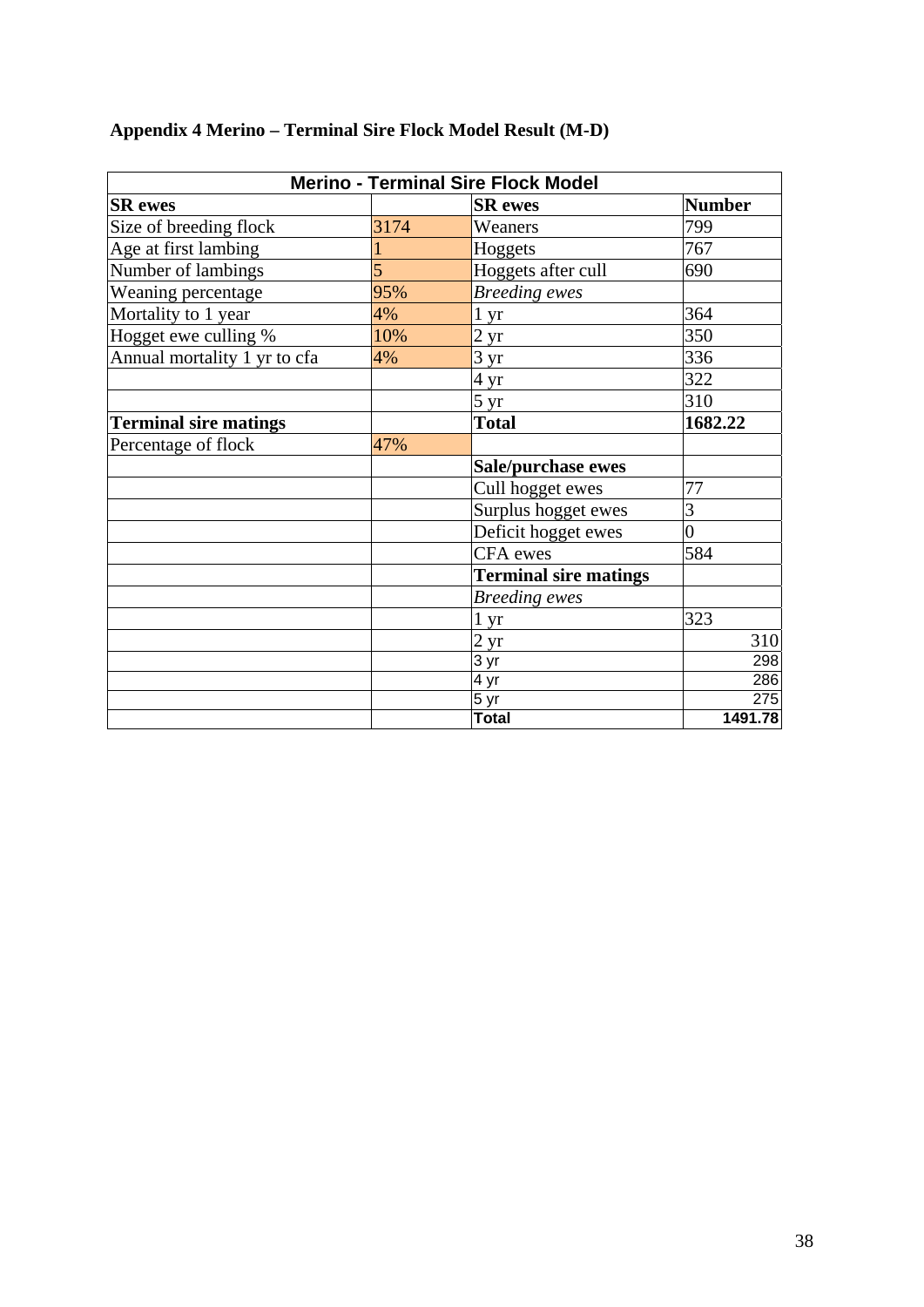## <span id="page-46-0"></span>**Appendix 5 Merino – Terminal Sire Flock Model (FW)**

| <b>SR</b> ewes               |     | <b>SR</b> ewes               | <b>Number</b>  |
|------------------------------|-----|------------------------------|----------------|
| Size of breeding flock       |     | 3380 Weaners                 | 851            |
| Age at first lambing         |     | 1 Hoggets                    | 817            |
| Number of lambings           |     | 5 Hoggets after cull         | 735            |
| Weaning percentage           |     | 95% Breeding ewes            |                |
| Mortality to 1 year          |     | 4% 1 yr                      | 388            |
| Hogget ewe culling %         |     | $10\%$ 2 yr                  | 373            |
| Annual mortality 1 yr to cfa |     | $4\%$ 3 yr                   | 358            |
|                              |     | 4 yr                         | 343            |
|                              |     | 5 yr                         | 330            |
| <b>Terminal sire matings</b> |     | <b>Total</b>                 | 1791.4         |
| Percentage of flock          | 47% |                              |                |
|                              |     | Sale/purchase ewes           |                |
|                              |     | Cull hogget ewes             | 82             |
|                              |     | Surplus hogget ewes          | $\overline{3}$ |
|                              |     | Deficit hogget ewes          | $\overline{0}$ |
|                              |     | <b>CFA</b> ewes              | 622            |
|                              |     | <b>Terminal sire matings</b> |                |
|                              |     | <b>Breeding ewes</b>         |                |
|                              |     | 1 yr                         | 344            |
|                              |     | 2 yr                         | 330            |
|                              |     | 3 yr                         | 317            |
|                              |     | 4 yr                         | 305            |
|                              |     | 5 yr                         | 292            |
|                              |     | Total                        | 1588.6         |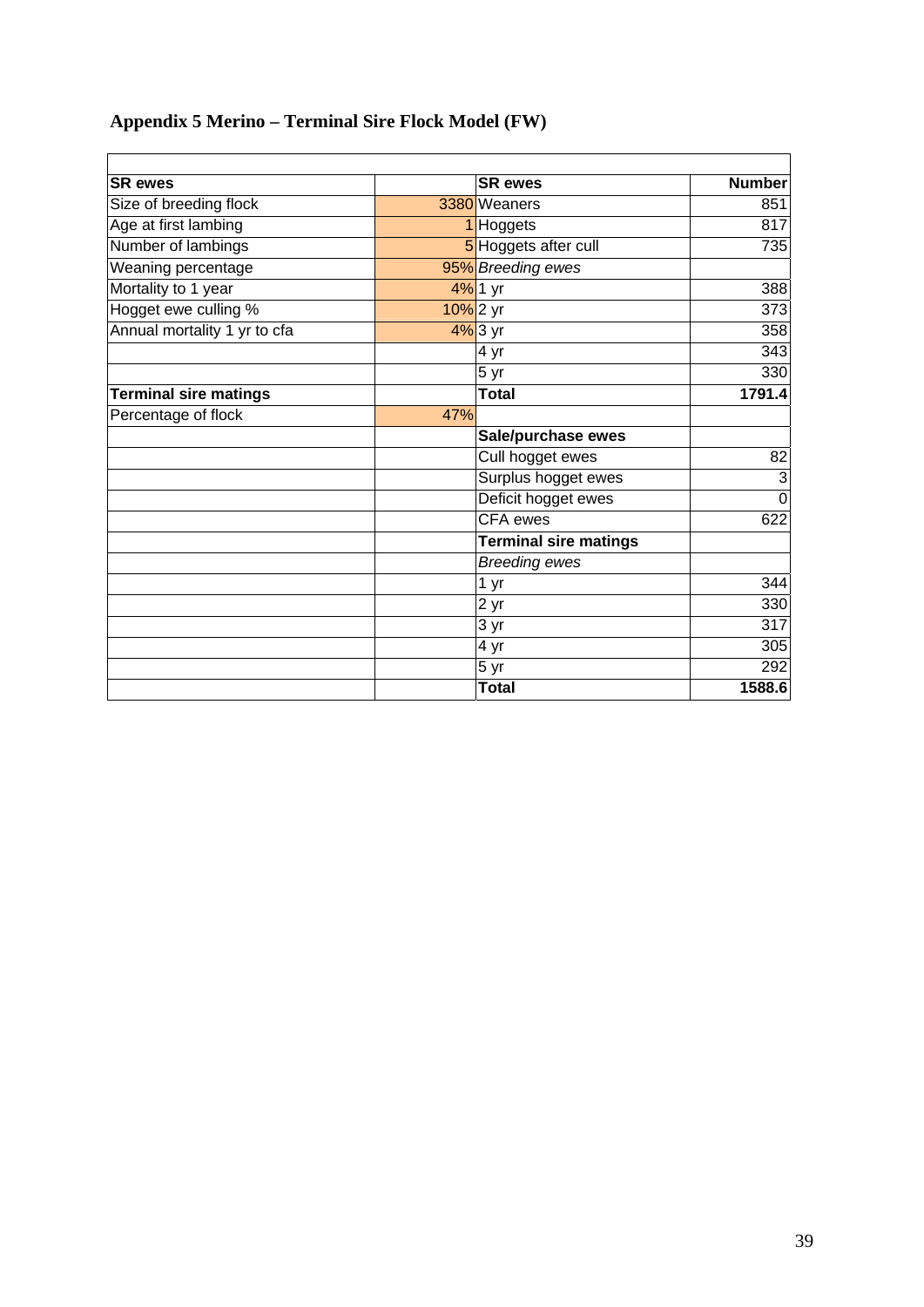|                                        |        |                                 |           |              | NSW DEPARTMENT OF PRIMARY INDUSTRIES |                |
|----------------------------------------|--------|---------------------------------|-----------|--------------|--------------------------------------|----------------|
|                                        |        | <b>MERINO EWES - 23 Micron</b>  |           |              |                                      |                |
| Enterprise size:                       |        | <b>1000 Ewes</b>                |           |              |                                      |                |
| <b>INCOME:</b>                         |        |                                 |           |              | Standard                             | Your           |
| Wool                                   |        |                                 |           |              | Düüger:<br>(5)                       | vuuger<br>(\$) |
|                                        | number | class                           | kg /hd    | \$/kg        |                                      |                |
| Shear                                  | 960    | ewes                            | 5.00      | \$5.37       | \$25,776.00                          |                |
|                                        | 20     | rams                            | 5.00      | \$5.37       | \$537.00                             |                |
|                                        | 432    | ewe hoggets                     | 4.20      | \$2.59       | \$4,699.30                           |                |
| Crutch                                 | 1412   | adults                          | 0.30      | \$2.62       | \$1,110.68                           |                |
| <b>Sheep Sales</b>                     |        |                                 |           |              |                                      |                |
|                                        | number | class                           | \$ /hd    |              |                                      |                |
|                                        | 177    | CFA ewes                        | \$65.00   |              | \$11,505.00                          |                |
|                                        | 4      | CFA rams                        | \$59.00   |              | \$236.00                             |                |
|                                        | 450    | weth weaners                    | \$30.00   |              | \$13,500.00                          |                |
|                                        | 215    | ewe hoggets                     | \$50.00   |              | \$10,750.00                          |                |
|                                        | 846    |                                 |           |              |                                      |                |
|                                        |        | A. Total Income:                |           |              | \$68,113.98                          |                |
| <b>VARIABLE COSTS:</b>                 | number |                                 |           |              |                                      |                |
| Wool Harvesting & Selling Costs        |        | class                           | cost (\$) | reps         |                                      |                |
| Shearing                               | 1392   | ewes/hoggets                    | \$5.21    | 1            | \$7,252.32                           |                |
|                                        | 20     | rams                            | \$7.82    | 1            | \$156.40                             |                |
| Crutching                              | 1392   | ewes/hoggets                    | \$0.76    | ı            | \$1,057.92                           |                |
|                                        | 20     | rams                            | \$1.50    | $\mathbf{1}$ | \$30.00                              |                |
| Wool selling costs                     |        |                                 |           |              |                                      |                |
| Wool tax                               |        |                                 | 2.00%     |              | \$642.46                             |                |
| Commission, warehouse, testing charges |        |                                 | 6%        |              | \$1,766.76                           |                |
| Wool - cartage                         | 40     | bales                           | \$10.97   |              | \$438.80                             |                |
| - packs                                | 40     | packs                           | \$8.59    |              | \$343.60                             |                |
| <b>Sheep Health</b>                    |        |                                 |           |              |                                      |                |
| Drenching                              | 1412   | adults/hoggets                  | \$0.17    | 2            | \$480.08                             |                |
|                                        | 950    | lambs                           | \$0.18    | 2            | \$342.00                             |                |
| Narrowspectrum                         | 1426   | adults/hoggets                  | \$0.36    | 1            | \$513.36                             |                |
|                                        | 900    | lambs                           | \$0.18    | $\mathbf{1}$ | \$162.00                             |                |
| Dipping                                | 1412   | adults/hoggets                  | \$0.58    | 1            | \$818.96                             |                |
| Jetting                                | 1412   | adults/hoggets                  | \$0.19    | 1            | \$268.28                             |                |
|                                        | 450    | ewe weaners                     | \$1.42    | 1            | \$639.00                             |                |
| Vaccination- 6 in 1                    | 1412   | adults/hoggets                  | \$0.18    | 1            | \$254.16                             |                |
|                                        | 950    | lambs                           | \$0.18    | 2            | \$342.00                             |                |
| Mules +Mark                            | 950    | lambs                           | \$1.45    | ı            | \$1,377.50                           |                |
| Scanning                               | 960    | ewes                            | \$0.75    | ı            | \$720.00                             |                |
| Supplementary feed - no allowance made |        |                                 |           |              |                                      |                |
| Livestock selling costs                |        |                                 |           |              |                                      |                |
| Livestock cartage                      | 817    | sale sheep                      | \$1.50    |              | \$1,225.50                           |                |
| Commission on sheep sales              |        |                                 |           | 5.00%        | \$1,799.55                           |                |
|                                        |        | <b>B.</b> Total Variable Costs: |           |              | \$20,630.65                          |                |
| REPLACEMENTS:                          |        |                                 |           |              |                                      |                |
|                                        | number | class                           | \$ /hd    |              |                                      |                |
|                                        | 4      | rams                            | \$750.00  |              | \$3,000.00                           |                |
|                                        |        | C. Total Replacements:          |           |              | \$3,000.00                           |                |
|                                        |        |                                 |           |              |                                      |                |
|                                        |        | GROSS MARGIN (A-B-C)            |           |              | \$44,483.32                          |                |
|                                        |        | GROSS MARGIN ÆWE                |           |              | \$44.48                              |                |
|                                        |        | GROSS MARGIN /DSE               |           |              | \$26.17                              |                |
|                                        |        | GROSS MARGIN /HA                |           |              | \$52.33                              |                |

### <span id="page-47-0"></span>**Appendix 6 GM for Merino ewes enterprise (UD)**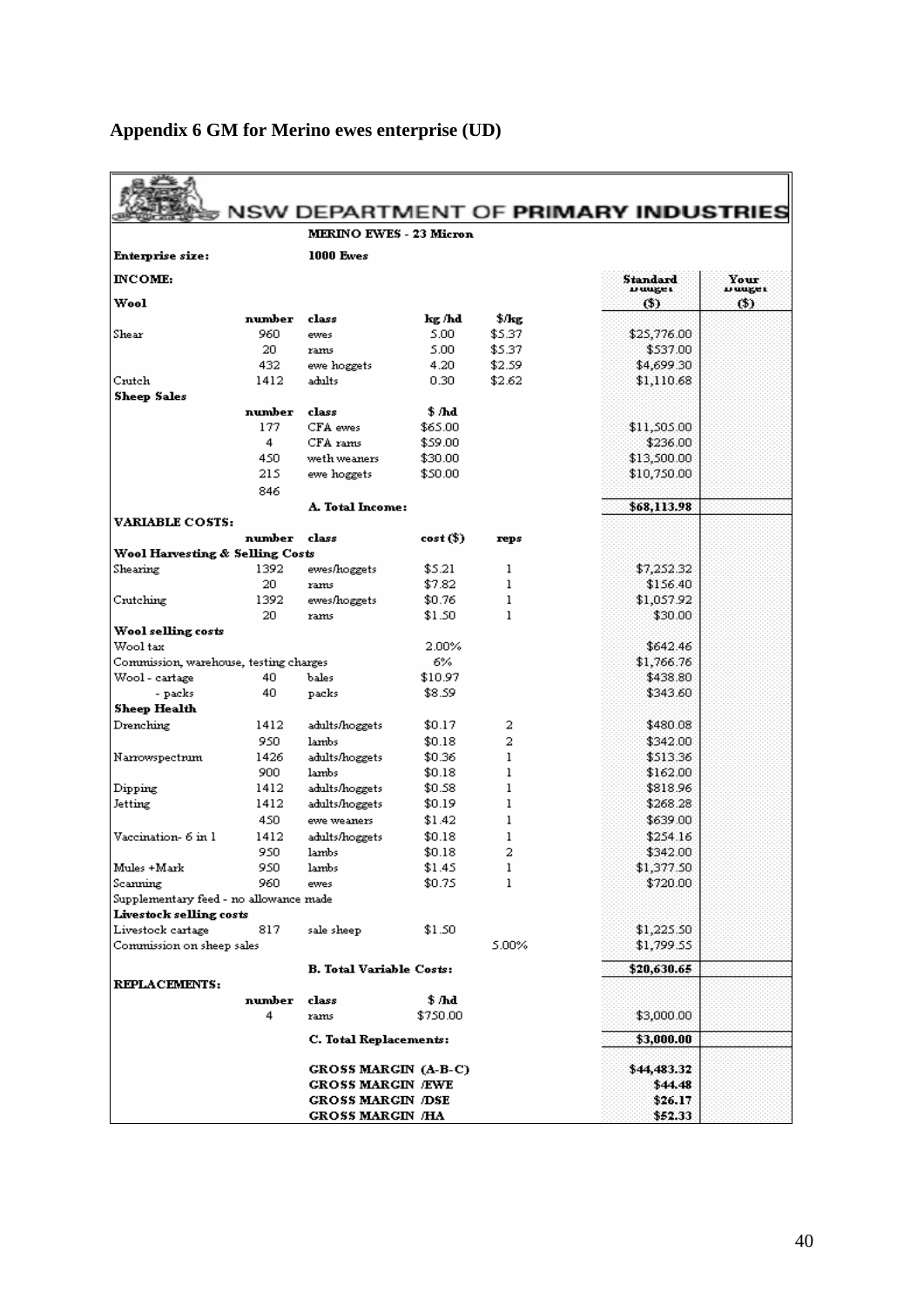| Enterprise:                            |               | <b>1ST X EWES - Terminal Rams</b>                                       |                  |                  |                                  |                       |
|----------------------------------------|---------------|-------------------------------------------------------------------------|------------------|------------------|----------------------------------|-----------------------|
| Enterprise size:                       |               | <b>1000 Ewes</b>                                                        |                  |                  |                                  |                       |
| <b>INCOME:</b>                         |               |                                                                         |                  |                  | <b>Standard</b><br><b>Budget</b> | Your<br><b>Budget</b> |
| Wool                                   |               |                                                                         |                  |                  | (3)                              | (3)                   |
|                                        | number<br>960 | class                                                                   | kg /kd           | $\sqrt{$25}$     |                                  |                       |
| $_{\rm Shear}$                         |               | ewes                                                                    | 5.00             | \$4.15<br>\$2.17 | \$19,920.00                      |                       |
|                                        | 20<br>0       | rams                                                                    | 3.50             |                  | \$151.90                         |                       |
|                                        | 980           | ewe hoggets                                                             | 2.50             | \$1.63           | \$0.00                           |                       |
| Crutch                                 |               | adults                                                                  | 0.30             | \$2.62           | \$770.87                         |                       |
| Sheep Sales                            | number        | class                                                                   |                  |                  |                                  |                       |
|                                        | 177           | CFA ewes                                                                | \$ Ља<br>\$65.00 |                  |                                  |                       |
|                                        |               |                                                                         |                  |                  | \$11,505.00                      |                       |
|                                        | 4             | CFA rams                                                                | \$59.00          |                  | \$236.00                         |                       |
|                                        | 588           | weth lambs                                                              | \$34.00          |                  | \$19,992.00                      |                       |
|                                        | 588           | ewe hoggets                                                             | \$50.00          |                  | \$29,400.00                      |                       |
|                                        |               | A. Total Income:                                                        |                  |                  | \$81,975.77                      |                       |
| <b>VARIABLE COSTS:</b>                 |               |                                                                         |                  |                  |                                  |                       |
| Wool harvesting and Resplacement costs |               |                                                                         |                  |                  |                                  |                       |
|                                        | number        | class                                                                   | $cost(3)$        | reps             |                                  |                       |
| Shearing                               | 960           | ewes                                                                    | \$5.21           | 1                | \$5,001.60                       |                       |
|                                        | 20            | rams                                                                    | \$7.82           | $\mathbf{1}$     | \$156.40                         |                       |
|                                        | 0             | ewe hoggets                                                             | \$5.21           | 1                | \$0.00                           |                       |
| Dipping                                | 980           | adults                                                                  | \$0.58           | $\mathbf{1}$     | \$568.40                         |                       |
|                                        | 0             | ewe hoggets                                                             | \$0.58           | 1                | \$0.00                           |                       |
| Crutching                              | 980           | ewes                                                                    | \$0.76           | $\mathbf{1}$     | \$744.80                         |                       |
|                                        | 20            | rams                                                                    | \$1.50           | $\mathbf{1}$     | \$30.00                          |                       |
|                                        | 1176          | ewe weaners                                                             | \$0.76           | $\mathbf{1}$     | \$893.76                         |                       |
| Drenching                              | 980           | adults                                                                  | \$0.17           | 2                | \$333.20                         |                       |
|                                        | 1230          | lambs                                                                   | \$0.18           | 3                | \$664.20                         |                       |
| Jetting                                | 980           | adults                                                                  | \$1.19           | $\mathbf{1}$     | \$1,166.20                       |                       |
|                                        | 1176          | ewe weaners                                                             | \$0.18           | $\mathbf{1}$     | \$211.68                         |                       |
| Vaccination-6 in 1                     | 980           | adults                                                                  | \$0.18           | $\mathbf{1}$     | \$176.40                         |                       |
|                                        | 1230          | lambs                                                                   | \$0.18           | 2                | \$442.80                         |                       |
| Marking                                | 1230          | lambs                                                                   | \$1.05           | $\mathbf{1}$     | \$1,291.50                       |                       |
| Scanning                               | 960           | ewes                                                                    | \$0.75           | $\mathbf{1}$     | \$720.00                         |                       |
| Fodder                                 |               |                                                                         |                  |                  |                                  |                       |
|                                        |               | Supplementary feed - 3.5 kgs of oats/hd/week over 3 weeks @ \$120/tonne |                  |                  |                                  |                       |
|                                        | 960           | ewes                                                                    | \$0.42           | 6 weeks          | \$2,419.20                       |                       |
| Pature mainenance                      | 8000          | ha                                                                      | \$0.00           |                  | \$0.00                           |                       |
| Wool selling costs                     |               |                                                                         |                  |                  |                                  |                       |
| Wool tax                               |               |                                                                         | 2.00%            |                  | \$416.86                         |                       |
| Commission, warehouse, testing charges |               |                                                                         | 5.50%            |                  | \$1.54                           |                       |
| Wool - cartage                         | 28.           | bales                                                                   | \$10.97          |                  | \$307.16                         |                       |
| - packs                                | 28            | packs                                                                   | \$8.59           |                  | \$240.52                         |                       |
| Livestock selling costs                |               |                                                                         |                  |                  |                                  |                       |
| Livestock cartage                      | 1,357         | sale sheep                                                              | \$1.50           |                  | \$2,035.50                       |                       |
| Commission on sheep sales              |               |                                                                         | 5.00%            |                  | \$3,056.65                       |                       |
|                                        |               | <b>B. Total Variable Costs:</b>                                         |                  |                  | \$20,878.37                      |                       |
| <b>REPLACEMENTS:</b>                   |               |                                                                         |                  |                  |                                  |                       |
|                                        | number        | class                                                                   | \$ /hd           |                  |                                  |                       |
|                                        | 4             | rams                                                                    | \$200.00         |                  | \$800.00                         |                       |
|                                        | 217           | ewes (1.5 years)                                                        | \$110.00         |                  | \$23,870.00                      |                       |
|                                        |               | C. Total Replacements:                                                  |                  |                  | \$24,670.00                      |                       |
|                                        |               | <b>GROSS MARGIN (A-B-C)</b>                                             |                  |                  | \$36,427.40                      |                       |
|                                        |               | <b>GROSS MARGIN /EWE</b>                                                |                  |                  | \$36.43                          |                       |
|                                        |               | <b>GROSS MARGIN /DSE</b>                                                |                  |                  | \$21.43                          |                       |
|                                        |               | <b>GROSS MARGIN /HA</b>                                                 |                  |                  | \$4.29                           |                       |

## <span id="page-48-0"></span>**Appendix 7 GM for Terminal Sire enterprise (UD)**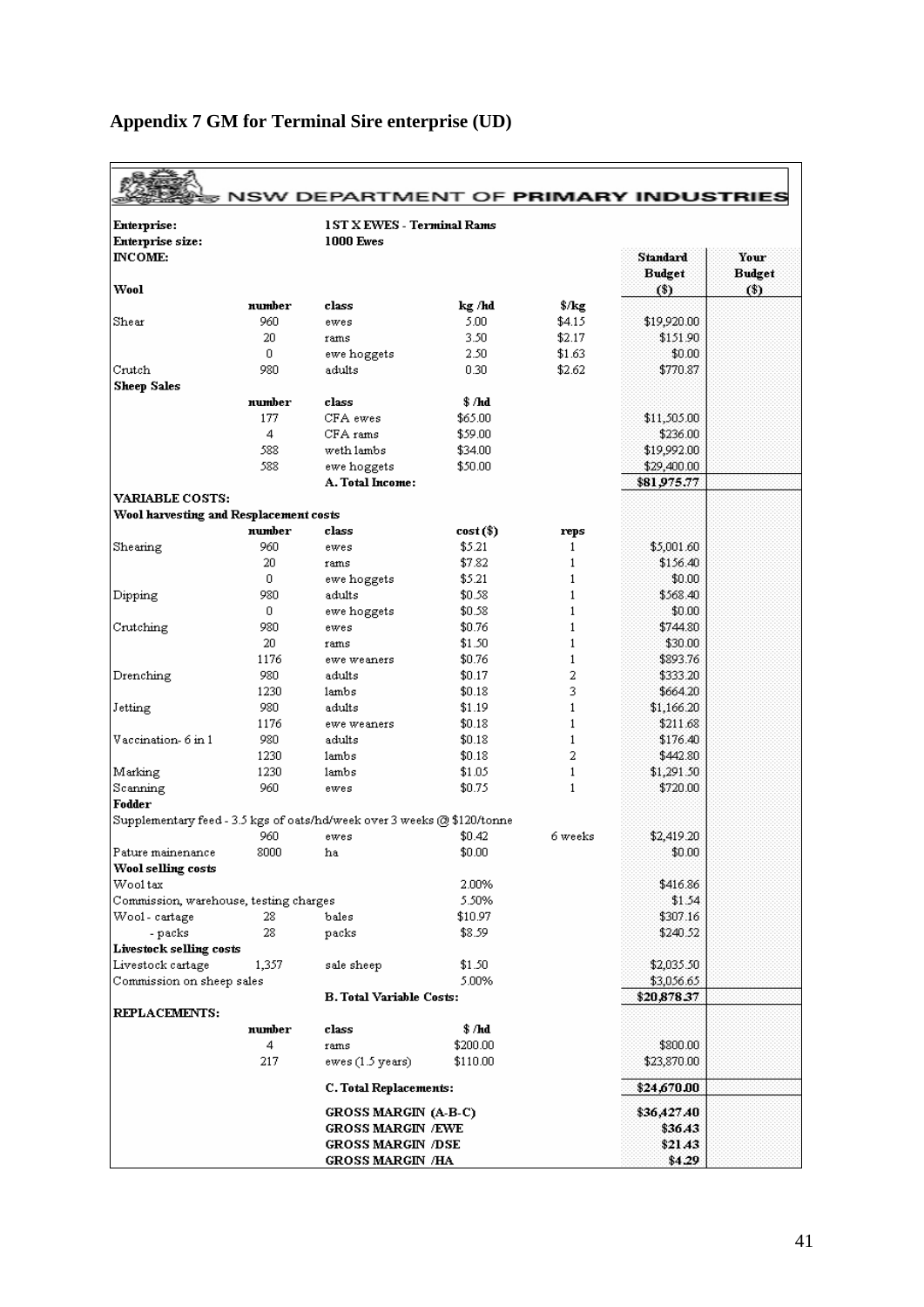|                                        |               |                                 |                |                  | NSW DEPARTMENT OF PRIMARY INDUSTRIES |         |
|----------------------------------------|---------------|---------------------------------|----------------|------------------|--------------------------------------|---------|
|                                        |               | <b>MERINO EWES - 23 Micron</b>  |                |                  |                                      |         |
| Enterprise size:                       |               | <b>1000 Ewes</b>                |                |                  |                                      |         |
| <b>INCOME:</b>                         |               |                                 |                |                  | Standard                             | Your    |
|                                        |               |                                 |                |                  | D uuger:                             | n uuger |
| Wool                                   |               |                                 |                |                  | O)                                   | (\$)    |
| Shear                                  | number<br>960 | class<br>ewes                   | kg /hd<br>5.00 | \$/kg<br>\$5.37. | \$25,776.00                          |         |
|                                        | 20.           | rams                            | 5.00           | \$5.37           | \$537.00                             |         |
|                                        | 432           | ewe hoggets                     | 4.20           | \$2.59           | \$4,699.30                           |         |
| Crutch                                 | 1412          | adults                          | 0.30           | \$2.62           | \$1,110.68                           |         |
| <b>Sheep Sales</b>                     |               |                                 |                |                  |                                      |         |
|                                        | number        | class                           | \$ /hd         |                  |                                      |         |
|                                        | 177           | CFA ewes                        | \$65.00        |                  | \$11,505.00                          |         |
|                                        | 4             | CFA rams                        | \$59.00        |                  | \$236.00                             |         |
|                                        | 450           | weth weaners                    | \$30.00        |                  | \$13,500.00                          |         |
|                                        | 215           | ewe hoggets                     | \$50.00        |                  | \$10,750.00                          |         |
|                                        | 846           |                                 |                |                  |                                      |         |
|                                        |               | <b>A. Total Income:</b>         |                |                  | \$68,113.98                          |         |
| <b>VARIABLE COSTS:</b>                 |               |                                 |                |                  |                                      |         |
|                                        | number        | class                           | cost (\$)      | reps             |                                      |         |
| Wool Harvesting & Selling Costs        |               |                                 |                |                  |                                      |         |
| Shearing                               | 1392          | ewes/hoggets                    | \$5.21         | 1                | \$7,252.32                           |         |
|                                        | 20.           | rams                            | \$7.82         | 1                | \$156.40                             |         |
| Crutching                              | 1392          | ewes/hoggets                    | \$0.76         | ı                | \$1,057.92                           |         |
|                                        | 20            | rams                            | \$1.50         | 1                | \$30.00                              |         |
| Wool selling costs<br>Wool tax         |               |                                 | 2.00%          |                  | \$642.46                             |         |
| Commission, warehouse, testing charges |               |                                 | 6%             |                  | \$1,766.76                           |         |
| Wool - cartage                         | 40            | bales                           | \$10.97        |                  | \$438.80                             |         |
| - packs                                | 40            | packs                           | \$8.59         |                  | \$343.60                             |         |
| Sheep Health                           |               |                                 |                |                  |                                      |         |
| Drenching                              | 1412          | adults/hoggets                  | \$0.17         | 2                | \$480.08                             |         |
|                                        | 950           | lambs                           | \$0.18         | 2                | \$342.00                             |         |
| Narrowspectrum                         | 1426          | adults/hoggets                  | \$0.36         | ı                | \$513.36                             |         |
|                                        | 900           | lambs                           | \$0.18         | 1                | \$162.00                             |         |
| Dipping                                | 1412          | adults/hoggets                  | \$0.58         | ı                | \$818.96                             |         |
| Jetting                                | 1412          | adults/hoggets                  | \$0.19         | ı                | \$268.28                             |         |
|                                        | 450           | ewe weaners                     | \$1.42         | 1                | \$639.00                             |         |
| Vaccination- 6 in 1                    | 1412          | adults/hoggets                  | \$0.18         | ı                | \$254.16                             |         |
|                                        | 950           | lambs                           | \$0.18         | 2                | \$342.00                             |         |
| Mules +Mark                            | 950           | lambs                           | \$1.45         | ı                | \$1,377.50                           |         |
| Scanning                               | 960           | ewes                            | \$0.75         | ı                | \$720.00                             |         |
| Supplementary feed - no allowance made |               |                                 |                |                  |                                      |         |
| Livestock selling costs                |               |                                 |                |                  |                                      |         |
| Livestock cartage                      | 817           | sale sheep                      | \$1.50         |                  | \$1,225.50                           |         |
| Commission on sheep sales              |               |                                 |                | 5.00%            | \$1,799.55                           |         |
|                                        |               | <b>B.</b> Total Variable Costs: |                |                  | \$20,630.65                          |         |
| REPLACEMENTS:                          |               |                                 |                |                  |                                      |         |
|                                        | number        | class                           | \$ ЉА          |                  |                                      |         |
|                                        | 4             | rams                            | \$750.00       |                  | \$3,000.00                           |         |
|                                        |               |                                 |                |                  | \$3,000.00                           |         |
|                                        |               | C. Total Replacements:          |                |                  |                                      |         |
|                                        |               | GROSS MARGIN (A-B-C)            |                |                  | \$44,483.32                          |         |
|                                        |               | <b>GROSS MARGIN /EWE</b>        |                |                  | \$44.48                              |         |
|                                        |               | GROSS MARGIN /DSE               |                |                  | \$26.17                              |         |
|                                        |               | GROSS MARGIN /HA                |                |                  | \$52.33                              |         |

## <span id="page-49-0"></span>**Appendix 8 GM for Merino wether enterprise (UD)**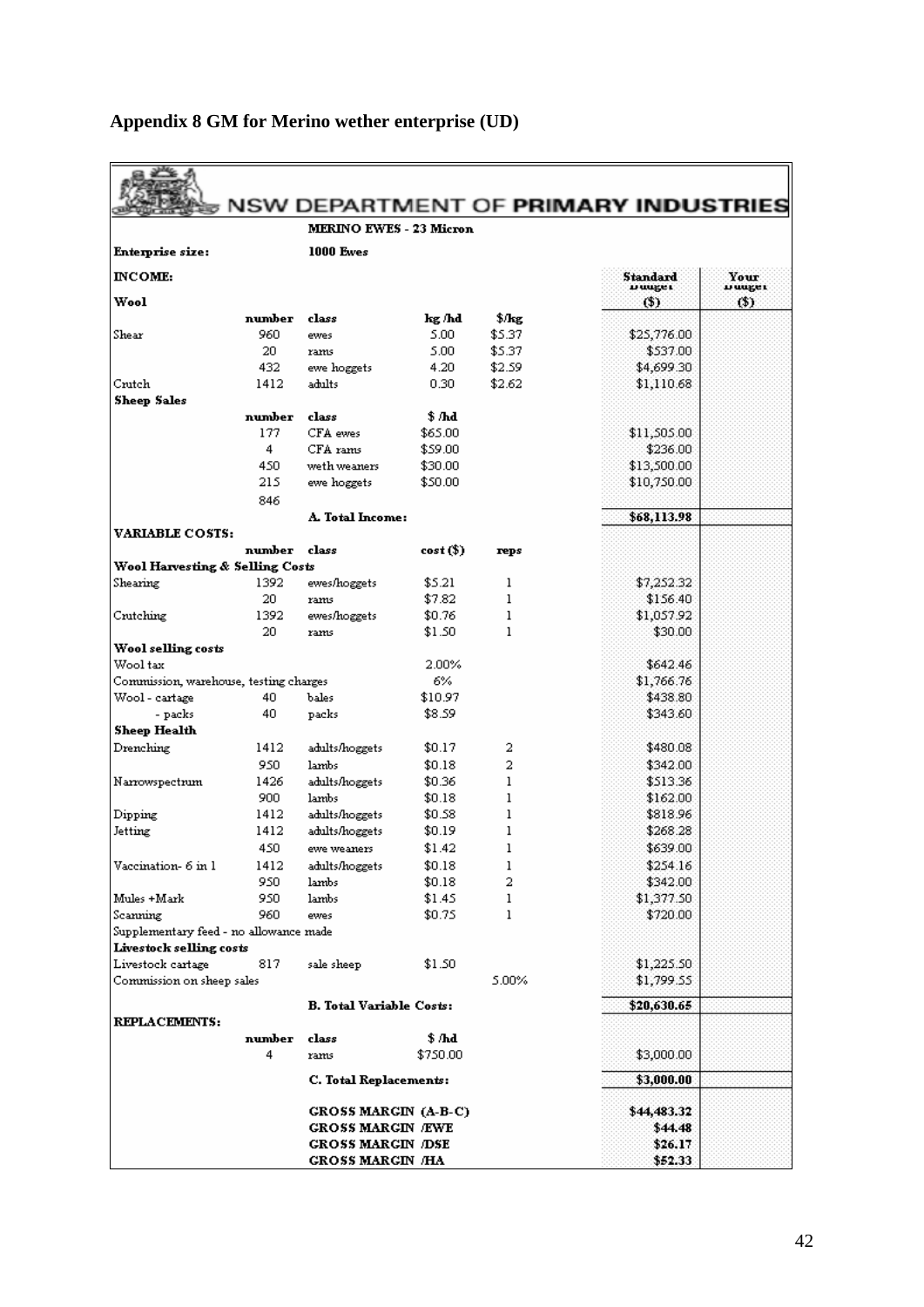|                                                                                  |                |                           |                  |                                 |                                            | <b>NSW DEPARTMENT OF PRIMARY INDUSTRIES</b> |
|----------------------------------------------------------------------------------|----------------|---------------------------|------------------|---------------------------------|--------------------------------------------|---------------------------------------------|
| <b>DORPER EWES - Dorper Rams</b><br>Farm Enterprise Budget Series - January 2006 |                |                           |                  |                                 |                                            |                                             |
|                                                                                  |                |                           |                  |                                 |                                            |                                             |
| Flock size:                                                                      |                | <b>1000 ewes</b>          |                  |                                 |                                            |                                             |
| Ewe body weight:                                                                 |                | 63 kgs                    |                  |                                 |                                            |                                             |
| DSE rating:                                                                      |                | $2.6$ dse's $/$ ewe       |                  |                                 |                                            |                                             |
| <b>INCOME</b>                                                                    |                |                           |                  |                                 | <b>Standard</b><br><b>Budget</b><br>$($ \$ | Your<br><b>Budget</b><br>$($ \$             |
| Wool                                                                             | number         | class                     | kg /hd           | $$$ /kg                         |                                            |                                             |
| Shear                                                                            | 0              | ewes                      | 0.00             | \$0.00                          | \$0.00                                     |                                             |
|                                                                                  | 0              | rams                      | 0.00             | \$0.00                          | \$0.00                                     |                                             |
|                                                                                  | 0              | ewe lambs                 | 0.00             | \$0.00                          | \$0.00                                     |                                             |
| Crutch                                                                           | 0              | mixed ages                | 0.00             | \$0.00                          | \$0.00                                     |                                             |
|                                                                                  |                |                           |                  |                                 |                                            |                                             |
| <b>Sheep Sales</b>                                                               | number         | class                     | \$/hd            |                                 |                                            |                                             |
|                                                                                  | 177            | CFA ewes                  | \$47.49          | $(25.8 \text{ kg} \text{ cwt})$ | \$8,406.44                                 |                                             |
|                                                                                  | $\overline{4}$ | CFA rams                  | \$60.92          |                                 | \$243.68                                   |                                             |
|                                                                                  | 284            | weth lambs                | \$67.00          | $(20.0 \text{ kg} \text{ cwt})$ | \$19,028.00                                |                                             |
|                                                                                  | 284            | weth lambs                | \$67.00          | $(20.0 \text{ kg} \text{ cwt})$ | \$19,028.00                                |                                             |
|                                                                                  | 340            | ewe lambs                 | \$75.00          | $(12$ months)                   | \$25,500.00                                |                                             |
|                                                                                  |                |                           |                  |                                 |                                            |                                             |
| Fodder                                                                           | tonnes         | type                      | value per tonne  |                                 |                                            |                                             |
| Hay                                                                              | 0 t            | lucerne hay @             | \$200.00         |                                 | \$0.00                                     |                                             |
| Fodder crop grain                                                                | 0 t            | oats @                    | \$150.00         |                                 | \$0.00                                     |                                             |
|                                                                                  |                |                           | A. Total Income: |                                 | \$72,206.12                                |                                             |
| <b>VARIABLE COSTS</b>                                                            |                |                           |                  |                                 |                                            |                                             |
|                                                                                  |                |                           |                  |                                 |                                            |                                             |
|                                                                                  | number         | class                     | \$/hd            |                                 |                                            |                                             |
|                                                                                  | 4              | rams                      | \$1,500.00       |                                 | \$6,000.00                                 |                                             |
|                                                                                  |                |                           |                  |                                 |                                            |                                             |
| <b>Wool Harvesting &amp; Selling Costs</b>                                       |                |                           |                  |                                 |                                            |                                             |
| Shearing                                                                         | 0              | ewes/hoggets              | \$5.29           |                                 | \$0.00                                     |                                             |
|                                                                                  | 0              | rams                      | \$7.94           |                                 | \$0.00                                     |                                             |
| Crutching                                                                        | 0              | ewes/hoggets              | \$0.79           |                                 | \$0.00                                     |                                             |
|                                                                                  | 0              | rams                      | \$1.58           |                                 | \$0.00                                     |                                             |
| Wool tax                                                                         |                |                           | 2.00%            |                                 | \$0.00                                     |                                             |
| Commission, warehouse, testing charges                                           |                |                           | \$39.14/ bale    |                                 | \$0.00                                     |                                             |
| Wool - cartage                                                                   | 0              | bales                     | \$13.11          |                                 | \$0.00                                     |                                             |
| - packs                                                                          | 0              | packs                     | \$11.10          |                                 | \$0.00                                     |                                             |
| Sheep Health                                                                     | number         | class                     | cost (\$)        | reps                            |                                            |                                             |
| Drenching following DrenchPlan                                                   |                |                           |                  |                                 |                                            |                                             |
| Broadspectrum                                                                    | 1537           | adults/hoggets            | \$0.27           | 1                               | \$414.94                                   |                                             |
|                                                                                  | 1190           | lambs                     | \$0.15           | 1                               | \$178.50                                   |                                             |
| Dipping                                                                          | 0              | adults/hoggets            | \$0.58           | 0                               | \$0.00                                     |                                             |
| Jetting                                                                          | 0              | adults/hoggets            | \$1.19           | 0                               | \$0.00                                     |                                             |
|                                                                                  | 0              | ewe weaners               | \$1.42           | 0                               | \$0.00                                     |                                             |
| Vaccination- 6 in 1                                                              | 1537           |                           |                  | 1                               | \$276.62                                   |                                             |
|                                                                                  |                | adults/hoggets            | \$0.18           |                                 |                                            |                                             |
|                                                                                  | 1190           | lambs                     | \$0.18           | 2                               | \$428.40                                   |                                             |
| Mark                                                                             | 1190           | lambs                     | \$1.05           | 1                               | \$1,249.50                                 |                                             |
| Scanning                                                                         | 960            | ewes                      | \$0.75           | 1                               | \$720.00                                   |                                             |
| <b>Livestock Selling Costs</b>                                                   |                |                           |                  |                                 |                                            |                                             |
| Livestock cartage                                                                | 1,089          | sale sheep                | \$1.50           |                                 | \$1,633.50                                 |                                             |
| Commission on sheep sales                                                        |                |                           | 5.00%            |                                 | \$3,610.31                                 |                                             |
|                                                                                  |                |                           |                  |                                 |                                            |                                             |
| Fodder                                                                           |                |                           |                  |                                 |                                            |                                             |
| Supplementary feed - 3.5 kgs grain/hd/week @ \$150 /t                            |                |                           |                  |                                 |                                            |                                             |
|                                                                                  | 960            | ewes                      | \$0.53 /week     | 6 weeks                         | \$3,024.00                                 |                                             |
| Grazing crops                                                                    | 0 ha           | Q                         | \$255 /ha        |                                 | \$0.00                                     |                                             |
| Supplementary fodder                                                             | 0 t            | @                         | \$O /t           |                                 | \$0.00                                     |                                             |
| Pasture maintenance                                                              | 0 ha           | @                         | \$17 /ha         |                                 | \$0.00                                     |                                             |
|                                                                                  |                |                           |                  | <b>B. Total Variable Costs:</b> | \$17,535.77                                |                                             |
|                                                                                  |                |                           |                  |                                 |                                            |                                             |
|                                                                                  |                |                           |                  | incl. fodder costs              | excl. fodder costs                         |                                             |
|                                                                                  |                | <b>GROSS MARGIN (A-B)</b> |                  | \$54,670                        | \$57.694                                   |                                             |
|                                                                                  |                | <b>GROSS MARGIN /EWE</b>  |                  | \$54.67                         | \$57.69                                    |                                             |
|                                                                                  |                | <b>GROSS MARGIN /DSE</b>  |                  | \$21.03                         | \$22.19                                    |                                             |
|                                                                                  |                |                           |                  |                                 |                                            |                                             |
|                                                                                  |                | <b>GROSS MARGIN /HA</b>   |                  | \$4.21                          | \$4.44                                     |                                             |

## <span id="page-50-0"></span>**Appendix 9 GM for the Dorper enterprise (UD**)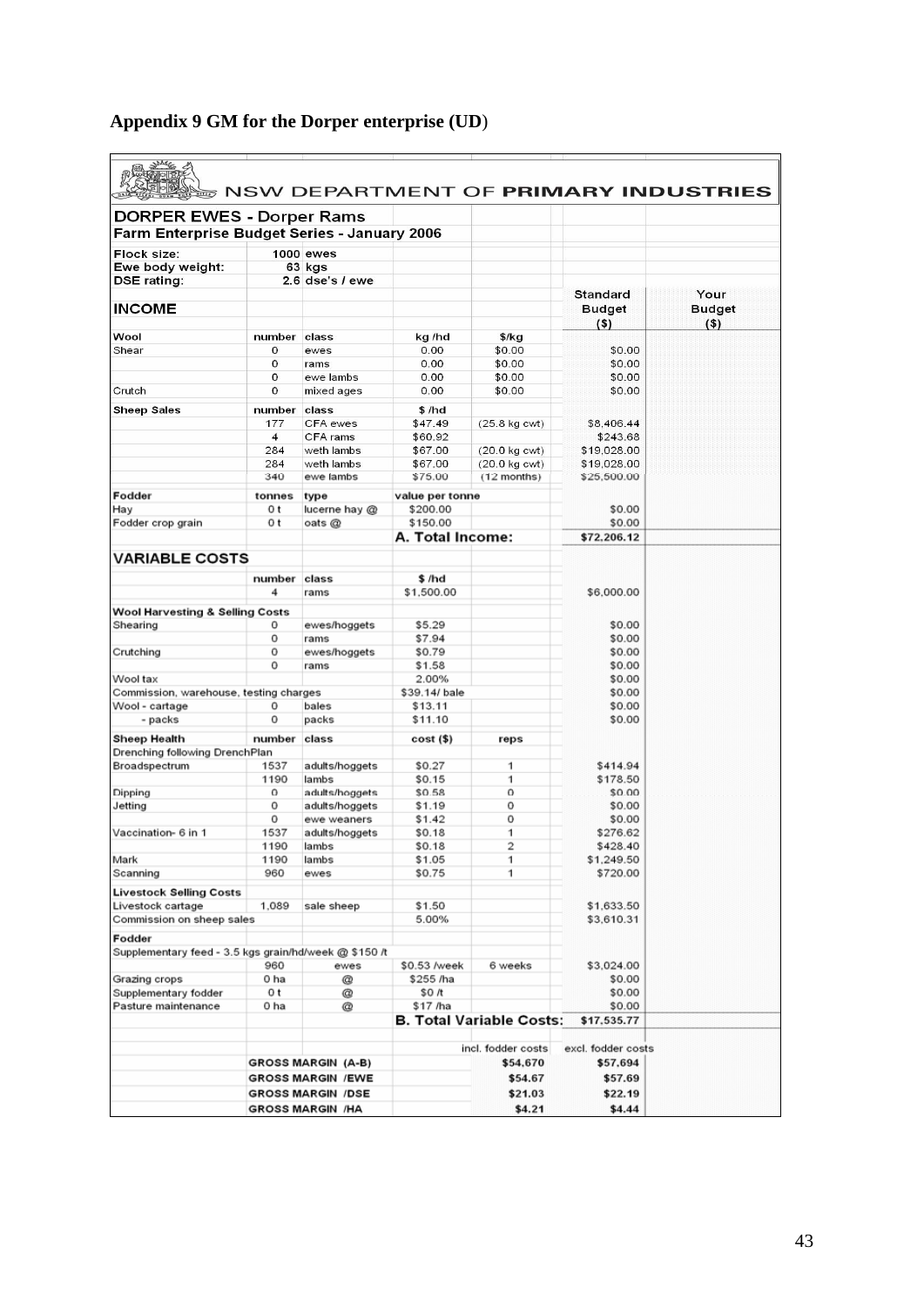| DAMARA EWES - Damara Rams                             |                       |                           |                    |                                 |                         |               |
|-------------------------------------------------------|-----------------------|---------------------------|--------------------|---------------------------------|-------------------------|---------------|
| Farm Enterprise Budget Series - January 2006          |                       |                           |                    |                                 |                         |               |
| Flock size:                                           |                       | 1000 ewes                 |                    |                                 |                         |               |
| Ewe body weight:                                      |                       | 52 kgs                    |                    |                                 |                         |               |
| <b>DSE rating:</b>                                    |                       | $2.3$ dse's $/$ ewe       |                    |                                 |                         |               |
|                                                       |                       |                           |                    |                                 | <b>Standard</b>         | Your          |
| <b>INCOME</b>                                         |                       |                           |                    |                                 | <b>Budget</b>           | <b>Budget</b> |
|                                                       |                       |                           |                    |                                 | $($ \$                  | $($ \$)       |
| Wool<br>Shear                                         | number<br>0           | class                     | kg /hd<br>0.00     | $$$ /kg<br>\$0.00               | \$0.00                  |               |
|                                                       | 0                     | ewes<br>rams              | 0.00               | \$0.00                          | \$0.00                  |               |
|                                                       | 0                     | ewe lambs                 | 0.00               | \$0.00                          | \$0.00                  |               |
| Crutch                                                | 0                     | mixed ages                | 0.00               | \$0.00                          | \$0.00                  |               |
|                                                       |                       |                           |                    |                                 |                         |               |
| <b>Sheep Sales</b>                                    | number                | class                     | \$/hd              |                                 |                         |               |
|                                                       | 177                   | CFA ewes                  | \$35.11            | $(21.3 \text{ kg} \text{ cwt})$ | \$6,214.82              |               |
|                                                       | $\overline{4}$<br>235 | CFA rams<br>weth lambs    | \$60.92<br>\$57.00 | $(20.0 \text{ kg} \text{ cwt})$ | \$243.68<br>\$13,395.00 |               |
|                                                       | 235                   | weth lambs                | \$57.00            | (20.0 kg cwt)                   | \$13,395.00             |               |
|                                                       | 244                   | ewe lambs                 | \$65.00            | (12 months)                     | \$15,860.00             |               |
|                                                       |                       |                           |                    |                                 |                         |               |
| Fodder                                                | tonnes                | type                      | value per tonne    |                                 |                         |               |
| Hay                                                   | 0 t                   | lucerne hay @             | \$200.00           |                                 | \$0.00                  |               |
| Fodder crop grain                                     | 0 t                   | oats @                    | \$150.00           |                                 | \$0.00                  |               |
|                                                       |                       |                           | A. Total Income:   |                                 | \$49,108.50             |               |
| <b>VARIABLE COSTS</b>                                 |                       |                           |                    |                                 |                         |               |
|                                                       |                       |                           |                    |                                 |                         |               |
|                                                       | number                | class                     | \$/hd              |                                 |                         |               |
|                                                       | 4                     | rams                      | \$1,500.00         |                                 | \$6,000.00              |               |
| Wool Harvesting & Selling Costs                       |                       |                           |                    |                                 |                         |               |
| Shearing                                              | 0                     | ewes/hoggets              | \$5.29             |                                 | \$0.00                  |               |
|                                                       | 0                     | rams                      | \$7.94             |                                 | \$0.00                  |               |
| Crutching                                             | 0                     | ewes/hoggets              | \$0.79             |                                 | \$0.00                  |               |
|                                                       | 0                     | rams                      | \$1.58             |                                 | \$0.00                  |               |
| Wool tax                                              |                       |                           | 2.00%              |                                 | \$0.00                  |               |
| Commission, warehouse, testing charges                |                       |                           | \$39.14/ bale      |                                 | \$0.00                  |               |
| Wool - cartage                                        | о<br>0                | bales                     | \$13.11            |                                 | \$0.00                  |               |
| - packs                                               |                       | packs                     | \$11.10            |                                 | \$0.00                  |               |
| Sheep Health                                          | number class          |                           | cost (\$)          | reps                            |                         |               |
| Drenching following DrenchPlan                        |                       |                           |                    |                                 |                         |               |
| Broadspectrum                                         | 1441                  | adults/hoggets            | \$0.27             | 1                               | \$389.02                |               |
|                                                       | 990                   | lambs                     | \$0.15             | 1                               | \$148.50                |               |
| Dipping                                               | 0                     | adults/hoggets            | \$0.58             | 0                               | \$0.00                  |               |
| Jetting                                               | 0                     | adults/hoggets            | \$1.19             | 0                               | \$0.00                  |               |
|                                                       | 0                     | ewe weaners               | \$1.42             | 0                               | \$0.00                  |               |
| Vaccination- 6 in 1                                   | 1441                  | adults/hoggets            | \$0.18             | 1                               | \$259.34                |               |
|                                                       | 990                   | lambs                     | \$0.18             | 2                               | \$356.40                |               |
| Mark                                                  | 990                   | lambs                     | \$1.05             | 1<br>1                          | \$1,039.50<br>\$720.00  |               |
| Scanning                                              | 960                   | ewes                      | \$0.75             |                                 |                         |               |
| <b>Livestock Selling Costs</b>                        |                       |                           |                    |                                 |                         |               |
| Livestock cartage                                     | 895                   | sale sheep                | \$1.50             |                                 | \$1,342.50              |               |
| Commission on sheep sales                             |                       |                           | 5.00%              |                                 | \$2,455.43              |               |
| Fodder                                                |                       |                           |                    |                                 |                         |               |
| Supplementary feed - 3.5 kgs grain/hd/week @ \$150 /t |                       |                           |                    |                                 |                         |               |
|                                                       | 960                   | ewes                      | \$0.53 /week       | 6 weeks                         | \$3,024.00              |               |
| Grazing crops                                         | 0 ha                  | @                         | \$255 /ha          |                                 | \$0.00                  |               |
| Supplementary fodder                                  | 0 t                   | @                         | \$0 /t             |                                 | \$0.00                  |               |
| Pasture maintenance                                   | 0 ha                  | Q                         | \$17 /ha           |                                 | \$0.00                  |               |
|                                                       |                       |                           |                    | <b>B. Total Variable Costs:</b> | \$15,734.69             |               |
|                                                       |                       |                           |                    |                                 |                         |               |
|                                                       |                       |                           |                    | incl. fodder costs              | excl. fodder costs      |               |
|                                                       |                       | <b>GROSS MARGIN (A-B)</b> |                    | \$33,374                        | \$36,398                |               |
|                                                       |                       | <b>GROSS MARGIN /EWE</b>  |                    | \$33.37                         | \$36.40                 |               |
|                                                       |                       | <b>GROSS MARGIN /DSE</b>  |                    | \$14.51                         | \$15.83                 |               |
|                                                       |                       | <b>GROSS MARGIN /HA</b>   |                    | \$2.90                          | \$3.17                  |               |

## <span id="page-51-0"></span>**Appendix 10 GM for the Damara enterprise (UD)**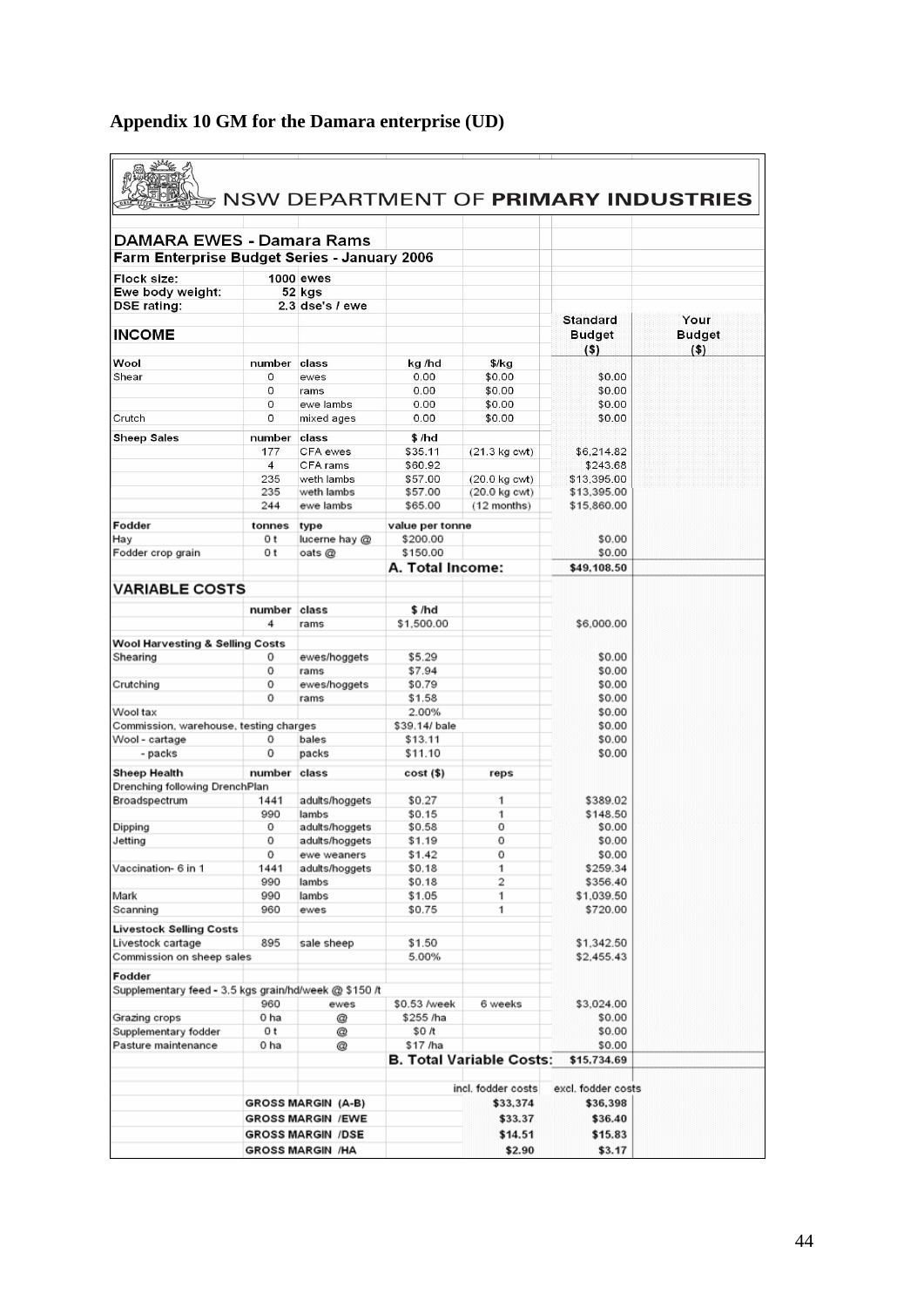## **Appendix 11 Assumption used in calculating GM for alternative sheep enterprises**

<span id="page-52-0"></span>

| The Upper Darling region           |                   |                      |         |           |               |                    |                   |
|------------------------------------|-------------------|----------------------|---------|-----------|---------------|--------------------|-------------------|
| Enterprise                         | <b>DSE</b> Rating | <b>Stocking Rate</b> | Ewe BWt | Weaning % | Average Price | Total Sheep Income | GM per Ewe/Wether |
| <b>MERINO EWES</b> - Merino Rams   | 1.7               | 0.2                  | 50.0    | 0.9       | 65            | 69280              | 45                |
| <b>MERINO EWES - Terminal Rams</b> | 1.7               | 0.2                  | 50.0    | 0.9       | 66            | 72675              | 36                |
| <b>MERINO WHETHERS</b>             | 1.1               | 0.15                 | 55.0    | 1.2       | 46            | 34994              | 12                |
| <b>DORPER EWES - Dorper Rams</b>   | 2.6               | 0.2                  | 63.0    | 1.2       | 75            | 72206              | 58                |
| DAMARA EWES - Damara Rams          | 2.3               | 0.2                  | 52.0    | 1.0       | 65            | 49109              | 36                |
| The Murray-Darling region          |                   |                      |         |           |               |                    |                   |
| <b>MERINO EWES - Merino Rams</b>   | 1,7               | 0.3                  | 50.0    | 0.9       | 65            | 69280              | 45                |
| <b>MERINO EWES</b> - Terminal Rams | 1.7               | 0.3                  | 50.0    | 0.9       | 66            | 72675              | 36                |
| <b>MERINO WHETHRS</b>              | 1.1               | 0.15                 | 55.0    | 1.2       | 46            | 34994              | 12                |
| <b>DORPER EWES - Dorper Rams</b>   | 2.6               | 0.3                  | 63.0    | 1.2       | 75            | 72206              | 58                |
| DAMARA EWES - Damara Rams          | 2.3               | 0.3                  | 52.0    | 1.0       | 65            | 49109              | 36                |
| The Far West region                |                   |                      |         |           |               |                    |                   |
| <b>MERINO EWES - Merino Rams</b>   | 1.7               | 0.2                  | 50.0    | 0.8       | 65            | 66591              | 43                |
| <b>MERINO EWES - Terminal Rams</b> | 1.7               | 0.2                  | 50.0    | 0.8       | 66            | 68440              | 32                |
| <b>MERINO WHETHES</b>              | 1.1               | 0.15                 | 55.0    | 1.2       | 46            | 34994              | 12                |
| DORPER EWES - Dorper Rams          | 2.6               | 0.2                  | 63.0    | 1.1       | 75            | 64680              | 51                |
| DAMARA EWES - Damara Rams          | 2.3               | 0.2                  | 52.0    | 0.9       | 65            | 42643              | 31                |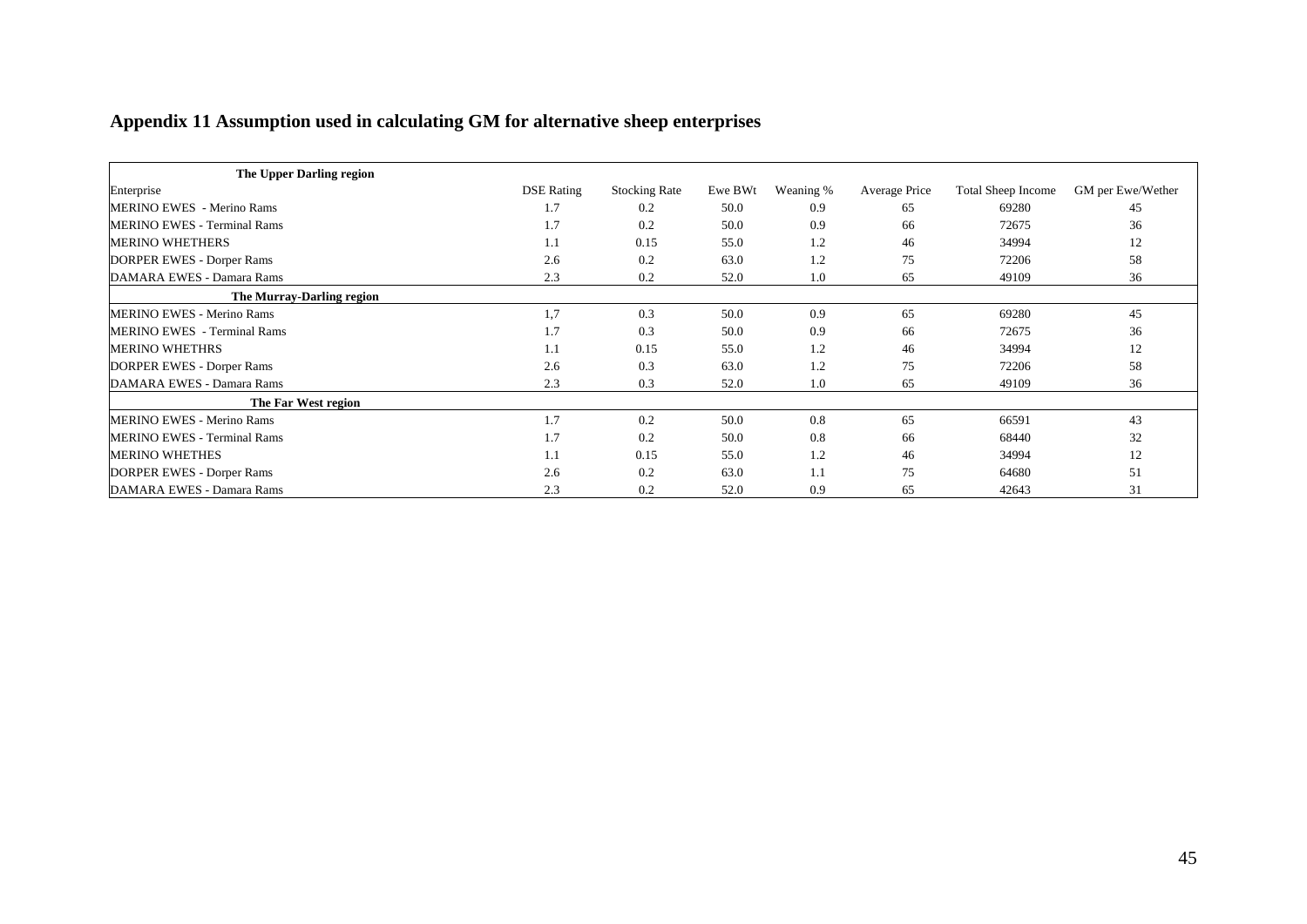## **NSW Department of Primary Industries Economic Research Report Series**

#### **Number**

- **1** Brennan, J.P. and Bantilan, M.C.S. 1999, *Impact of ICRISAT Research on Australian Agriculture*, Report prepared for Australian Centre for International Agricultural Research, Economic Research Report No. 1, NSW Agriculture, Wagga Wagga.
- **2** Davies, B.L., Alford, A. and Hollis, G. 1999, *Analysis of ABARE Dairy Data for Six Regions in NSW 1991-92 to 1996-97,* Economic Research Report No 2, NSW Agriculture, C.B. Alexander College, Paterson.
- **3** Brennan, J.P. and Singh, R.P. 2000, *Economic Assessment of Improving Nutritional Characteristics of Feed Grains*, Report prepared for Grains Research and Development Corporation, Economic Research Report No. 3, Wagga Wagga.
- **4** Zhao. X., Mullen, J.D., Griffith, G.R., Griffiths, W.E. and Piggott, R.R. 2000, *An Equilibrium Displacement Model of the Australian Beef Industry*, Economic Research Report No 4, NSW Agriculture, Armidale.
- **5** Griffith, G., I'Anson, K., Hill, D., Lubett, R. and Vere, D. 2001. *Previous Demand Elasticity Estimates for Australian Meat Products*, Economic Research Report No 5, NSW Agriculture, Armidale.
- **6** Griffith, G., I'Anson, K., Hill, D. and Vere, D. 2001. *Previous Supply Elasticity Estimates for Australian Broadacre Agriculture*, Economic Research Report No 6, NSW Agriculture, Armidale.
- **7** Patton, D.A. and Mullen, J.D. 2001, *Farming Systems in the Central West of NSW: An Economic Analysis*, Economic Research Report No. 7, NSW Agriculture, Trangie.
- **8** Brennan, J.P. and Bialowas, A. 2001, *Changes in Characteristics of NSW Wheat Varieties, 1965-1997*, Economic Research Report No. 8, NSW Agriculture, Wagga Wagga.
- **9** Mullen, J.D. 2001, *An Economic Perspective on Land Degradation Issues*, Economic Research Report No. 9, NSW Agriculture, Orange.
- **10** Singh, R.P., Mullen, J.D., and Jayasuriya, R. 2005, *Farming Systems in the Murrumbidgee Irrigation Area in NSW: An Economic Analysis*, Economic Research Report No. 10, NSW Department of Primary Industries, Yanco.
- **11** Brennan, J.P., Aw-Hassan, A., Quade, K.J. and Nordblom, T.L. 2002, *Impact of ICARDA Research on Australian Agriculture*, Economic Research Report No. 11, NSW Agriculture, Wagga Wagga.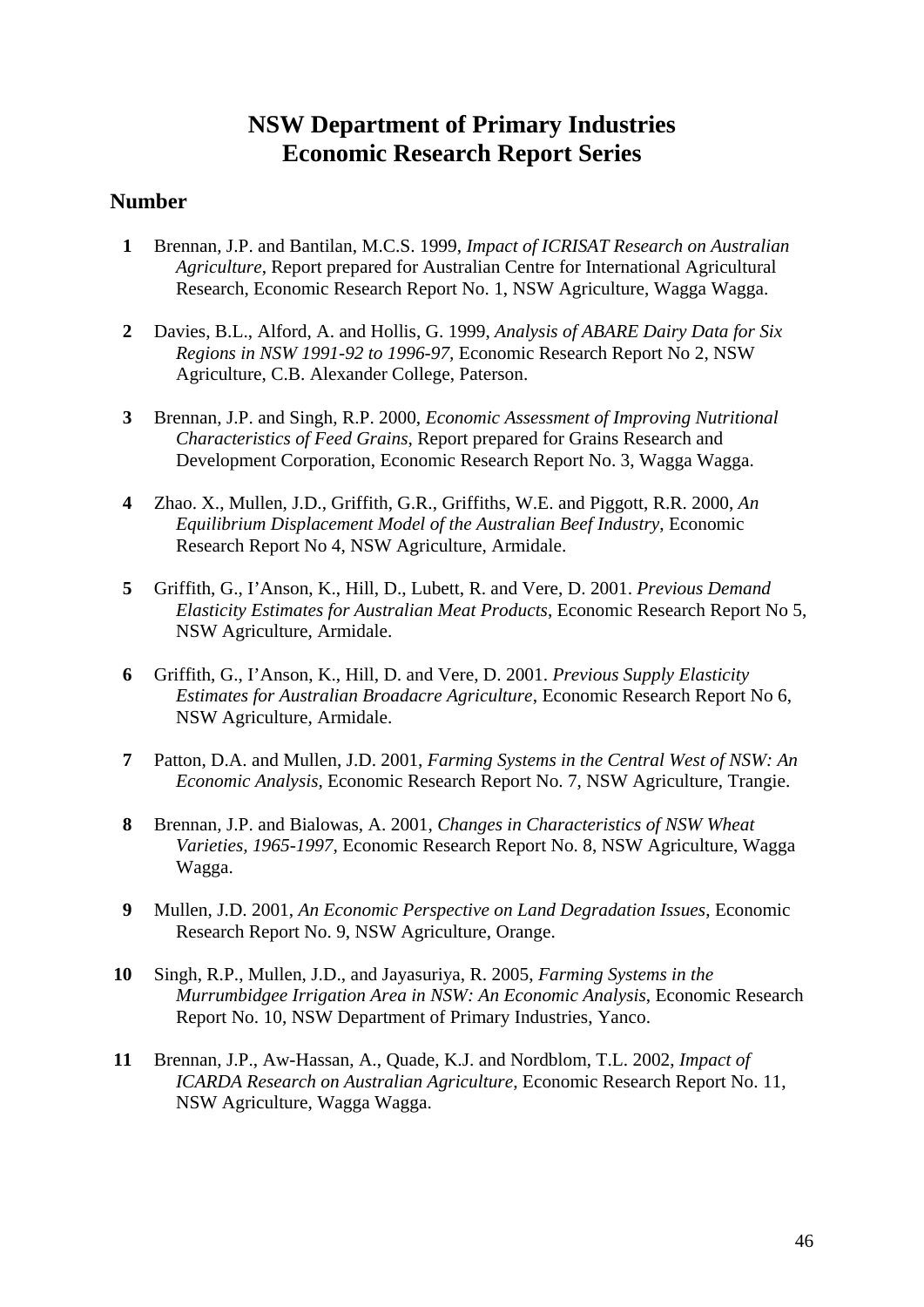- **12** Alford, A., Griffith, G. and Davies, L. 2003, *Livestock Farming Systems in the Northern Tablelands of NSW: An Economic Analysis*, Economic Research Report No. 12, NSW Agriculture, Armidale.
- **13** Alford, A., Griffith, G. and Cacho, O. 2003, *A Northern Tablelands Whole-Farm Linear Program for Economic Evaluation of New Technologies at the Farm Level*, Economic Research Report No. 13, NSW Agriculture, Armidale.
- **14** Mullen, J.D. and Vere, D.T. 2003, *Research and Extension Capabilities Program Economists in New South Wales Agriculture*, Economic Research Report No. 14, NSW Agriculture, Orange.
- **15** Farquharson, R.J., Griffith, G.R., Barwick, S.A., Banks, R.G. and Holmes, W.E. 2003, *Estimating the Returns from Past Investment into Beef Cattle Genetic Technologies in Australia,* Economic Research Report No. 15, NSW Agriculture, Armidale.
- **16** O'Donnell, C.J., Griffith, G.R., Nightingale, J.J. and Piggott, R.R. 2004, *Testing for Market Power in Multiple-Input, Multiple-Output Industries: The Australian Grains and Oilseeds Industries*, Technical Report for the Rural Industries Research and Development Corporation, Economic Research Report No. 16, NSW Agriculture, Armidale.
- **17** Brennan, J.P., Martin, P.J. and Mullen, J.D. 2004, *An Assessment of the Economic, Environmental and Social Impacts of NSW Agriculture's Wheat Breeding Program*, Economic Research Report No. 17, NSW Agriculture, Wagga Wagga.
- **18** Griffith, G.R., Davies, B.L., Alford, A.R., Herd, R.M., Parnell, P.F. and Hegarty, R.S. 2004, *An Assessment of the Economic, Environmental and Social Impacts of NSW Agriculture's Investment in the Net Feed Efficiency R,D&E Cluster*, Economic Research Report No. 18, NSW Department of Primary Industries, Armidale.
- **19** Scott, J.F. and Farquharson, R.J. 2004, *An Assessment of the Economic Impacts of NSW Agriculture's Research and Extension: Conservation Farming and Reduced Tillage in Northern NSW*, Economic Research Report No. 19, NSW Department of Primary Industries, Tamworth.
- **20** Scott, J.F., Farquharson, R.J. and Mullen, J.D. 2004, *Farming Systems in the Northern Cropping Region of NSW: An Economic Analysis*, Economic Research Report No. 20, NSW Department of Primary Industries, Tamworth.
- **21** Crean, J., Shaw, A., Singh. R. and Mullen, J.D. 2004, *An Assessment of the Economic, Environmental and Social Impacts of NSW Agriculture's Advisory Programs in Water Use Efficiency*, Economic Research Report No. 21, NSW Department of Primary Industries, Orange.
- **22** Mullen, J.D. 2004, *Evaluations in 2003 of Five Areas of Investment by NSW Agriculture: Summary*, Economic Research Report No. 22, NSW Department of Primary Industries, Orange.